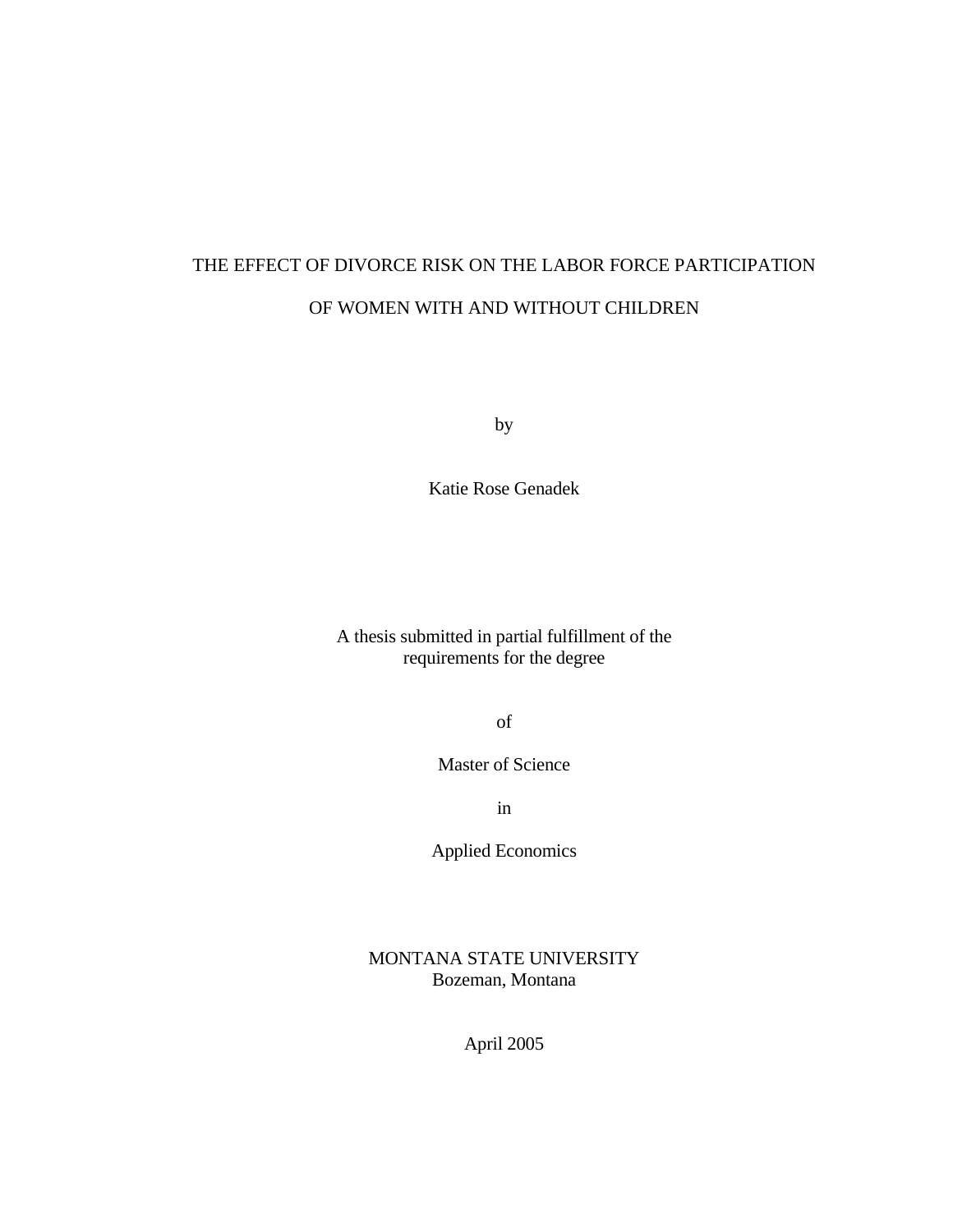# © COPYRIGHT

by

Katie Rose Genadek

2005

All Rights Reserved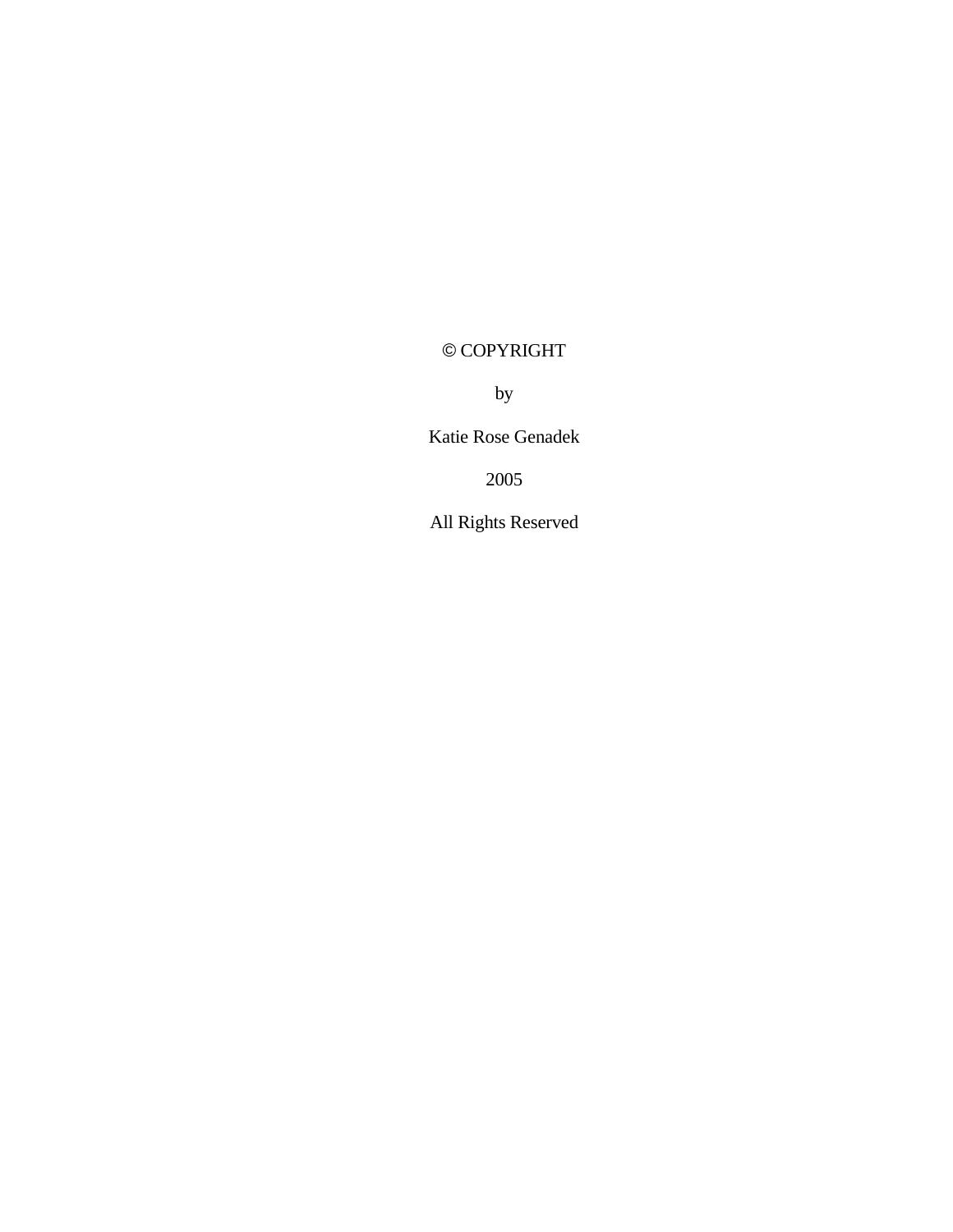# APPROVAL

of a thesis submitted by

Katie Rose Genadek

This thesis has been read by each member of the thesis committee and has been found to be satisfactory regarding content, English usage, format, citations, bibliographic style, and consistency, and is ready for submission to the College of Graduate Studies.

Dr. Wendy A. Stock

Approved for the Department of Economics

Dr. Richard Stroup

Approved for the College of Graduate Studies

Dr. Bruce McLeod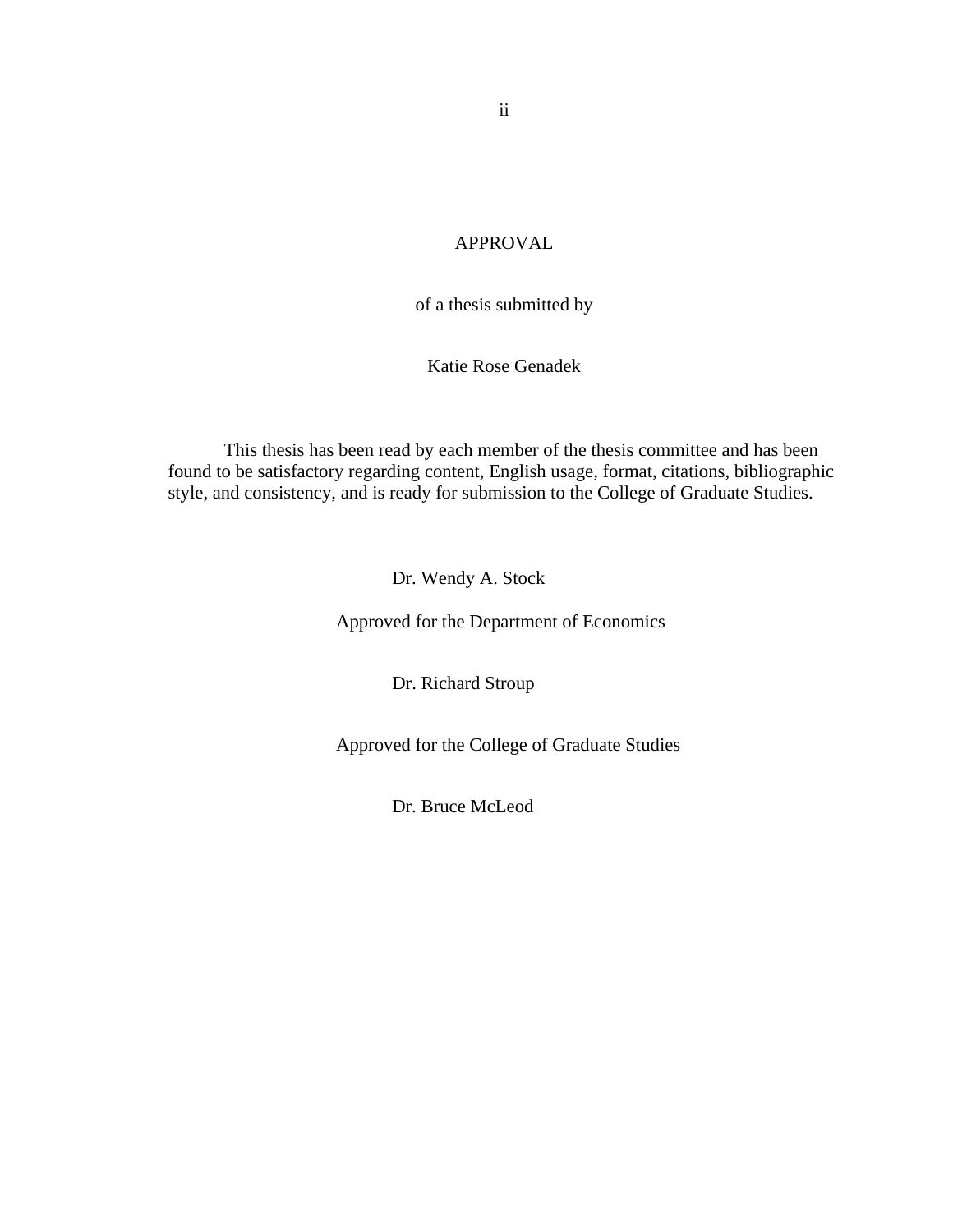# STATEMENT OF PERMISSION TO USE

In presenting this thesis in partial fulfillment of the requirements for a master's degree at Montana State University, I agree that the Library shall make it available to borrowers under rules of the Library.

If I have indicated my intention to copyright this thesis by including a copyright notice page, copying is allowable only for scholarly purposes, consistent with "fair use" as prescribed in the U.S. Copyright Law. Requests for permission for extended quotation from or reproduction of this thesis in whole or in parts may be granted only by the copyright holder.

Signature Katie R. Genadek\_\_\_\_\_\_\_\_\_\_\_\_\_\_\_\_\_\_\_\_\_\_\_\_\_\_\_\_\_\_\_\_\_

Date April 4, 2005

iii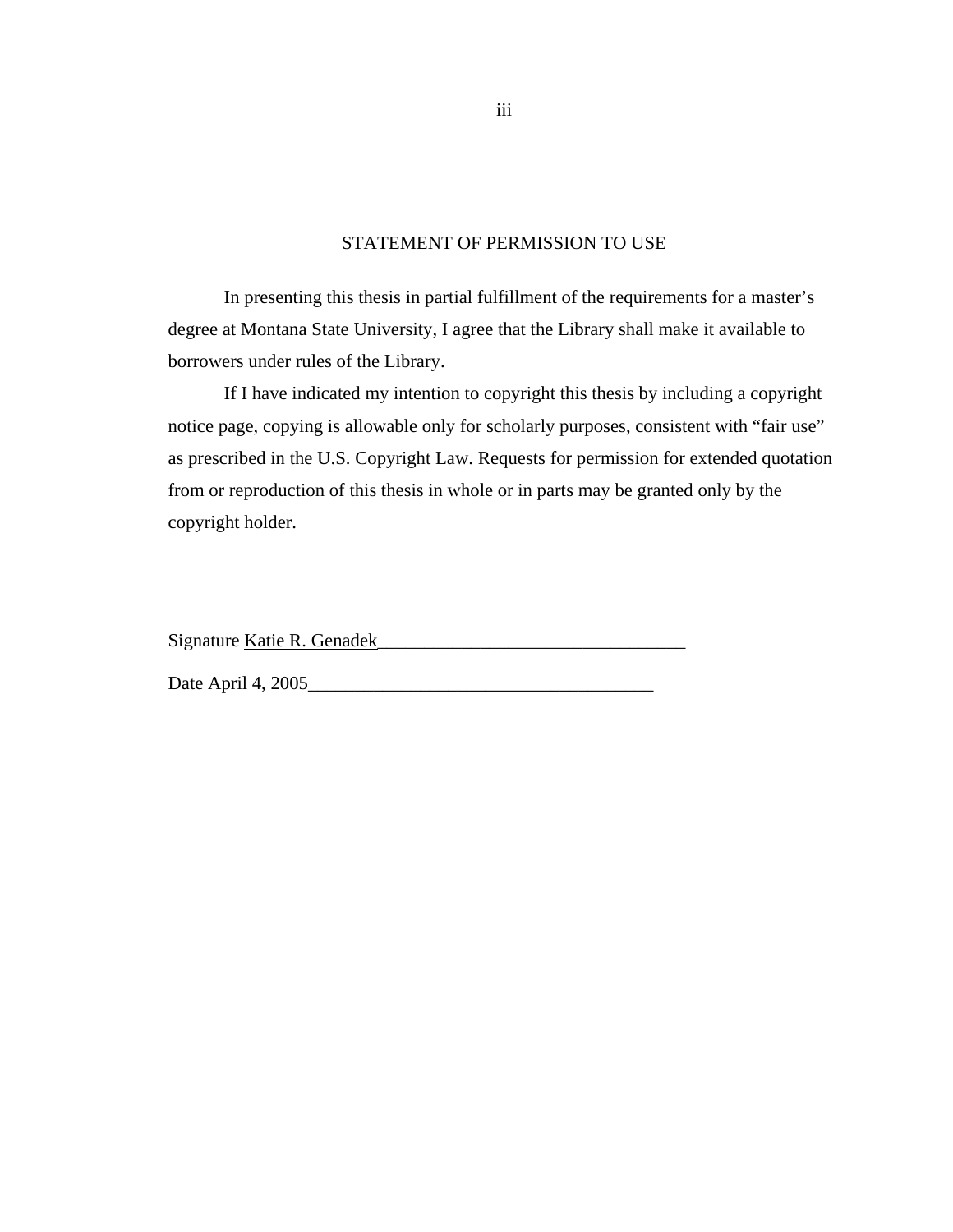#### AKNOWLEDGMENTS

I think there is one person particularly responsible for my degree in economics and he graciously assisted on my thesis committee, so thank you Dr. Rob Fleck. Dr. Chris Stoddard was also on the committee and her early strategy, comments, and stata help was exceptional. And of course, without Dr. Wendy Stock the thesis could not have happened. I am grateful for the opportunity she provided and her continual availability, mentoring and patience. I would also like to thank Dr. Randy Rucker who always found new ways to encourage me, as well as all of the professors and staff at Montana State University who made my thesis work possible. My family, friends, fellow graduate students and roommates provided valuable support and counseling. Finally I would like to thank my mom, who listened, read, and laughed throughout the process.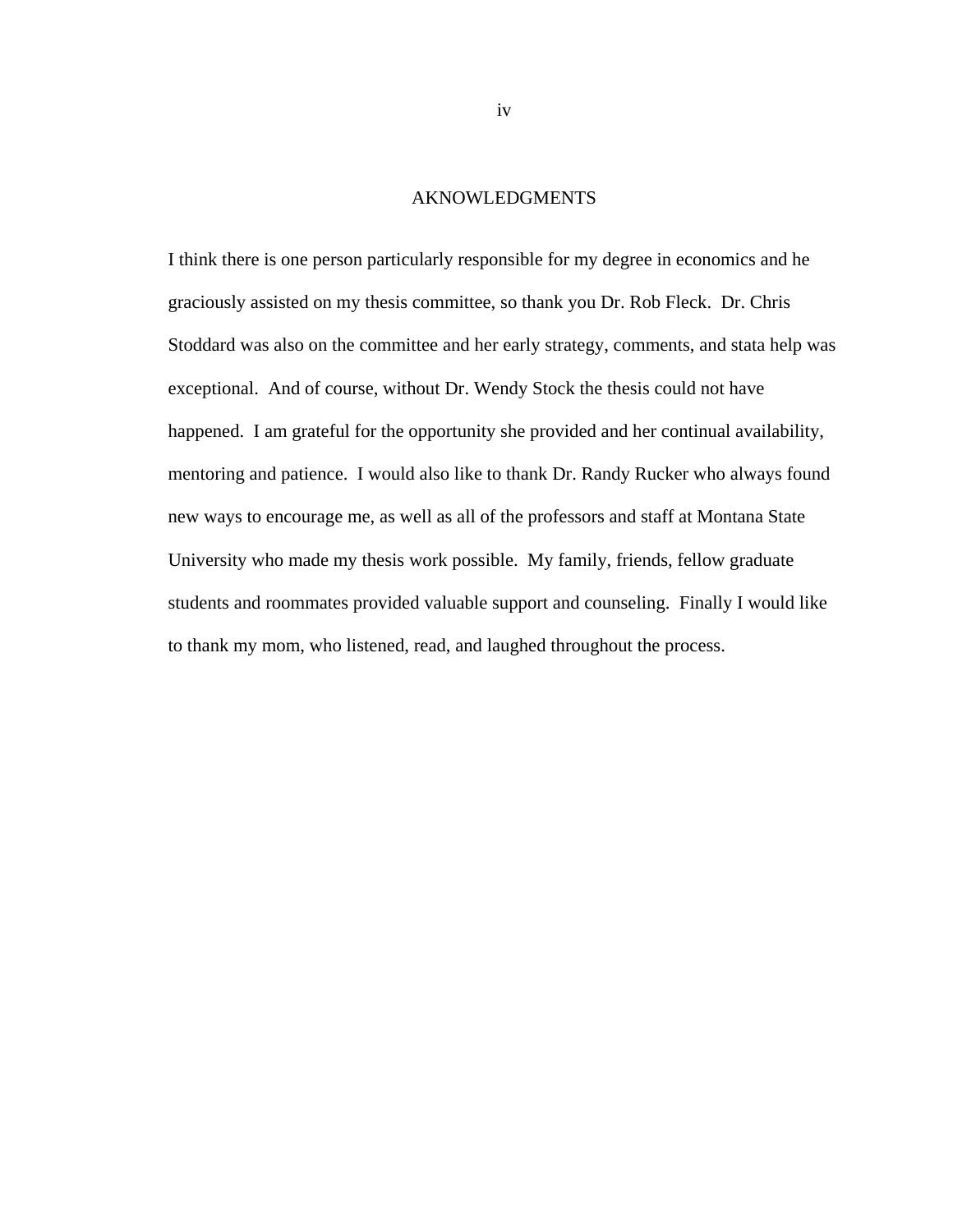# TABLE OF CONTENTS

| 2. DIVORCE LAWS IN THE UNITED STATES: EVOLUTION AND IMPACTS  8 |  |
|----------------------------------------------------------------|--|
|                                                                |  |
| 3. PREVIOUS RESEARCH: DIVORCE, FERTILITY AND                   |  |
|                                                                |  |
|                                                                |  |
|                                                                |  |
|                                                                |  |
|                                                                |  |
|                                                                |  |
|                                                                |  |
|                                                                |  |
|                                                                |  |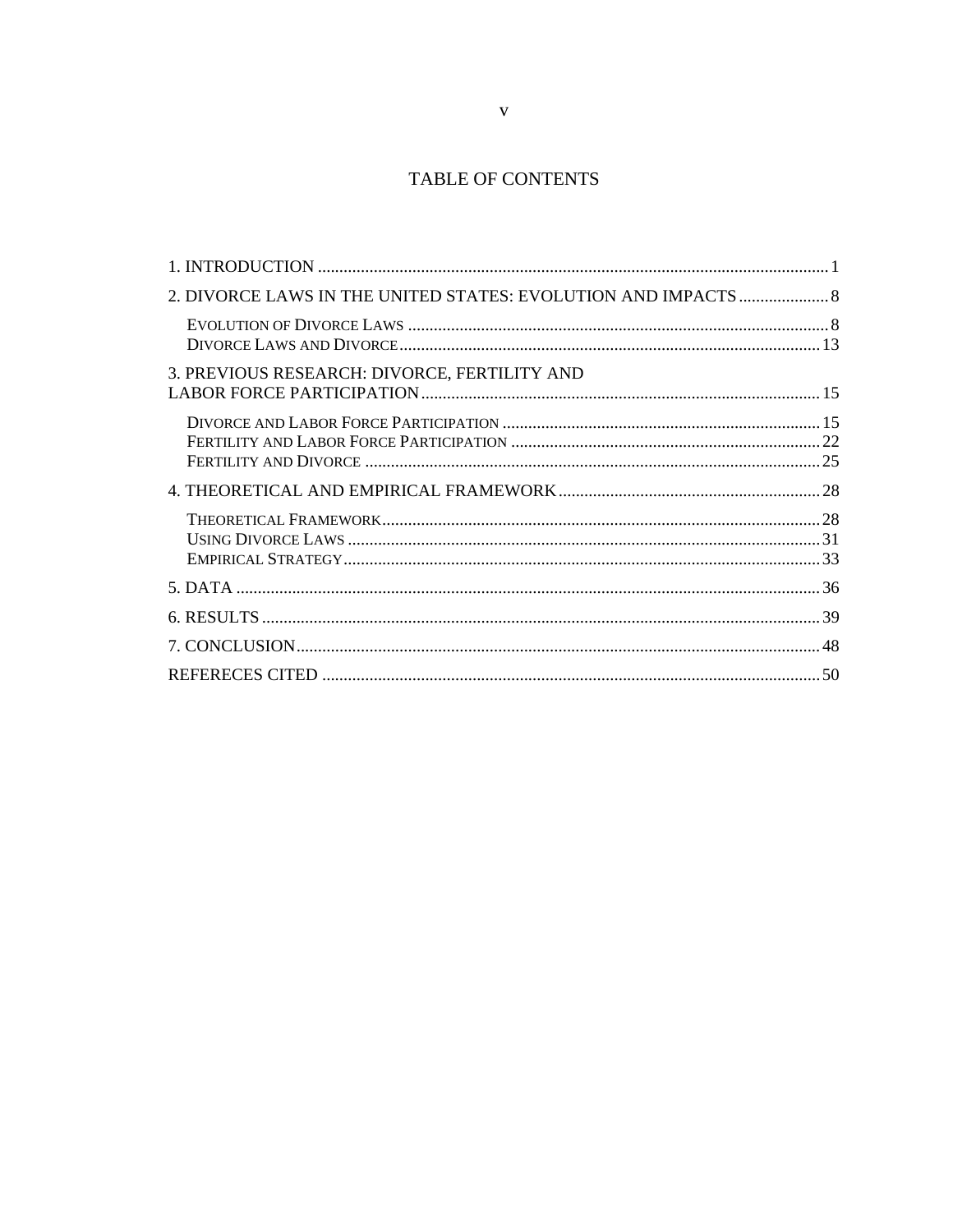# LIST OF TABLES

| Table                                                                                                            | Page |
|------------------------------------------------------------------------------------------------------------------|------|
|                                                                                                                  |      |
| 2. Summary Statistics for Married Women With and Without                                                         |      |
| 3. Effects of No-Fault Divorce Law and Children of Various Ages<br>on Married Women's Labor Force Participation, |      |
| 4. Estimation of Married Women's LFP, Total Sample Comparison,                                                   |      |
| 5. Estimation of Married Women's LFP, Varied Sample Comparison,                                                  |      |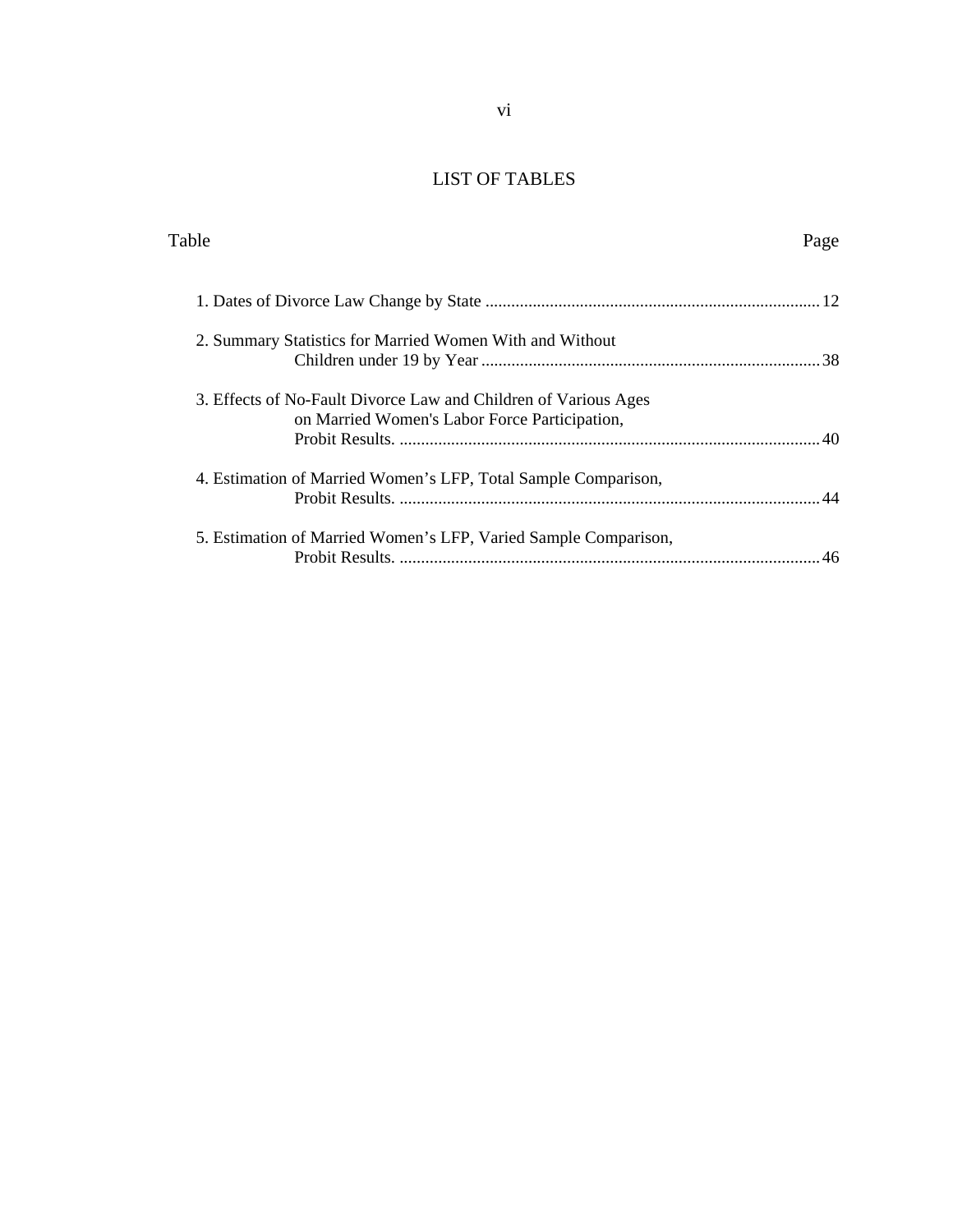# LIST OF FIGURES

Figure Page

| 1. Female Labor Force Participation Rate and Percent |  |
|------------------------------------------------------|--|
|                                                      |  |
|                                                      |  |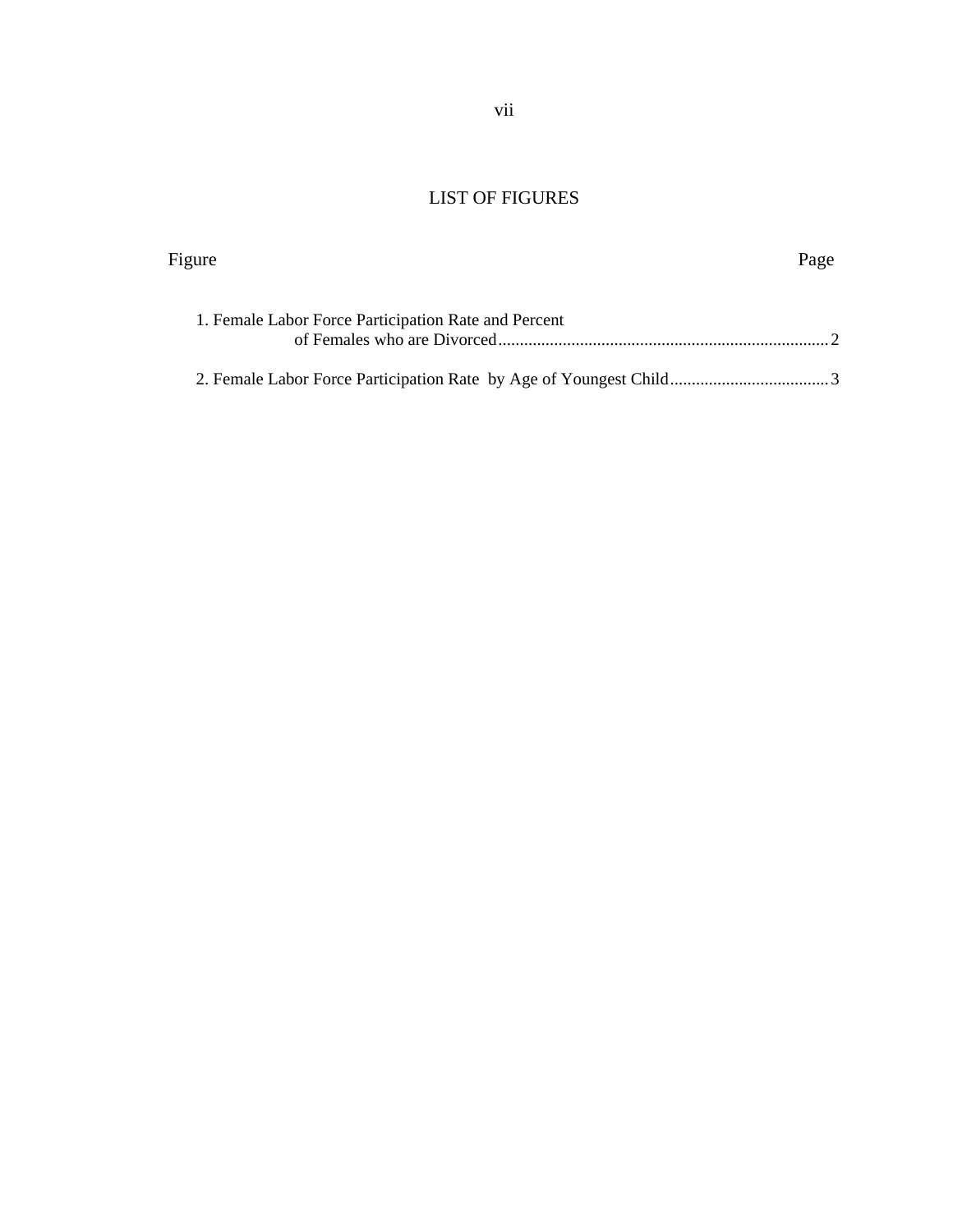## ABSTRACT

This paper examines the effects of divorce risk on the labor force participation responses of married women. The empirical analysis uses a difference-in-difference-indifference estimator to compare changes in labor force participation associated with the passage of state-level divorce laws, focusing on the responses of married women with children relative to married women without children. The most important new finding is that married mothers have greater labor force participation responses to no-fault divorce laws than do married non-mothers in states with such laws, even after controlling for differences in labor force participation among married women with and without children in states without no-fault divorce laws. The results suggest that the probability of being in the labor force associated with no-fault divorce law is about 5 percent higher for women with children relative to women without children. Previous research has underestimated the effect of divorce laws on female labor force participation because it failed to account for differences between women with and without children.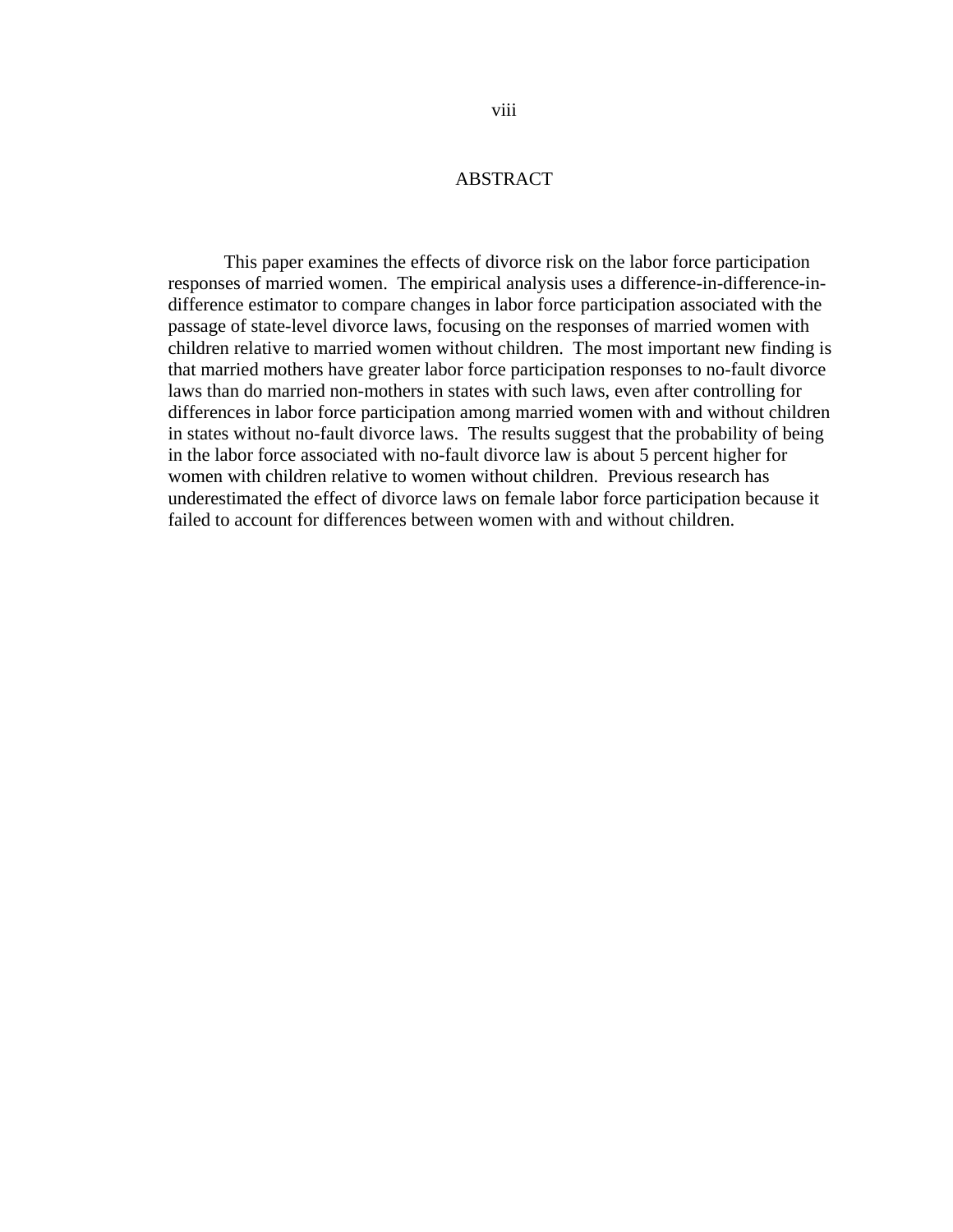#### CHAPTER 1

#### INTRODUCTION

"I feel somewhat foolish that I left myself without independent financial means. Why are so many young professional women – including just about all of my friends who are mothers, every one an heir to feminism and some the children of divorce – failing to take a hard-nosed view of what might happen down the line?" [Trubek 2004]

Post-World War II, female labor force participation (LFP) rates changed dramatically. As shown in Figure 1, between 1950 and 2000, the labor force participation rate (LFPR) among females aged 16 and over rose from 33.9 percent to 59.5 percent. Many hypotheses have been offered to explain the dramatic increase in female LFP rates, including changes in market wages, changes in labor-saving technology in home production activities, and reduced fertility among married women.

Fertility is strongly correlated with LFP among women, as illustrated in Figure 2. The higher rates of LFP among women without children and women with older relative to younger children make it clear that responsibilities associated with motherhood play important roles in LFP decisions. Spousal income, non-labor income, and expectations regarding marital stability are also important factors affecting the LFP decision of married women. Indeed, as Figure 1 also documents, the post-World War II period was one of dramatically rising divorce rates, and many researchers have examined the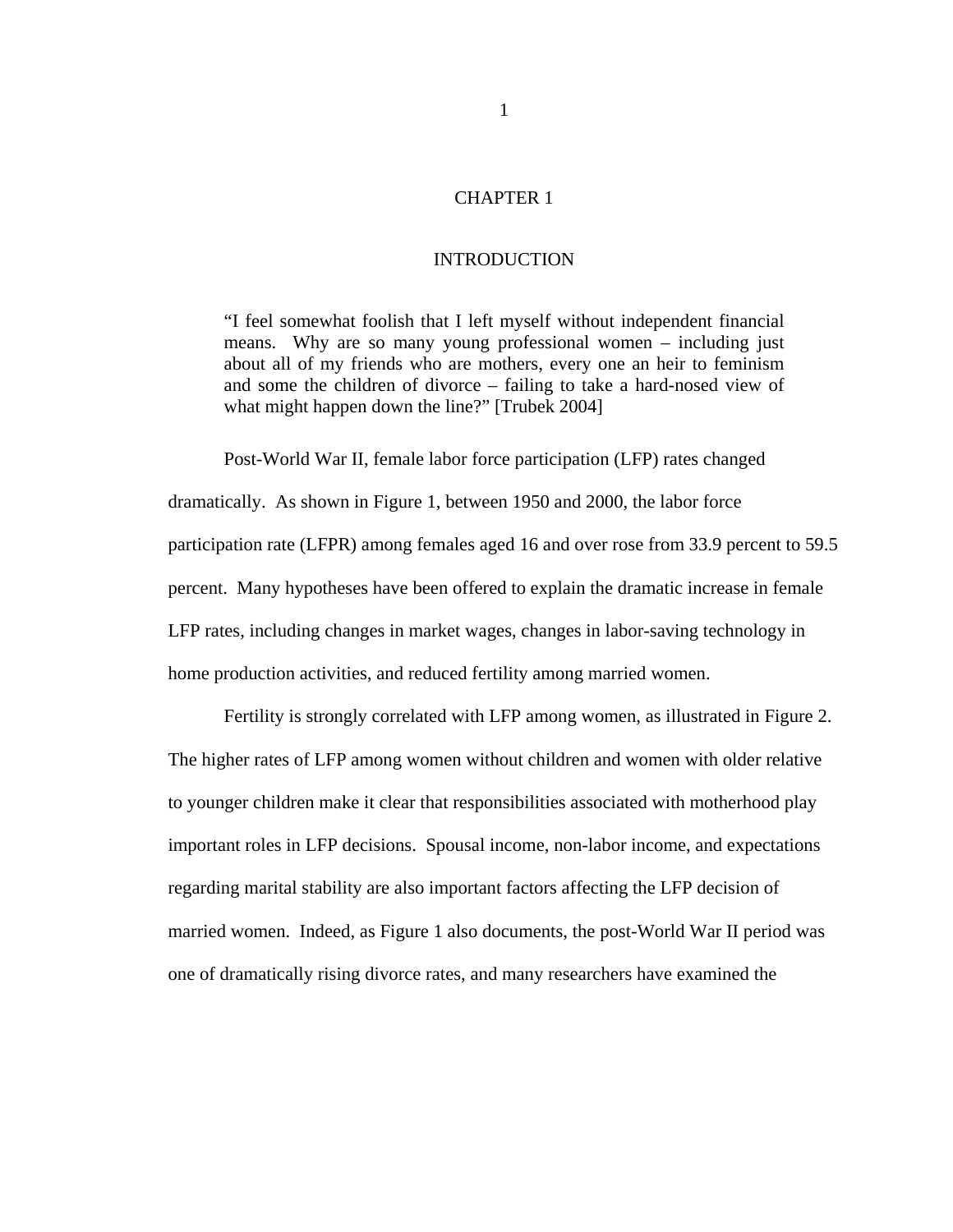concurrent relationship between divorce and female LFP. Such research has not proved conclusive, however.



Figure 1. Female Labor Force Participation Rate and Percent of Females who are Divorced

Source: The left axis shows the LFPR for females age 16 and over. This was obtained from the Bureau of Labor Statistics, available online at http://www.bls.gov/data/. The right axis shows the percent of females who are 16 years old and over who are divorced and is from the U.S. Census Bureau, Statistical Abstract of the United States: 2003, Mini-Historical Statistics, No. HS-11. Marital Status of the Population by Sex: 1900-2002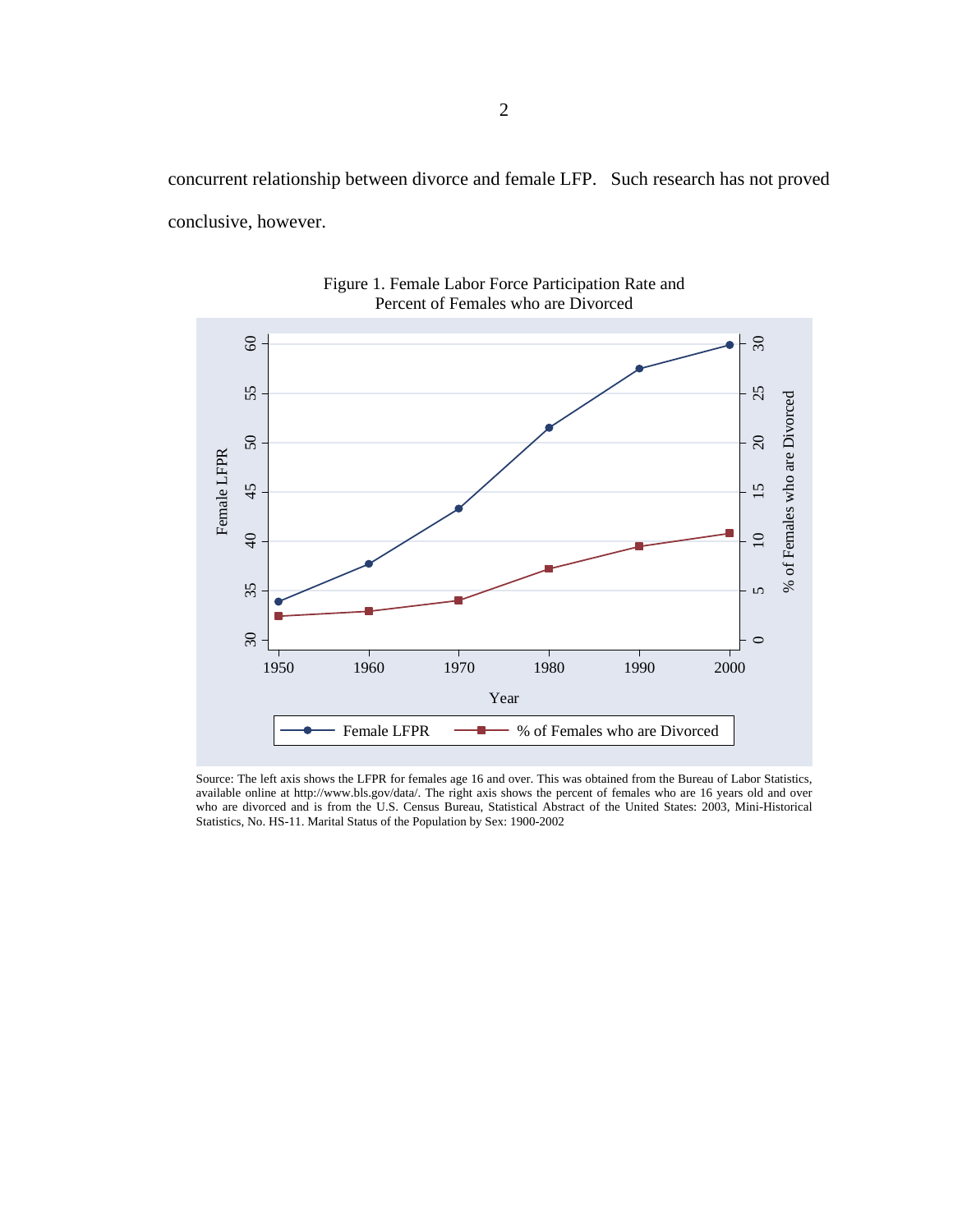

Figure 2. Married Women's Labor Force Participation Rate by Age of Youngest Child

Source: Authors' calculations based on 1960 – 1990 United States Census of Population, available from IPUMS-USA (Ruggles, et al. 2004). Data include married (spouse present) women aged 19-49.

Although divorced women tend to work more than married women, the direction of causation between divorce and LFP is not clear. The obvious explanation for higher LFP rates among divorced women is the financial burden of being the sole family breadwinner. This conclusion masks more subtle sample selection issues however, because divorced women are a non-random sample of married women. That is, married women who work may be more likely than their non-working counterparts to get divorced, ceteris paribus, because LFP reduces their opportunity cost of divorce. Alternatively, working women may get divorced more than non-working women because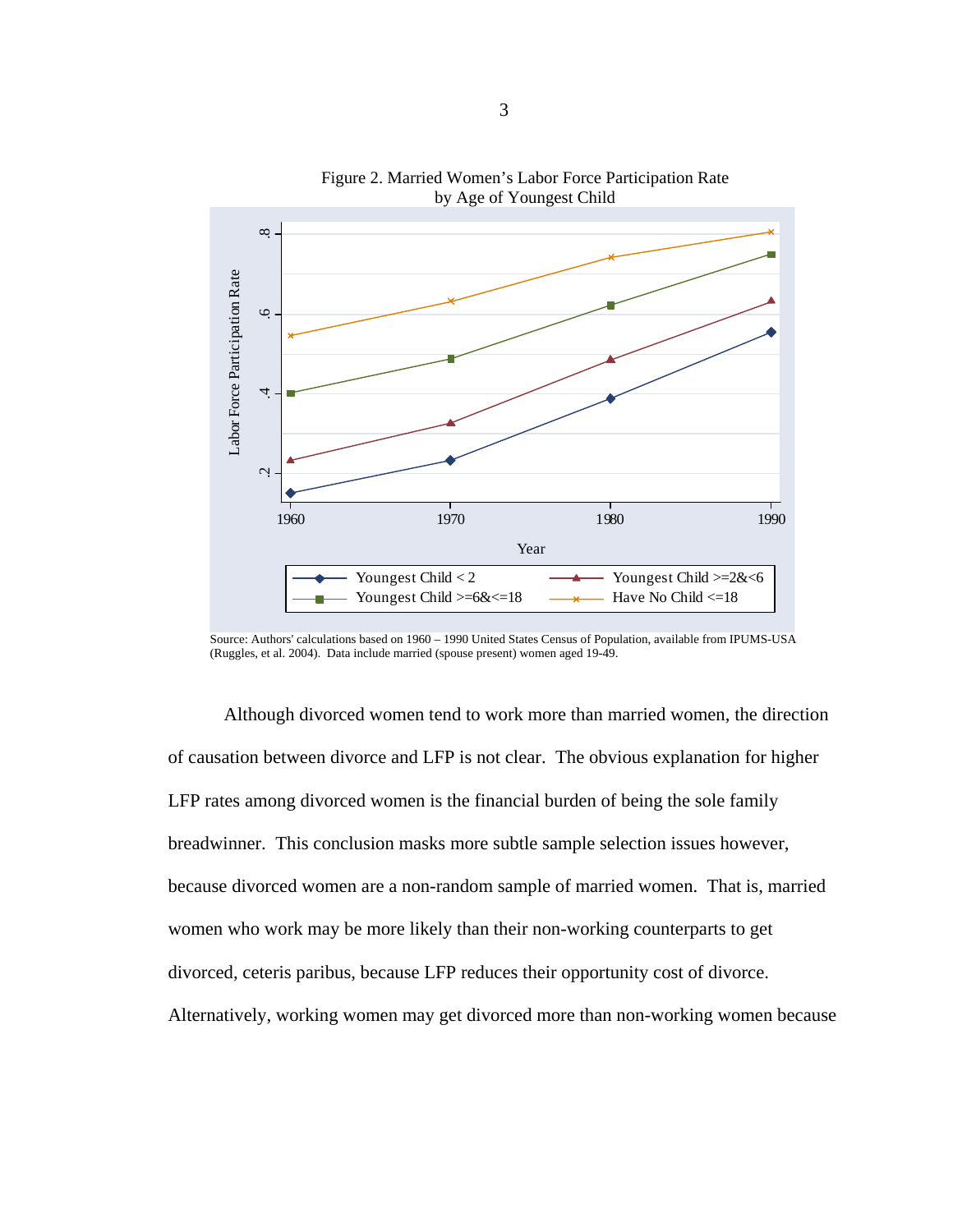LFP generates more martial conflict than home production.<sup>1</sup> Finally, married women who anticipate divorce may engage in labor market work in order to maintain relative income stability given the losses in spousal income and other costs that occur with divorce. As should be clear from the discussion above, empirically measuring the impact of divorce on LFP choices is difficult because of its endogeneity in the LFP decision.

Given this endogeneity, researchers have exploited exogenous changes in divorce law across time and states to proxy for changes in divorce risk and thus utilize a "quasinatural experiment" framework to study the effect of divorce on LFP. Divorce laws changed dramatically in the United States during the 1970s, when many states changed from laws based on fault and/or mutual agreement to laws based on no-fault and/or unilateral decisions. No-fault laws allow couples to divorce without the court placing blame on one party, and mutual agreement between the husband and wife is not needed to divorce. Thus, no-fault laws reduce the cost of divorce and, subsequently, should increase its incidence. Research regarding the effects of divorce law on the incidence of divorce has mixed findings, but most studies find a positive correlation between no-fault divorce regimes and divorce rates, especially in the years immediately following the legislative changes. Research examining the impact of no-fault divorce law on female LFP rates also has mixed conclusions. While Johnson and Skinner's (1986) study found that women in states with no-fault divorce have lower LFP rates than do women in other

1

<sup>&</sup>lt;sup>1</sup> A further alternative is that female LFP increases opportunity costs of divorce for the *husband*, and as a result, generates more equal bargaining power between spouses which may reduce divorce, parallel to the "voice" hypothesis in labor union literature (Freeman and Medoff 1984).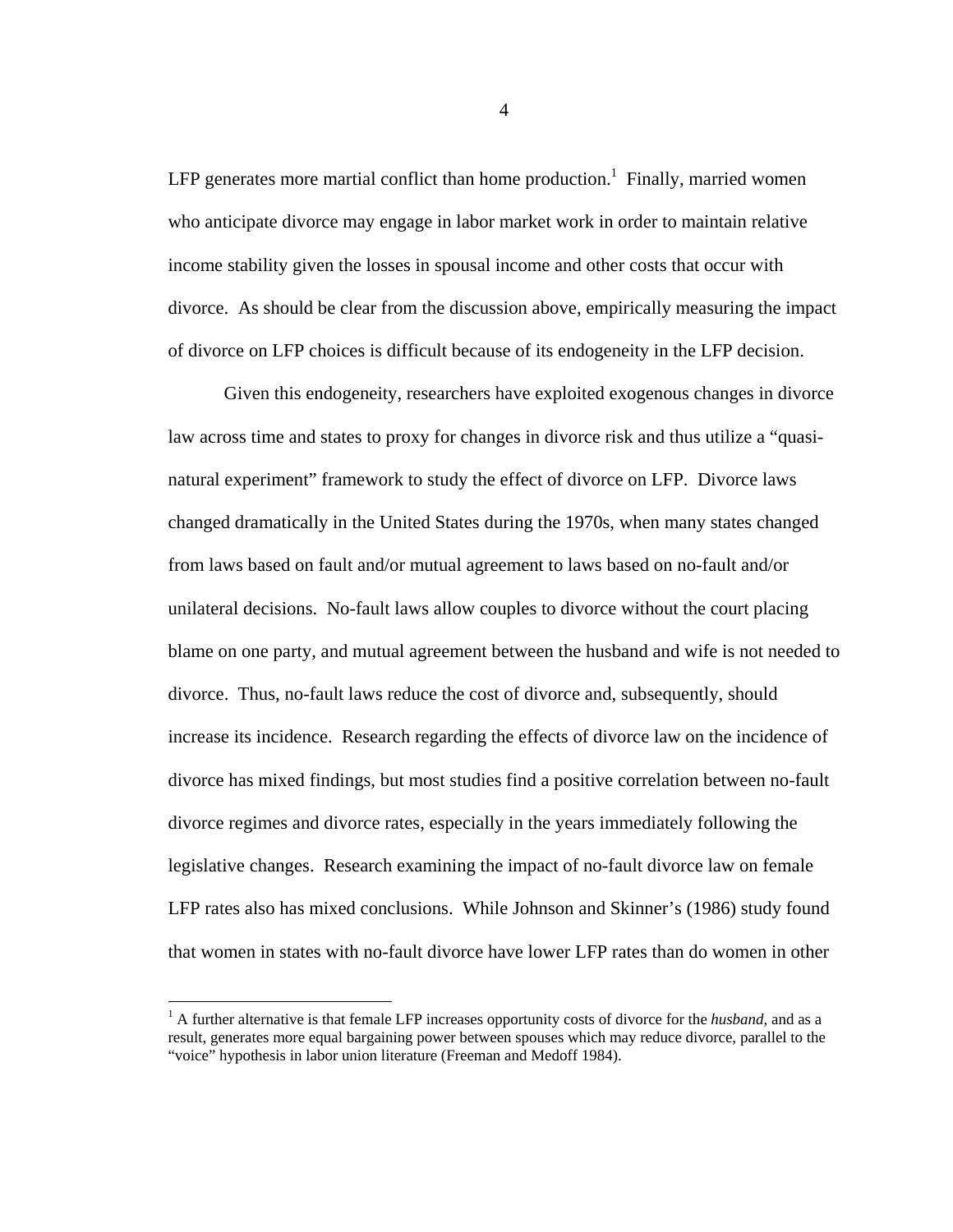states, later research consistently finds a positive, yet small effect of no-fault divorce law on female LFP. Peters (1986, 1992) and Parkman (1992) found about a 2 percent increase in married women's LFP in states with no-fault divorce laws, which Gray (1998) confirmed with his similar cross sectional analysis. Gray (1998) also estimated the impacts of no-fault divorce law across time, while controlling for state and year fixed effects. The impact of no-fault divorce laws on marred women's LFP in his analysis was positive, but insignificant and small.

One possible explanation for the consistently small impact of no-fault divorce laws on female LFP, and the negligible effect found in estimates using time series data, is that previous research did not allow for different relationships between laws and LFP of married women with and without children. Literature on the economics of the family indicates that children, particularly younger children, have negative impacts on women's LFP and are also negatively associated with divorce risk. Divorce risk is likely to be especially pertinent to married *mothers* relative to married women without children because of the added cost of potentially supporting a family in the event of divorce.<sup>2</sup>

This paper adds to the previous literature on the effects of divorce laws by examining whether married women with children respond differently to divorce risk than married women without children. The research uses a difference-in-difference-indifference estimator to compare changes in LFP associated with the passage of divorce laws among married women with children relative to married women without children in

<u>.</u>

 $2^2$  Child support and alimony issues will be discussed in Chapter 4.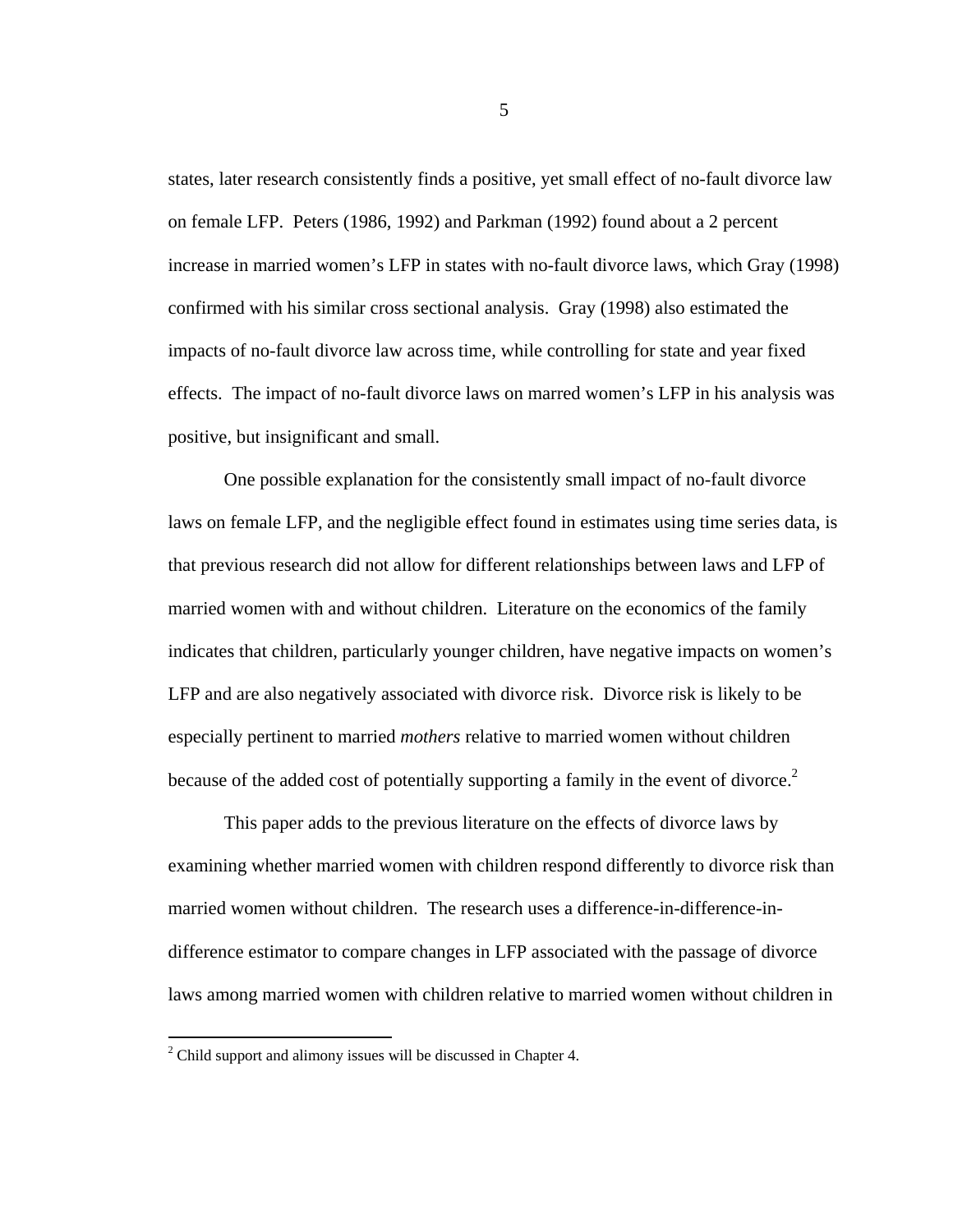states where such laws pass. This approach also controls for similar changes in LFP over time among married women with and without children in states without changes in divorce laws. The expectation is that because no-fault laws generate an exogenous increase in divorce risk, ceteris paribus, married women with children will respond more strongly (i.e., be more likely to increase their LFP given such laws) than married women without children.

The findings are consistent with this hypothesis. Estimates indicate that married mothers have greater LFP responses to no-fault divorce laws than non-mothers in states with such laws, even after controlling for differences in LFP among married women with and without children in states without no-fault divorce laws. The results suggest that, for women without children, no-fault divorce law is associated with a 1 to 3 percent decrease in the probability of being in the labor force relative to childless women in states without no-fault divorce laws. The results also suggest that the probability of being in the labor force for women with children is about 5 percent higher in states with no-fault divorce law when compared to women without children in states with no-fault divorce laws.

The paper proceeds as follows. Chapter 2 documents changes in divorce law in the United States and summarizes research on the effects of these changes, while Chapter 3 summarizes the relevant literature on the relationships between divorce, fertility and labor force participation. The economic theory related to the impact of children and divorce on women's LFP is reviewed in Chapter 4, and the empirical model used to test the theoretical predictions is also explained in Chapter 4. Chapter 5 describes the data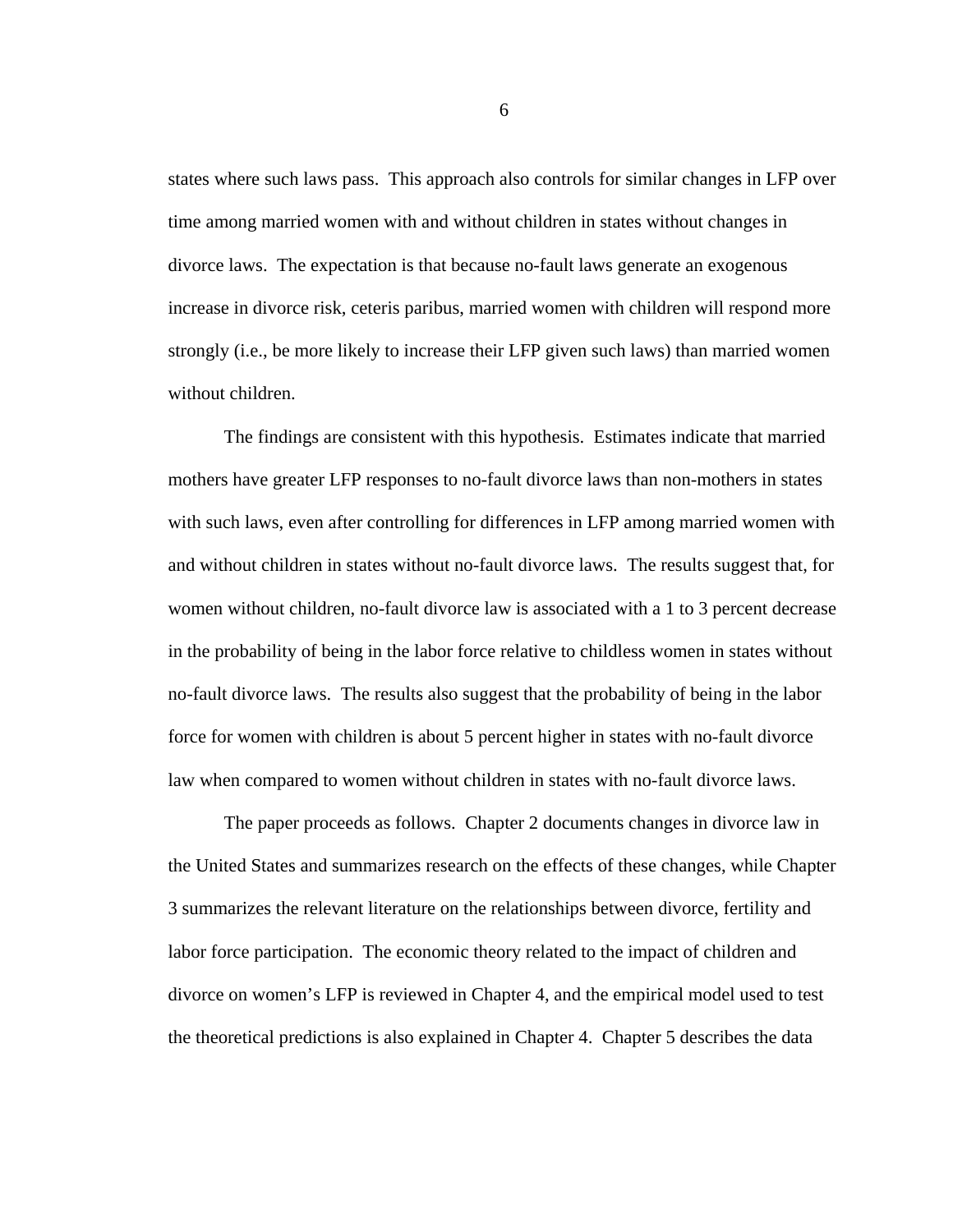used in the research, and Chapter 6 presents the results of the empirical analysis. Chapter 7 summarizes the conclusions that can be drawn from this research.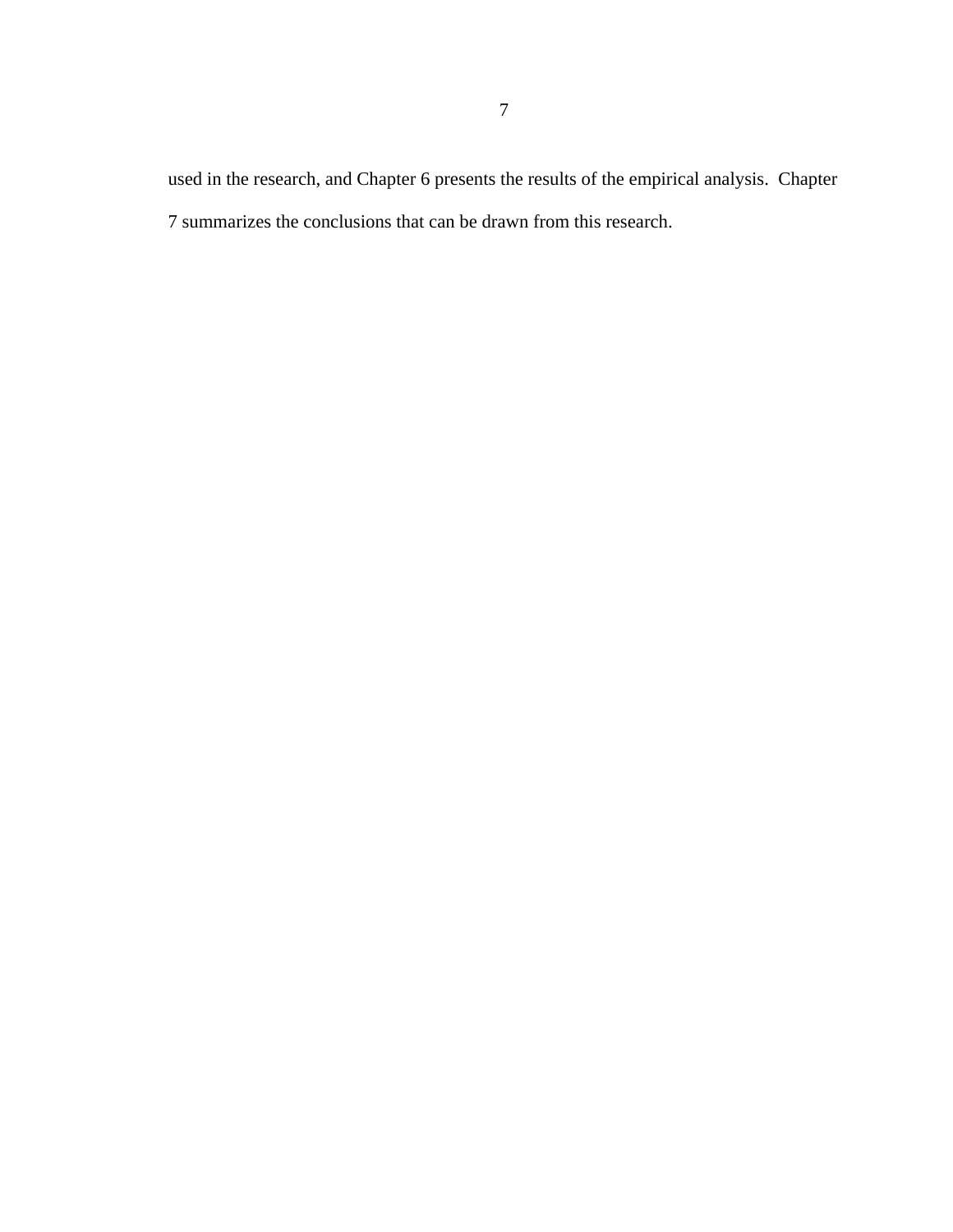# CHAPTER 2

# DIVORCE LAWS IN THE UNITED STATES: EVOLUTION AND IMPACTS

The ease of obtaining a divorce varies across states and time. Some states have no-fault divorce laws, which allow couples to divorce without the court placing blame on either partner. In no-fault states, divorces are easier to obtain than in states where a mutual agreement between spouses is needed before the court will grant a divorce. This distinction is important because it results in higher divorce risk in no-fault states. As a result, the variation in divorce law is a useful proxy for divorce risk that is independent of the characteristics of individual couples. This chapter outlines the history of divorce law in the United States and discusses the differences in laws across states. It also reviews the previous literature on the relationship between divorce laws and divorce.

#### Evolution of Divorce Laws

Before the 1970s, divorce laws were primarily based on the English common law system and had little variation from one state to another. In the majority of states, a court was required to grant a divorce based on the guilty actions of a husband or wife and to allocate assets accordingly (Weitzman 1985). In 1969, however, California passed the first no-fault divorce law. Reasons cited for the legislative change are mixed; Weitzman (1985) suggests that the laws resulted from the desire for sexual equality, while Kay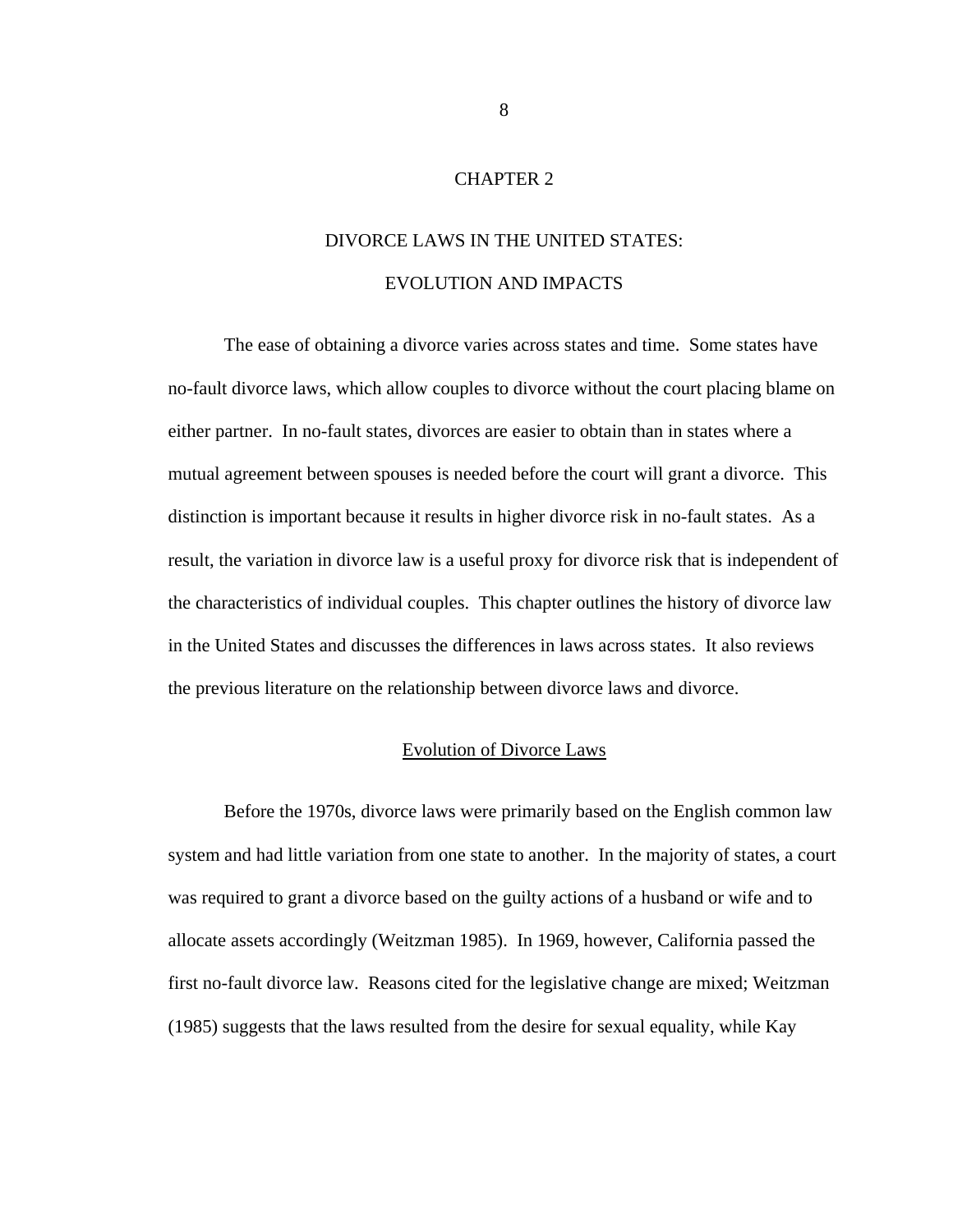(1987) argues that the purpose of no-fault laws was to facilitate decreased hostility and lying in divorce court. Kay (2000) suggests that the creation of no-fault law was in response to changes already occurring within the courts, and the new legislation simply reflected how judges were actually handling and ruling divorce cases. Though the exact origin of no-fault legislation is difficult to isolate, it was primarily the result of actions by law scholars and judges, rather than political lobbies or other affected groups. As such, it is likely exogenous for the purposes of measuring divorce risk.

After California's law was enacted, similar legislation was passed in other states, with many states adopting the Uniform Marriage and Divorce  $Act<sup>3</sup>$  (UMDA) version of no-fault divorce law or making variations to its proposed guidelines. These changes occurred throughout the 1970s, and by 1990 most states had some version of a no-fault divorce provision in place. Differences in the laws across states persist; some states require mutual agreement between parties before a divorce is granted, and many states require long separation periods before allowing a no-fault divorce. For example, Kay (1987) classifies only 15 states as having "pure" no-fault divorce laws, while Freed and Walker (1990) categorize 14 states as having sole no-fault grounds for divorce. The nofault classification of states varies among research because of the complexity and ambiguity in state divorce laws.

1

<sup>&</sup>lt;sup>3</sup> The National Conference of Commissioners on Uniform State Act used the California Family Law Act as a guideline for the creation of the Uniform Marriage and Divorce Act. The first version was published in 1970. It eliminated fault from marital dissolution, property allocation, and child placement decisions. It also established a set of rules for a court to use in deciding whether a marriage had broken down (Kay 1987).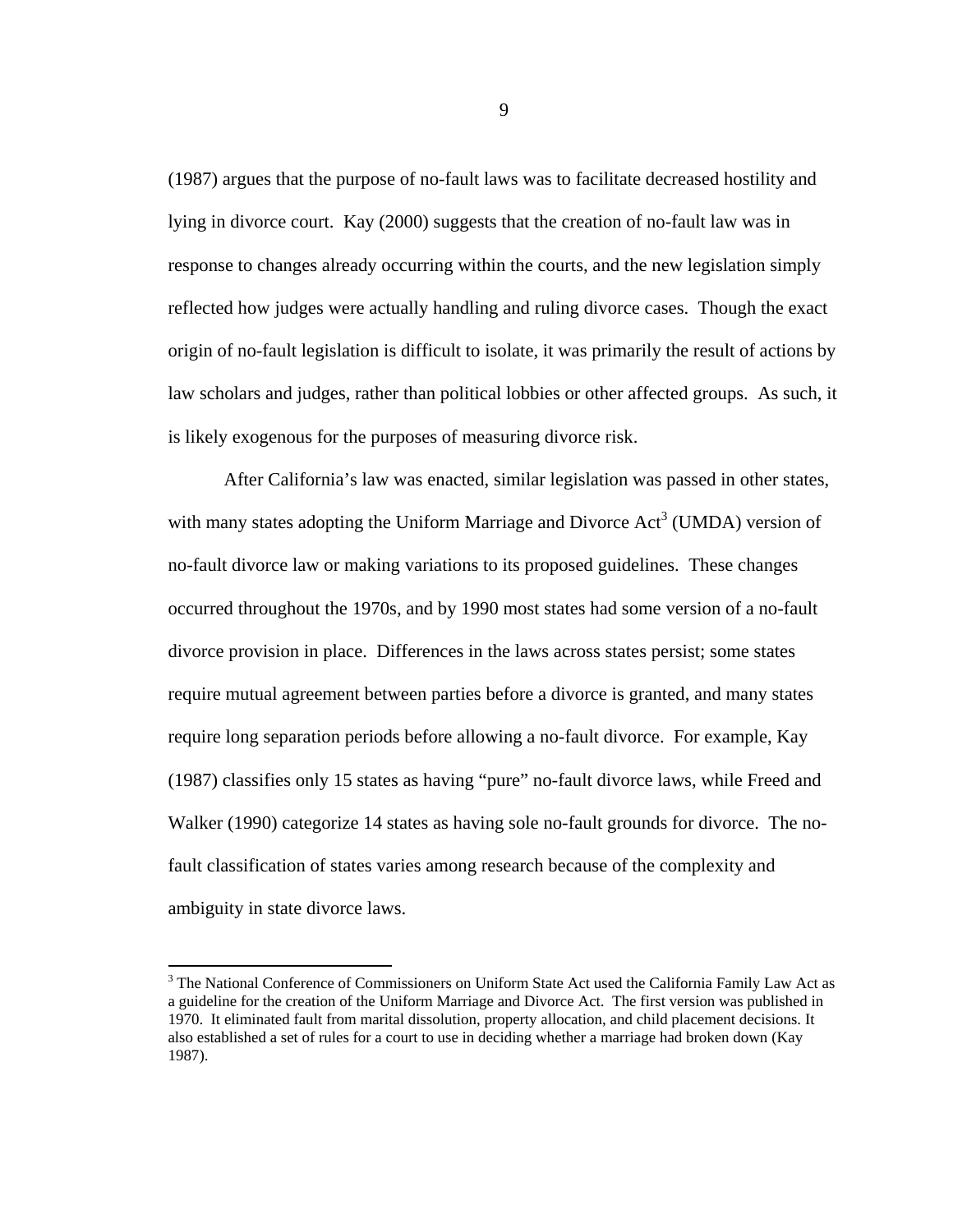Table 1 displays the divorce law classifications used in this paper. Each column reflects a different classification scheme, and the cells in the table denote the year in which the state passed a no-fault law according to the classification specified in the column. Column 1 denotes the primary no-fault variable used for this paper. It is derived from the no-fault classification used by Ellman and Lohr (1998), who classify as "nofault" those states that have sole no-fault grounds for divorce or states that added a form of no-fault law to existing legislation. Column 1 differs from the original Ellman and Lohr (1998) classification, however, because it excludes states that require separation periods of one year or more before granting a no-fault divorce.<sup>4</sup> In addition, Vermont is classified as a no-fault state because it requires a separation period of only 6 months (Freed and Walker 1990; Friedberg 1998).

Column 2 displays the no-fault classification scheme used by Friedberg (1998). States are classified as having no-fault laws if they have a no-fault divorce law and there is no required separation period before the divorce is allowed. Friedberg (1998) also includes a classification that categorizes states as no-fault if separation periods are required; this specification is displayed in Column 3. The fourth column denotes the original no-fault classification used by Ellman and Lohr (1998).

The final column also shows a classification scheme used by Ellman and Lohr (1998), but it displays the year that states switched their marital property laws to no-fault. Similar to the no-fault divorce guidelines in the UMDA, the Act also specified that the

 $\overline{a}$ 

<sup>&</sup>lt;sup>4</sup> These states are Illinois, Missouri, Pennsylvania, Tennessee, Utah, and West Virginia [Freed and Walker (1990), Weitzman (1985), Kay (1987) and Friedberg (1998)].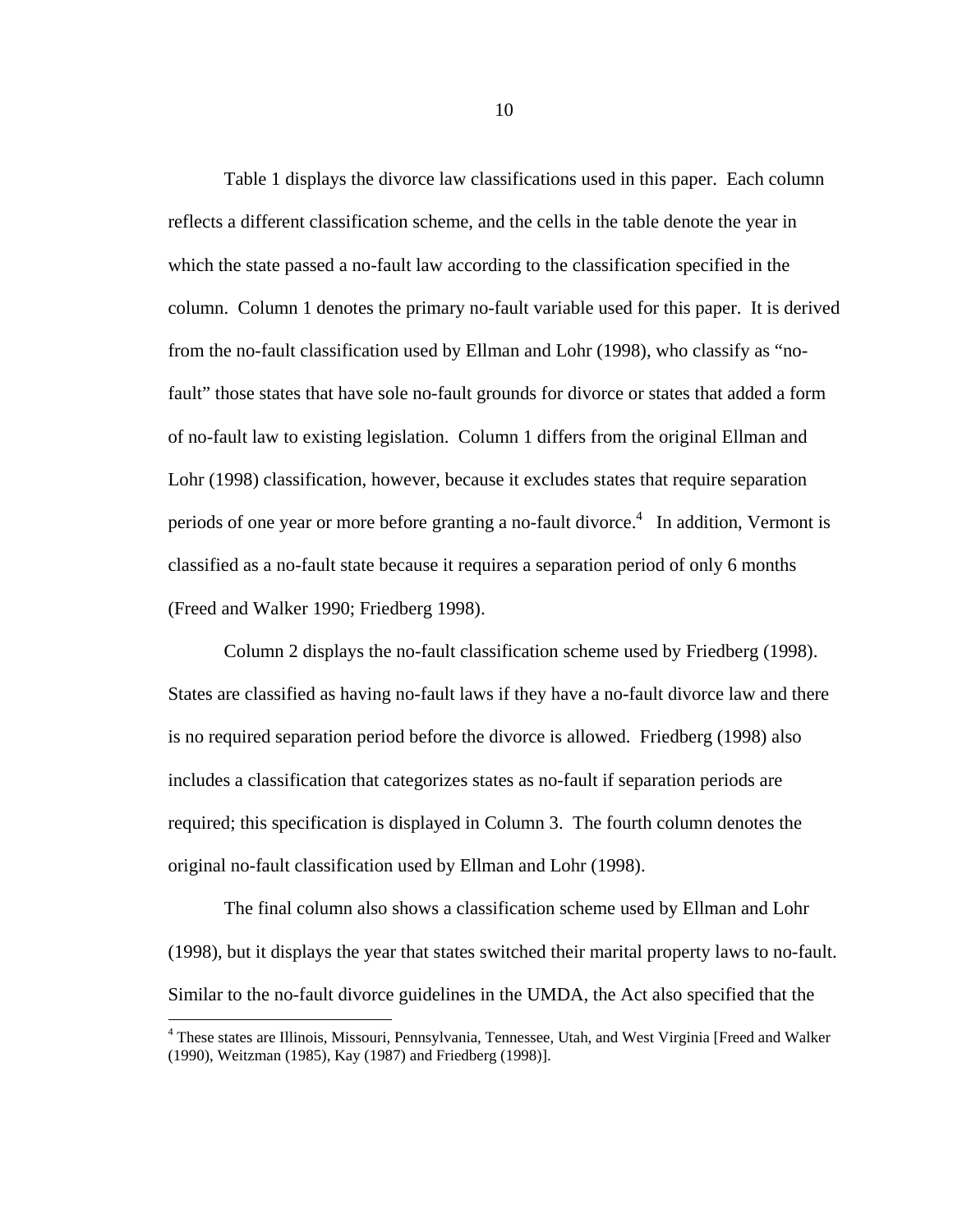allocation of marital property and alimony be made "without regard to marital misconduct" (Ellman 1996). As with the adoption of no-fault divorce, some states used the UMDA guidelines, while others did not abolish fault from the allocation of marital property. Ellman (1996) classified states as fault and no-fault on the basis of marital property laws, which was used by Ellman and Lohr (1998) and is displayed in Column 5 of Table 1.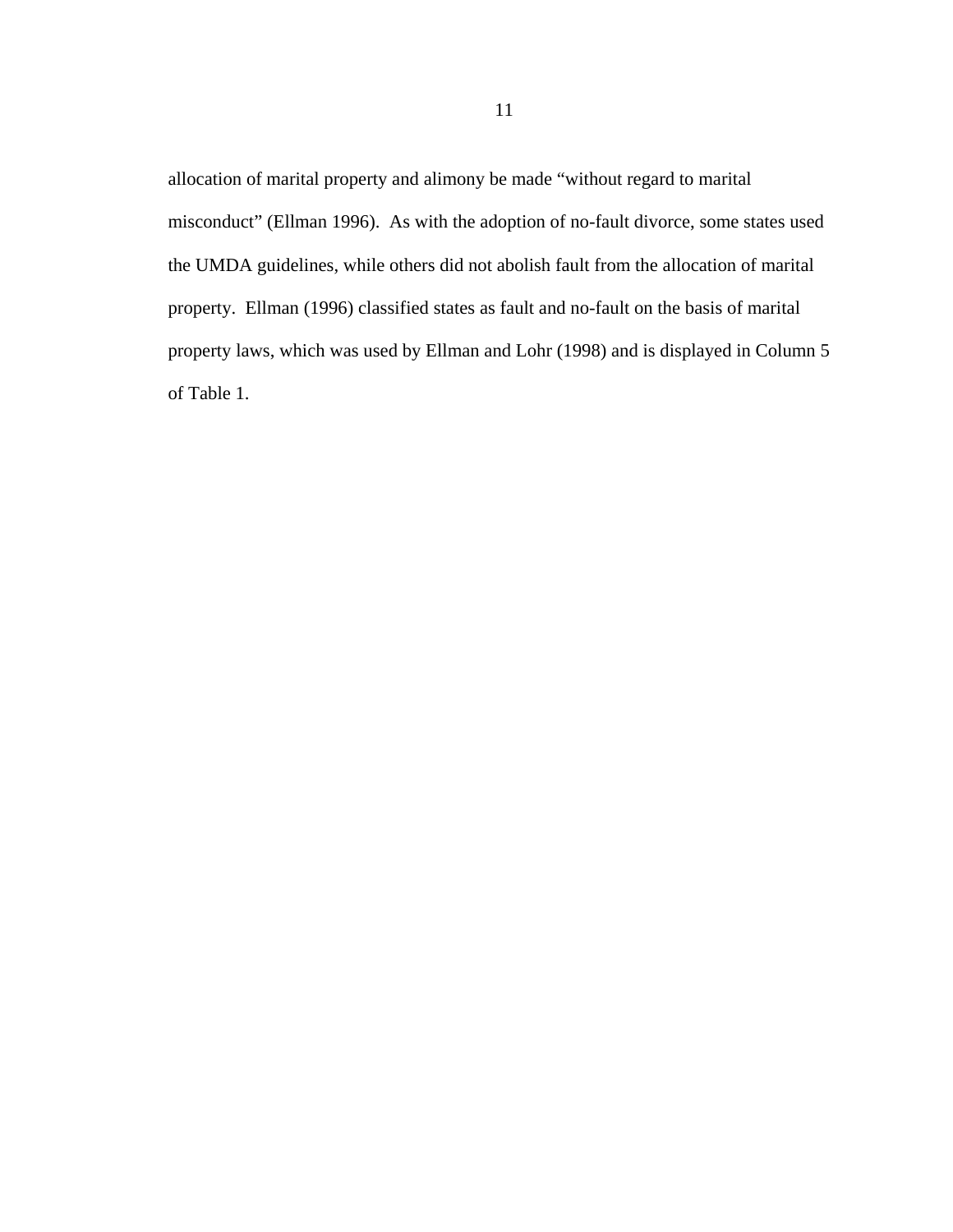|                | $\mathbf{1}$ | $\overline{c}$ | 3          | $\overline{4}$ | 5          |
|----------------|--------------|----------------|------------|----------------|------------|
| <b>State</b>   | No Fault 1   | No Fault 2     | No Fault 3 | No Fault 4     | No Fault 5 |
| Alabama        | 1971         | 1971           | 1971       | 1971           |            |
| Alaska         | 1974         | pre-1968       | pre-1968   | 1974           | 1974       |
| Arizona        | 1973         | 1973           | 1973       | 1973           | 1973       |
| Arkansas       |              |                |            | 1979           | 1979       |
| California     | 1969         | 1970           | 1970       | 1969           | 1969       |
| Colorado       | 1971         | 1971           | 1971       | 1971           | 1971       |
| Connecticut    | 1973         | 1973           | 1973       | 1973           |            |
| Delaware       | 1974         |                |            | 1974           | 1974       |
| Florida        | 1971         | 1971           | 1971       | 1971           | 1986       |
| Georgia        | 1976         | 1973           | 1973       | 1976           |            |
| Hawaii         | 1972         | 1973           | 1973       | 1972           | 1960       |
| Idaho          | 1971         | 1971           | 1971       | 1971           | 1990       |
| Illinois       |              |                | 1984       | 1983           | 1977       |
| Indiana        | 1973         | 1973           | 1973       | 1973           | 1973       |
| Iowa           | 1970         | 1970           | 1970       | 1970           | 1972       |
| Kansas         |              | 1969           | 1969       |                | 1990       |
| Kentucky       | 1972         | 1972           | 1972       | 1972           |            |
| Louisiana      |              |                |            |                |            |
| Maine          | 1973         | 1973           | 1973       | 1973           | 1985       |
| Maryland       |              |                | pre-1968   |                |            |
| Massachusetts  |              | 1975           | 1975       |                |            |
| Michigan       | 1971         | 1972           | 1972       | 1971           |            |
| Minnesota      | 1974         | 1974           | 1974       | 1974           | 1974       |
| Mississippi    | 1976         |                |            | 1976           |            |
| Missouri       |              |                | 1973       | 1973           |            |
| Montana        | 1975         | 1975           | 1975       | 1975           | 1975       |
| Nebraska       | 1972         | 1972           | 1972       | 1972           | 1972       |
| Nevada         | 1931         | 1973           | 1973       | 1931           |            |
| New Hampshire  |              | 1971           | 1971       |                |            |
| New Jersey     |              |                | 1971       |                | 1980       |
| New Mexico     |              | 1973           | 1973       |                | 1976       |
| New York       |              |                |            |                |            |
| North Carolina |              |                | pre-1968   |                |            |
| North Dakota   | 1971         | 1971           | 1971       | 1971           |            |
| Ohio           | 1974         |                | 1974       | 1974           |            |
| Oklahoma       |              | pre-1968       | pre-1968   |                | 1975       |
| Oregon         | 1971         | 1973           | 1973       | 1971           | 1971       |
| Pennsylvania   |              |                | 1980       | 1980           |            |
| Rhode Island   | 1975         | 1976           | 1976       | 1975           |            |
| South Carolina |              |                | 1969       |                |            |
| South Dakota   | 1985         | 1985           | 1985       | 1985           |            |
| Tennessee      | 1977         |                |            | 1977           |            |
| Texas          |              | 1974           | 1974       | 1969           |            |
| Utah           |              |                | pre-1968   | 1987           | 1987       |
| Vermont        | 1941         |                | pre-1968   |                |            |
| Virginia       |              |                | pre-1968   |                |            |
| Washington     | 1973         | 1973           | 1973       | 1973           | 1973       |
| West Virginia  |              |                | pre-1968   | 1977           |            |
| Wisconsin      | 1977         |                | 1977       | 1977           | 1977       |
| Wyoming        | 1977         | 1977           | 1977       | 1977           |            |

Table 1. Dates of Divorce Law Change by State.

No-Fault 1 is from *Irretrievable Breakdown* from Ellman and Lohr (1998) , altered to exclude Illinois, Missouri, Pennsylvania, Tennessee, Utah, and West Virginia and to include Virginia due to separation period requirement. These states were obtained from Friedberg (1998), Freed and Walker (1990), Weitzman (1985), and Kay (1987). No-Fault 2 is *Unilateral Divorce* from Friedberg (1998). No-Fault 3 is *Unilateral Divorce, Includes Separation* from Friedberg (1998). No-Fault 4 is *Irretrievable Breakdown* from Ellman and Lohr (1998). No-Fault 5 is *Property Division* from Ellman and Lohr (1998).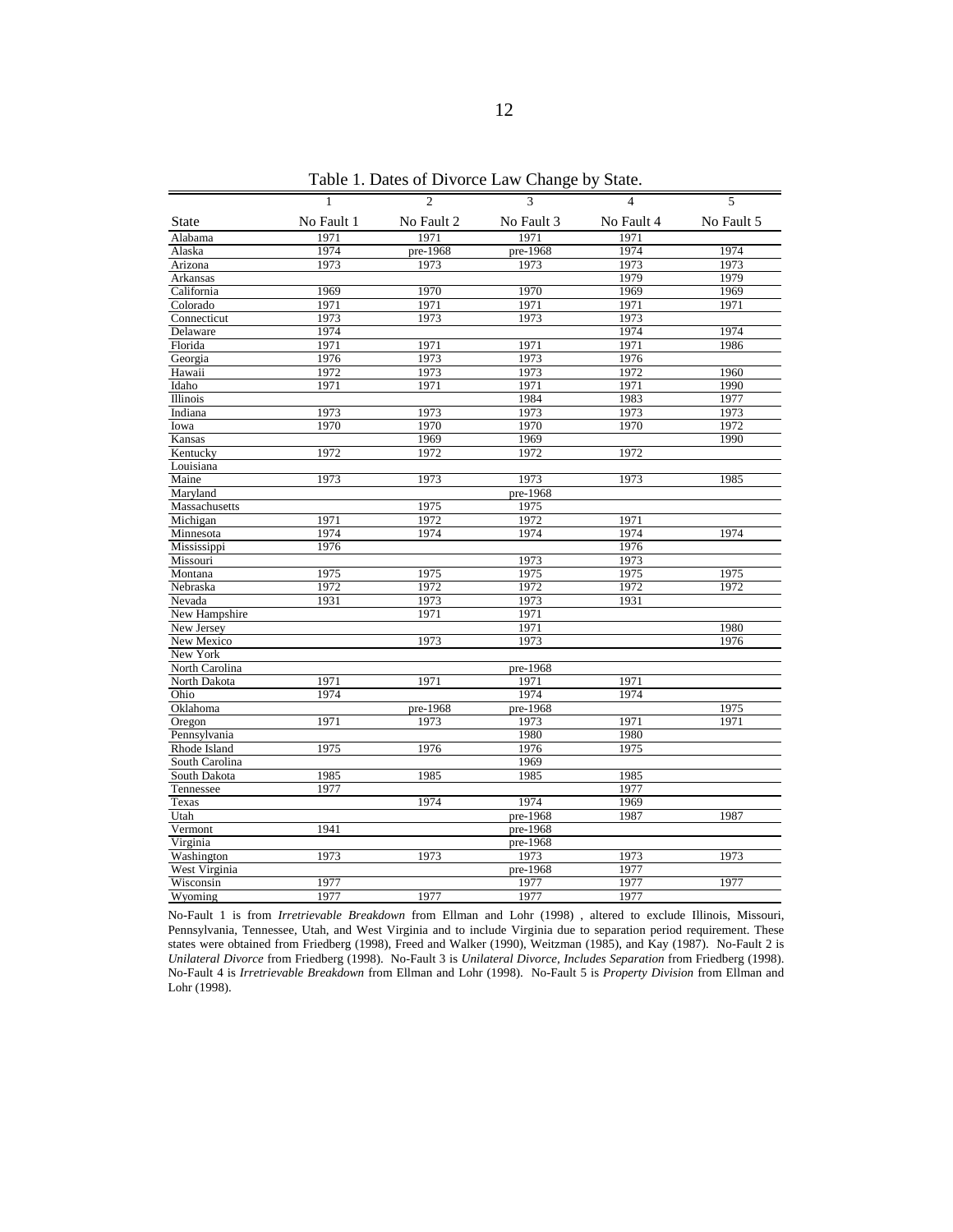## Divorce Laws and Divorce

In order to use divorce laws as a measure of divorce risk, the two must be correlated. If no-fault divorce does make obtaining a divorce easier, the divorce rate should be higher in states with no-fault divorce, ceteris paribus. The effects of no-fault divorce on divorce rates have been empirically tested in several previous studies.

The examination of divorce laws on divorce rates has been dominated by crosssectional studies. Peters (1986) analyzed marriage and divorce using the 1979 Current Population Survey (CPS). Based on research by Freed and Foster (1979), Peters' (1986) classification of no-fault states is similar to what would be generated as of 1979 using Column 2 in Table 1. Based on logit analysis of the probability of becoming divorced, Peters (1986) concluded that changes in divorce law did not significantly affect divorce incidence. Using similar methodology but eliminating regional dummy variables and making slight changes to the legal classification, Allen (1992) found a positive relationship between no-fault divorce law and the occurrence of divorce.

The disagreement between Allen (1992) and Peters (1986, 1992) led to further examination of divorce laws and to the use of time-series testing methods. Friedberg (1998) used panel data including state and year fixed effects. After estimating regressions using several alternative classifications of the no-fault states, Friedberg (1998) found, not surprisingly, that variations in the law classification generated differing impacts. Her final assessment, however, was that all forms of no-fault laws were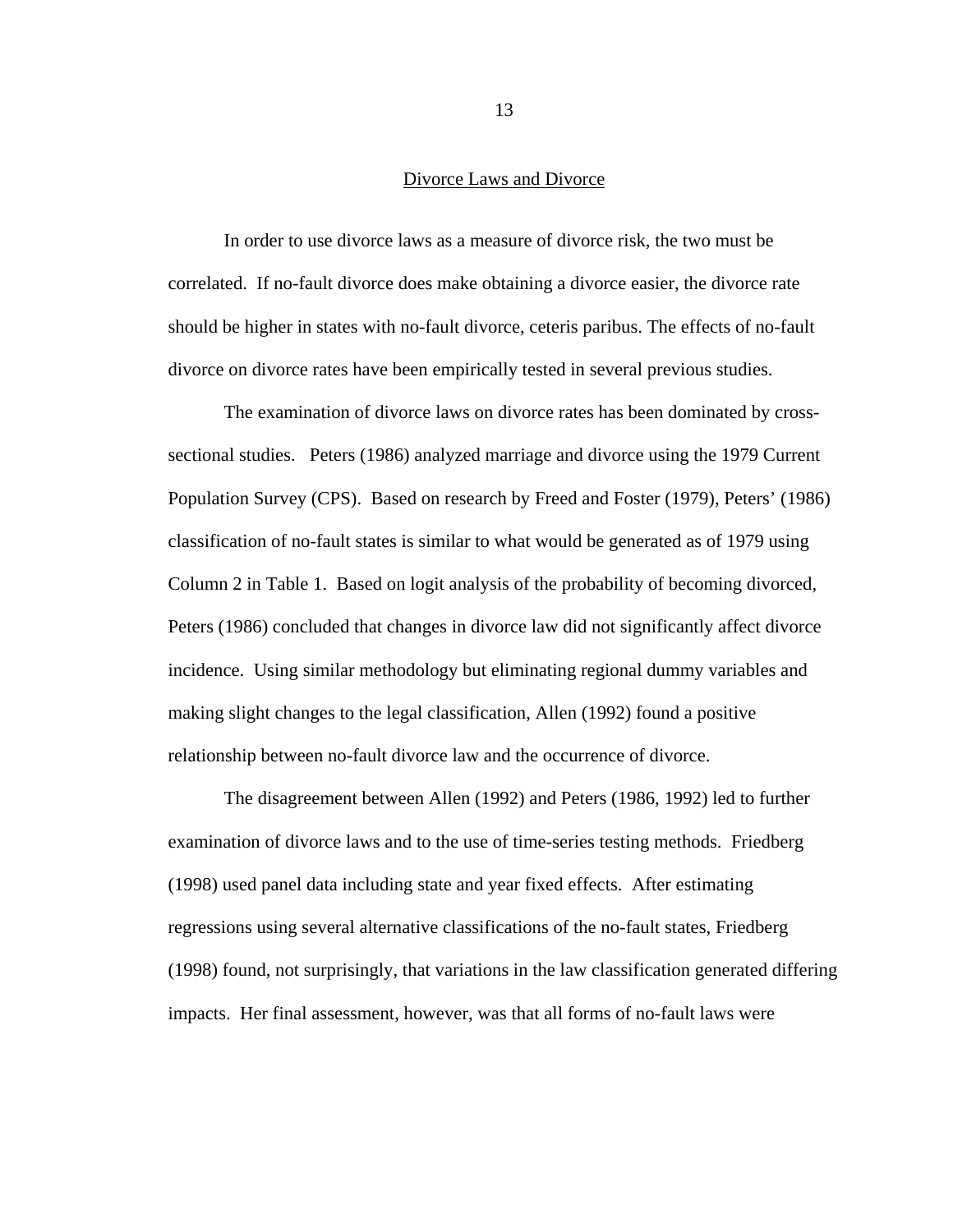associated with permanent increases in divorce rates. Using time-series data, Brinig and Buckley (1998) also found a positive relationship between divorce laws and divorce rates. Ellman and Lohr (1996) and Wolfers (2003) also found increases in divorce rates immediately following changes in state laws, but they found little evidence of the effect persisting over time.

To summarize, the literature examining divorce law generally finds a positive relationship between no-fault divorce law and divorce rates, at least in the short run. The longer-term impacts are less clear. In addition, the conflicting results generated by different classifications of the laws and their corresponding marital property rules highlights the need for the use of alternative law classification schemes to check the robustness of estimates of the laws' impacts.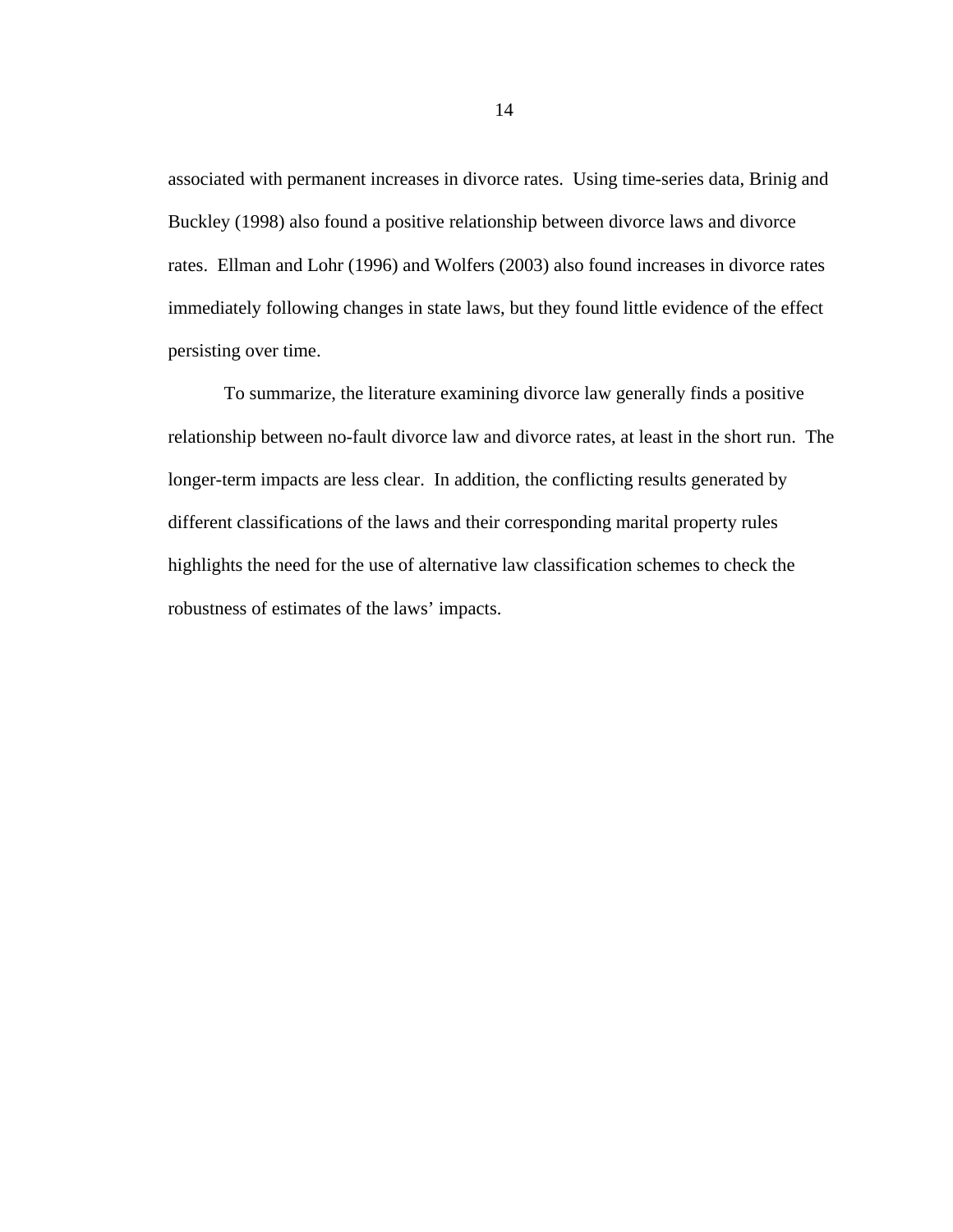# CHAPTER 3

# PREVIOUS RESEARCH: DIVORCE, FERTILITY AND LABOR FORCE PARTICIPATION

There is a substantial amount of research on the LFP decisions of women and the impacts of divorce and fertility on these decisions. Also relevant to this paper is previous work examining the relationship between fertility and divorce. The existing literature on divorce and labor force participation, labor force participation and fertility, and fertility and divorce are reviewed in this chapter.

#### Divorce and Labor Force Participation

As noted above and shown in Figure 1, a simultaneous rise in divorce rates and female LFP rates occurred during the post-World War II era. As noted by Becker, et al. (1977), one possible explanation for these trends is that wage increases and greater earnings ability among females increased the opportunity costs of being married. In addition, wives working outside the home may invest less in marriage-specific capital than their non-working counterparts, reducing the gains from marriage for both men and women. This interpretation of Figure 1 suggests that the increase in LFP among women was a causal factor that led to the increased divorce rate. However, it is also possible that the causality moves in the other direction. If a woman becomes divorced, she may need to enter the workforce to support herself and her family. The number of divorced women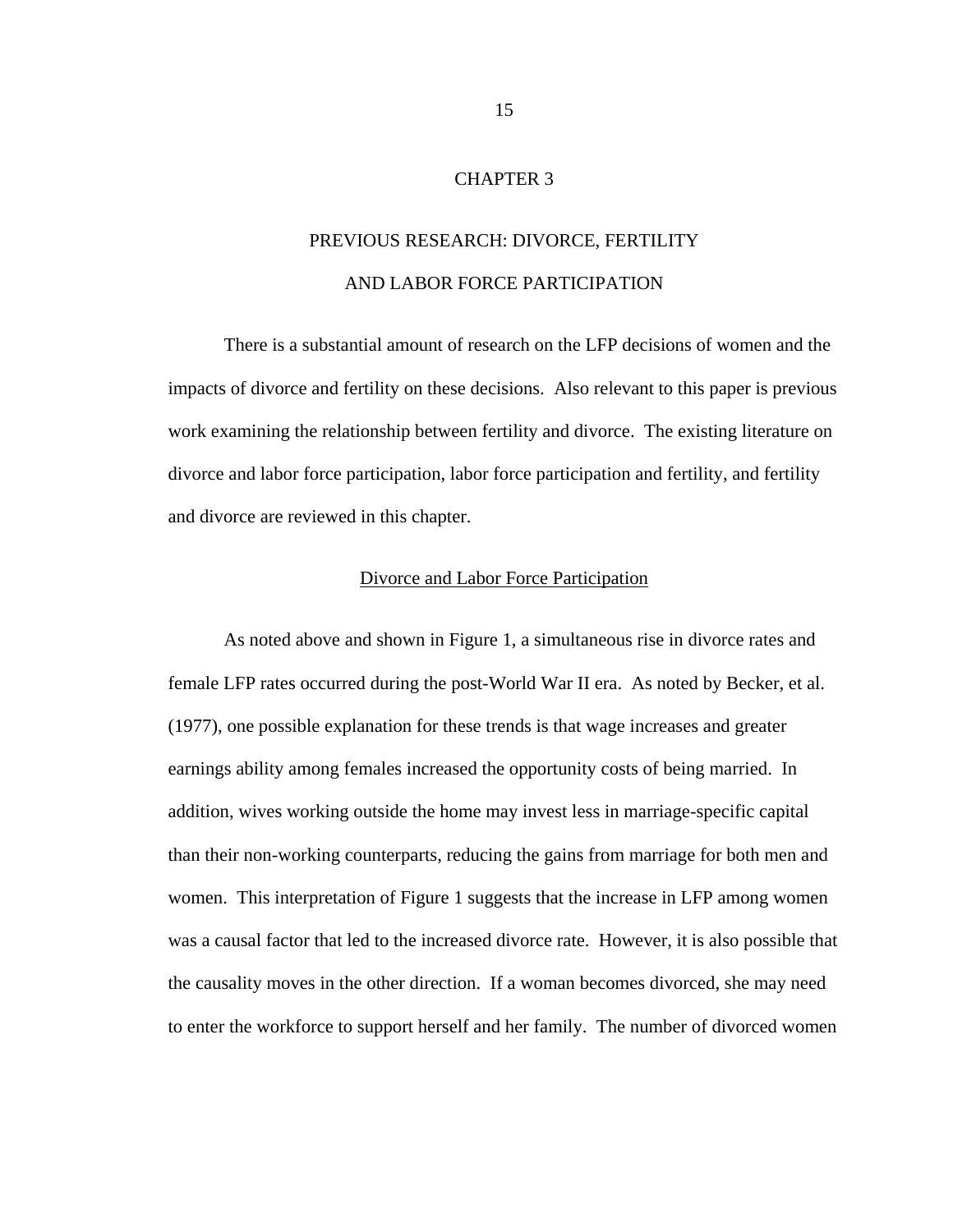working would naturally increase as divorce rates increase, thus raising the female LFPR. As more women observe the incidence and impacts of divorce among their mothers and peers, they may adjust their own expectations regarding divorce risk upward, and subsequently increase their own LFP while married to insure financial independence. Becker, et al. (1977, pg. 1181) state, "...the secular growth in wages, which contributed significantly to the growth in the labor force participation of women, especially married women, probably also contributed significantly to the growth in divorce rates. Again causation probably flows both ways: divorced women (and women who anticipate divorce) have higher wages because they spend more time in the labor force." To examine the relationship empirically, Michael (1985) included lagged divorce rates and lagged LFP rates as independent variables in time-series equations explaining subsequent divorce and LFP rates. He found that lagged divorce rates were positively correlated with subsequent LFP rates, but there was no significant relationship between lagged LFP rates and subsequent divorce rates.

Johnson and Skinner (1986) analyzed data from the Michigan Panel Study of Income Dynamics (PSID), which allowed them to estimate predicted divorce probabilities based on actual divorce. They then used this predicted probability of divorce and actual divorce in estimates of female LFP, and though both variables had positive coefficients, they were statistically insignificant. Green and Quester (1982) utilized U.S. Census' Survey of Economic Opportunity data to generate a predicted divorce probability based on the demographic characteristics of married women. They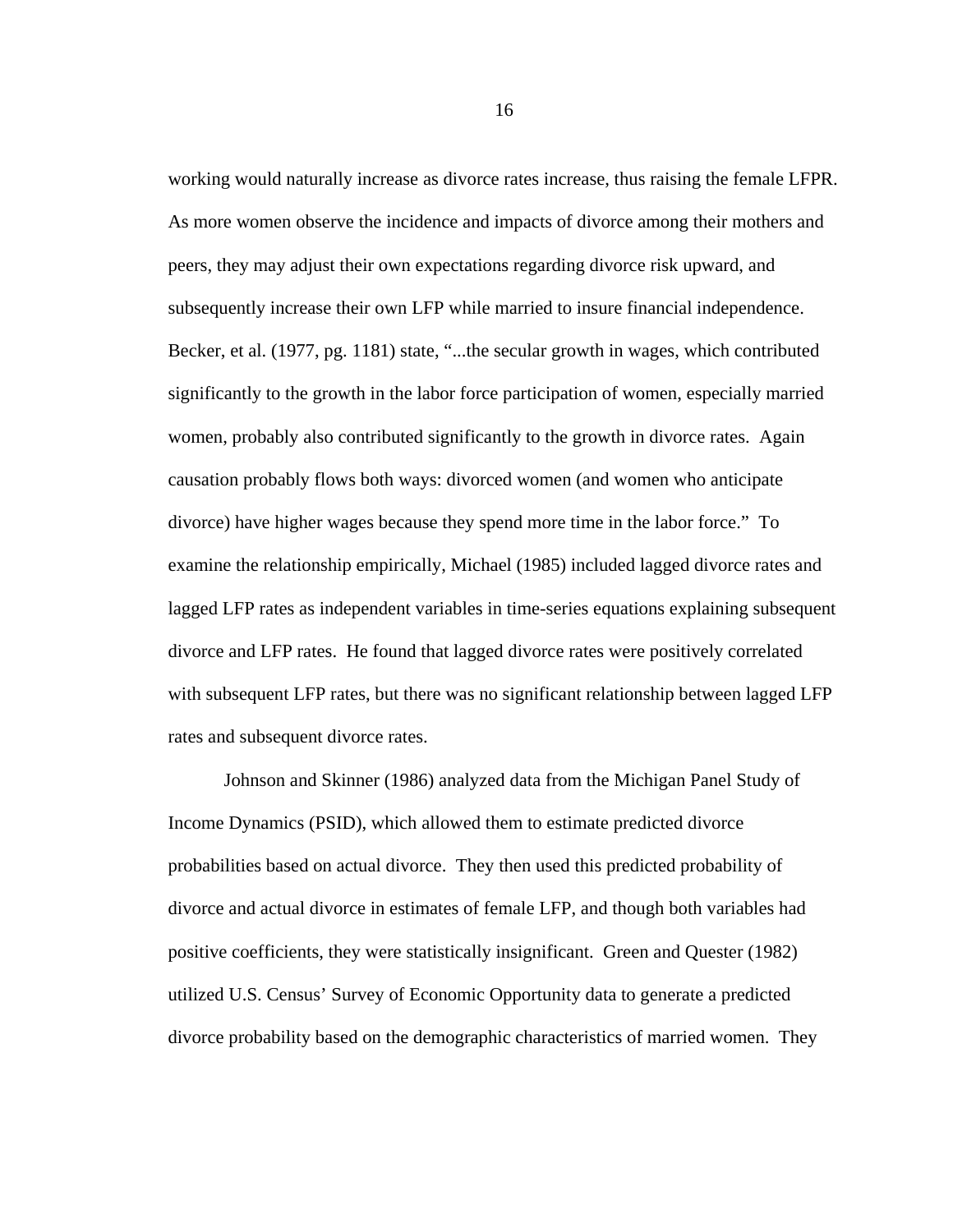found married women's labor supply increases with divorce risk. In addition, although it is often hypothesized that working could increase marital instability for married women, this relationship was found to be statistically insignificant in both papers (Becker, et al. 1977).

Haurin (1989) used a dynamic model to estimate the labor market reactions of women who experience a deviation in husband's actual work hours from the expected amount of work hours, as would occur when a husband loses his job, falls ill, passes away, or when a couple separates. He concluded that there is a significant increase in a woman's LFP following a divorce or separation. He also confirmed Johnson and Skinner's (1986) finding that increases in the likelihood of divorce lead to increases in married women's labor force activity.

More recent studies on divorce suggest that divorce risk may not be as influential on female labor supply as the earlier studies suggested. Sen (2000) compared responses to divorce risk among 1944-1954 and 1957-1964 birth-cohorts using sub-samples from the National Longitudinal Surveys (NLS). The panel structure of this data allowed Sen to proxy current divorce risk using actual divorce in the future, which was then included in an LFP regression. Age at the time of marriage was also used in the LFP estimation as an instrument for divorce risk because research suggests that divorce risk decreases with age at the time of marriage. The results indicated that the impact of divorce risk on labor supply is significantly smaller for the younger cohort than the older group. Though divorce had a positive effect on both cohorts by each measure, divorce risk had a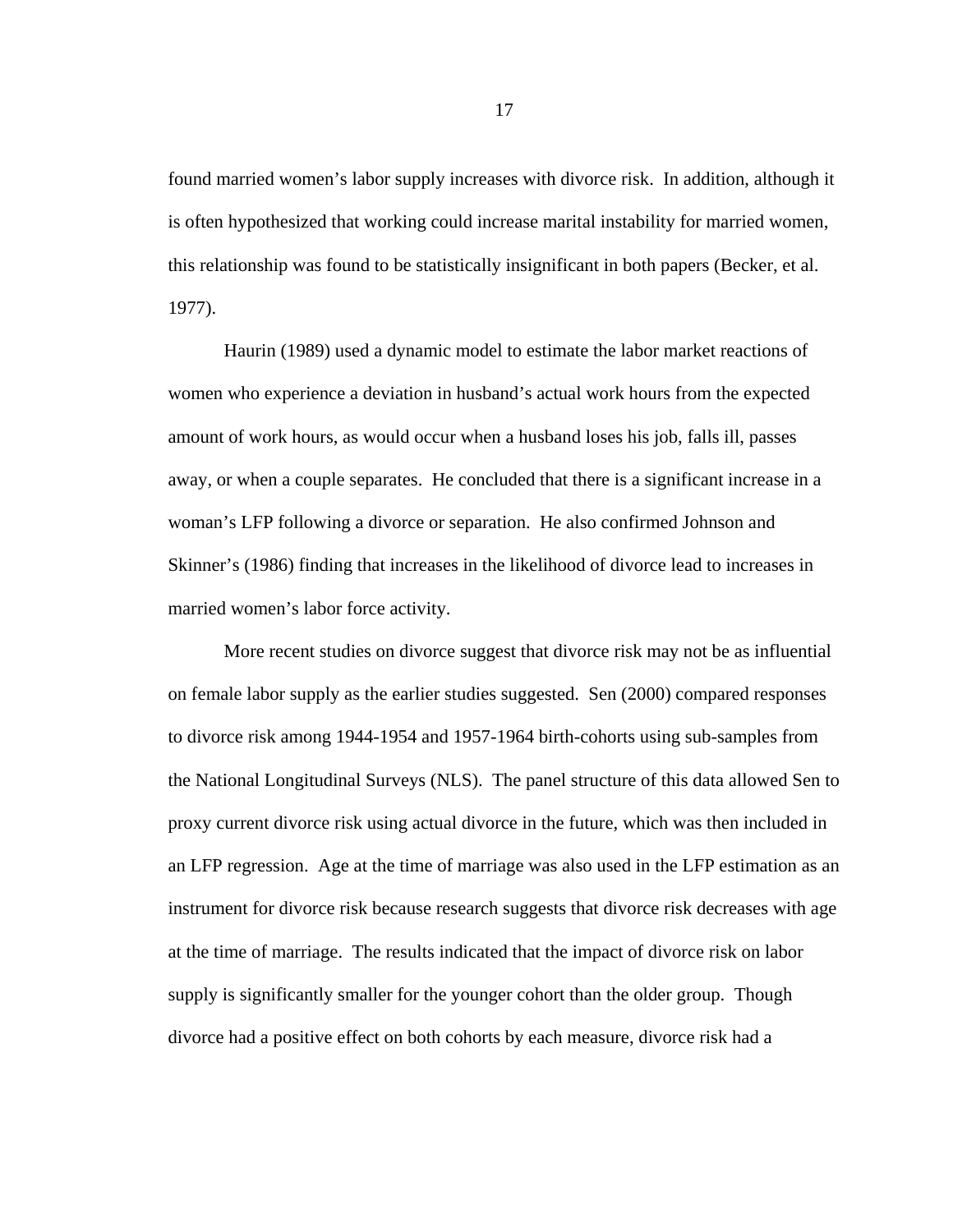substantial impact on LFP for the older cohort while having a small (yet still significant) effect on the young cohort. Because having a female child is associated with higher divorce risk, Bedard and Deschenes (2003) used sex of first born child as an instrumental variable for divorce risk when testing for labor market outcomes of divorce. Though the estimates of person-adjusted household income without this variable indicated that the economic well-being of divorced women is lower than married women's economic wellbeing, the instrumental variable results refute this. They found that ever-divorced mothers have higher levels of income than never-divorced mothers and they concluded that divorce does not affect the decision to participate in the labor force, but does increase the hours and weeks worked by mothers.

As noted in the introduction, the potential endogeneity of using actual divorce or divorce rates to measure divorce risk makes research based on these variables somewhat suspect. In response, researchers have used exogenous changes in divorce law to examine the relationships between divorce and female LFP.<sup>5</sup>

Johnson and Skinner (1986) included residence in a state with no-fault divorce legislation in their predicted labor supply equations. They concluded that living in a state with a no-fault divorce law has a negative impact on women's labor supply. However, Johnson and Skinner's (1986) analysis used PSID data from 1972, when only a few states had changed their divorce laws to no-fault; this created a small comparison group and a limited amount of time for the laws' effects to occur. Alternatively, Peters (1986), using

1

<sup>&</sup>lt;sup>5</sup> Such research, of course, hinges on a direct relationship between divorce laws and subsequent divorce outcomes, which was documented in Chapter 2.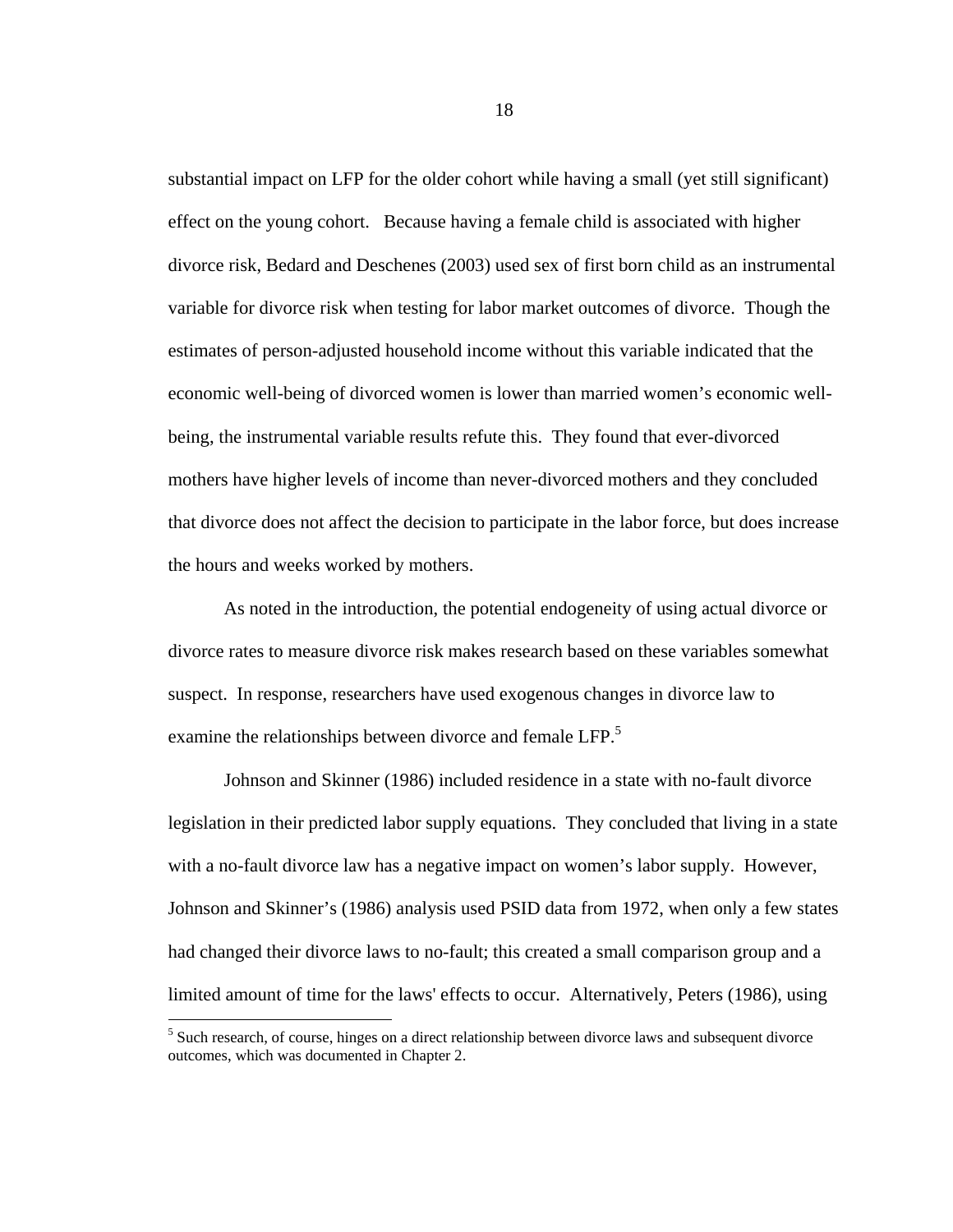1979 CPS data, found a higher probability of women participating in the labor force in no-fault states.

Parkman (1992) also used the 1979 CPS and a similar methodology to Peters (1986) to estimate the effect of no-fault divorce legislation on married women's labor supply. Consistent with Peters (1986), he also found about 2 percent higher rates of married women's LFP in no-fault states. However, he attributed this difference to lower compensation for women's marriage-specific investments in states with no-fault divorce law. In particular, he used differences in property division laws to illustrate that married women's LFP is greater in states with no-fault divorce because at the time of divorce, women's human capital losses from not engaging in market work are compensated at lower rates than in mutual consent states. In later research using the Time Use Longitudinal Panel Study, 1975-1981, Parkman (1998) again concluded that no-fault divorce laws were associated with a greater number of hours worked among married women. He suggested that women work to protect themselves from the potential costs of divorce.

Gray (1998) utilized Census and CPS data, and he tested for the effect of no-fault divorce law in 1980 across states. His results indicated that the probability that a married woman participates in the labor force is 1.6 percent higher in states with no-fault divorce law. He then used data from 1960 to 1980 to measure the change in married women's LFP in states with and without no-fault divorce laws. The results from this analysis found a small and insignificant impact of no-fault divorce law and Gray suggested that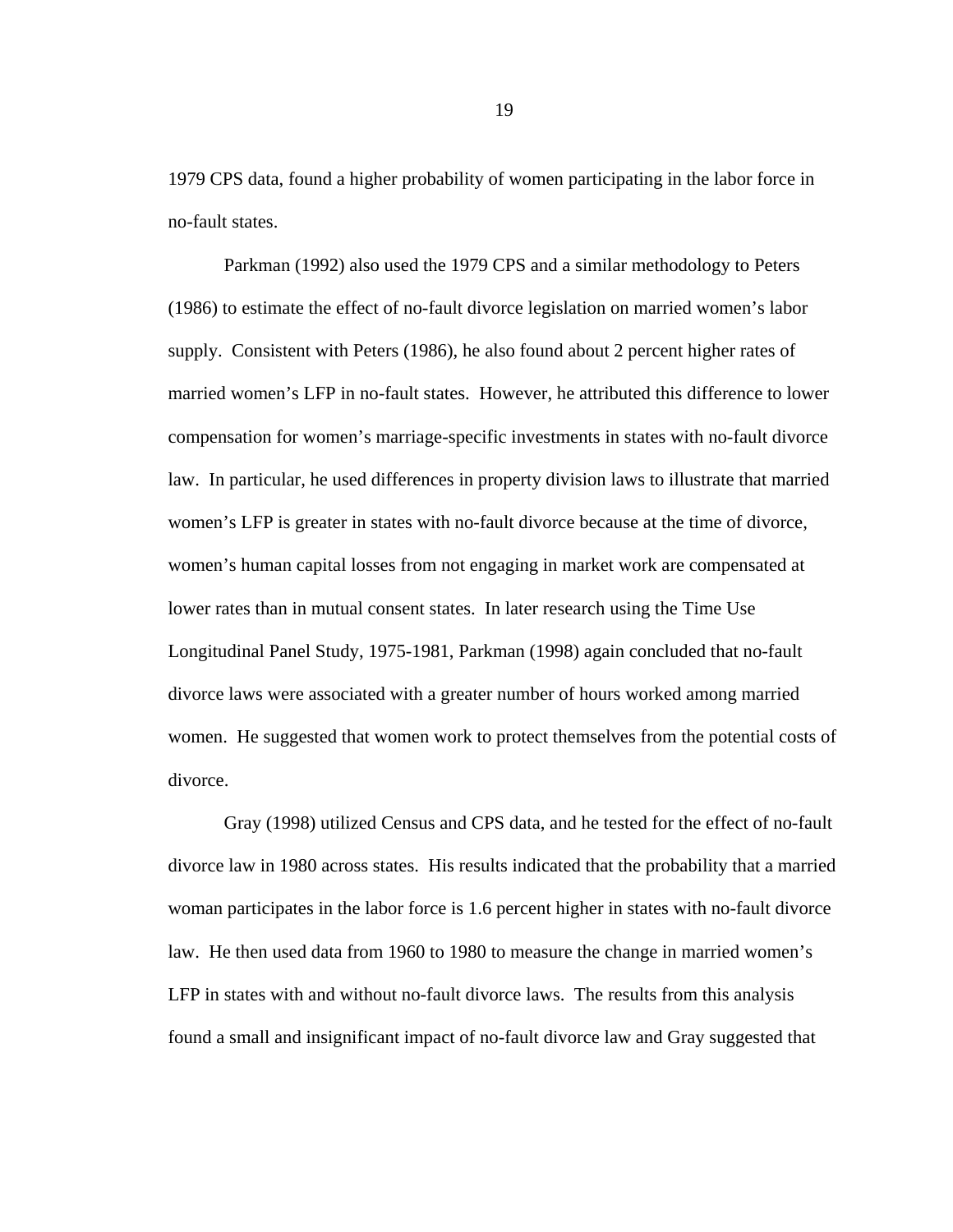without considering the marital property laws of a state, "divorce legislation has no significant impact on married women's increasing labor-force participation rates during the 1970's" (Gray 1998, pg. 634). Gray (1998) categorized states into three types of property law: common property, community property and equitable distribution. With the enactment of no-fault divorce laws, common property favors the husband in divorce settlements, community property tends to lead to redistribution of assets to the wife, and equitable distribution gives the court discretion on property division and thus does not favor either party. The property laws were accounted for in Gray's (1998) analysis by interacting them with the no-fault variable. Consequently, the results from analyses using the Census, CPS and PSID all indicated that the adoption of a no-fault divorce law in a common property states is associated with decreases in married women's LFP. In addition, married women in states with community property laws had significant increases in LFP after no-fault legislation was enacted.

Chiappori, et al. (2002) used PSID data from 1988 to test the effect of divorce and property legislation on married women's labor supply. They created a "divorce index" comprised of four attributes associated with the favorability of each state's divorce law towards women: no-fault divorce laws, property division laws, support order enforcement, and the settlement value of educational degrees. This index was then used in a regression of the hours worked by married women. In their analysis, the "divorce index" was negatively correlated with hours worked. In other words, in states where the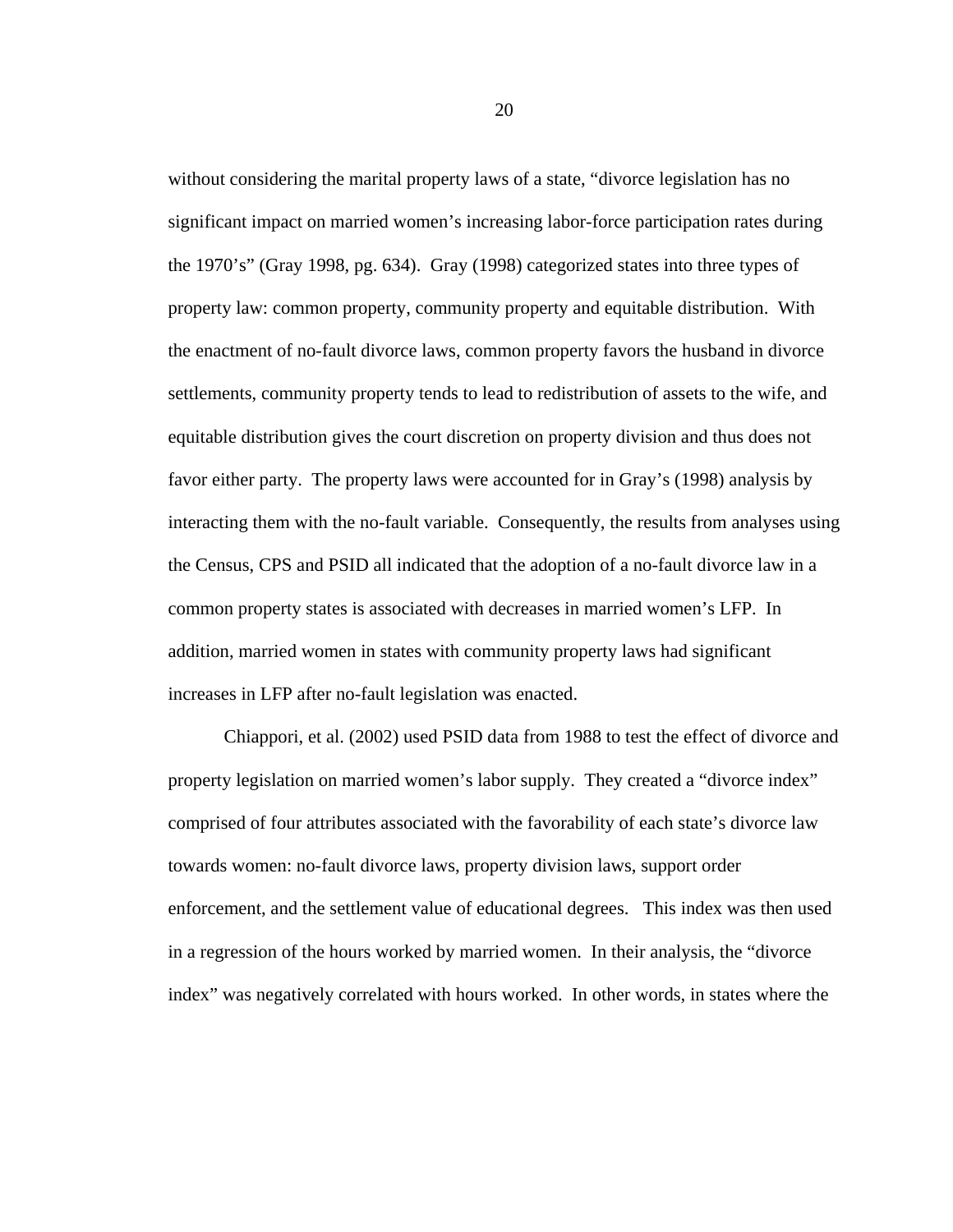divorce laws are more favorable toward women, married women are likely to work fewer hours than in states where divorce law is less favorable towards married women.

The research presented in this subsection indicates the myriad of findings regarding the relationship between divorce rates and female LFP. Empirical results consistently show that increases in divorce rates are associated with increases in LFP rates for females. Though a causal relationship between female LFP and divorce is theoretically possible, empirical research has not found strong evidence for this; increases in female LFP do not appear to have led to increases in divorce rates. There has also been evidence suggesting that women's LFP response to divorce risk is not as strong for recent cohorts of women when compared to earlier cohorts.

 Research addressing the effect of divorce law changes in the United States on the LFP of married women was also presented in this section. Though Johnson and Skinner's (1986) analysis suggested that no-fault divorce had a negative impact on married women's LFP, later research has consistently found that married women living in states with no-fault divorce laws are more likely to work, but the effects are small. Recent research in this area has also highlighted the complexity of the LFP decision for married women because marital property laws and other legal factors are found to be related to the effects of no-fault divorce laws on women's LFP. Previous research has ignored the possibility that the various laws have differential impacts among married women with and without children. The impact of no-fault divorce law on female LFP could be larger than suggested by previous research because the results reported were the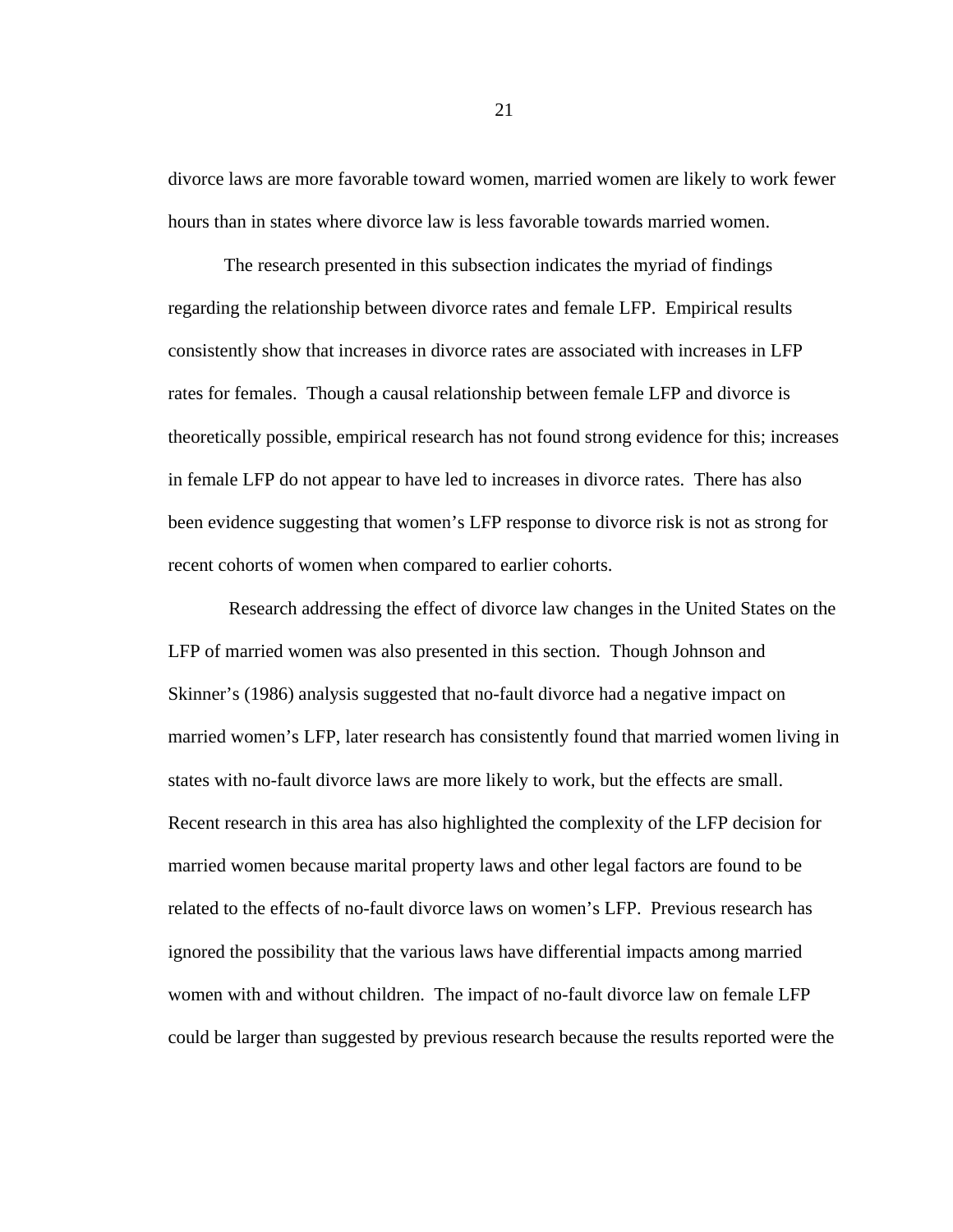average effect for mothers and non-mothers. By separating married women into mothers and non-mothers, this paper allows for varying impacts of no-fault divorce law on the two groups.

#### Fertility and Labor Force Participation

Married women's decision to participate in the labor force is strongly influenced by their fertility and vice versa. The presence of children is usually associated with decreases in women's LFP, and this negative correlation was documented in early research by Mincer (1962). Browning (1992) summarized the findings in this area since Mincer's (1962) seminal study, asserting that while measurements of labor supply and fertility varied across studies, the negative correlation was consistently strong. As discussed in more detail in Chapter 4, the relationship between a woman's fertility and her LFP operates through both her market and reservation wages.

 Studies have generally found that married women with children earn lower wages than married women without children. Hypotheses regarding sources of this gap in pay often point to lower human capital levels among mothers. Women often leave the labor force due to pregnancy during their late 20s and early 30s; at the same time, otherwise similar men and childless women are gaining experience and training that lead to higher earnings later in life (Fuchs 1989). Gronau (1988) used a simultaneous equations model to illustrate the reduction in on-the-job training and skill investment caused by time taken off for childbearing. Reaffirming this human capital hypothesis, Klerman and Leibowitz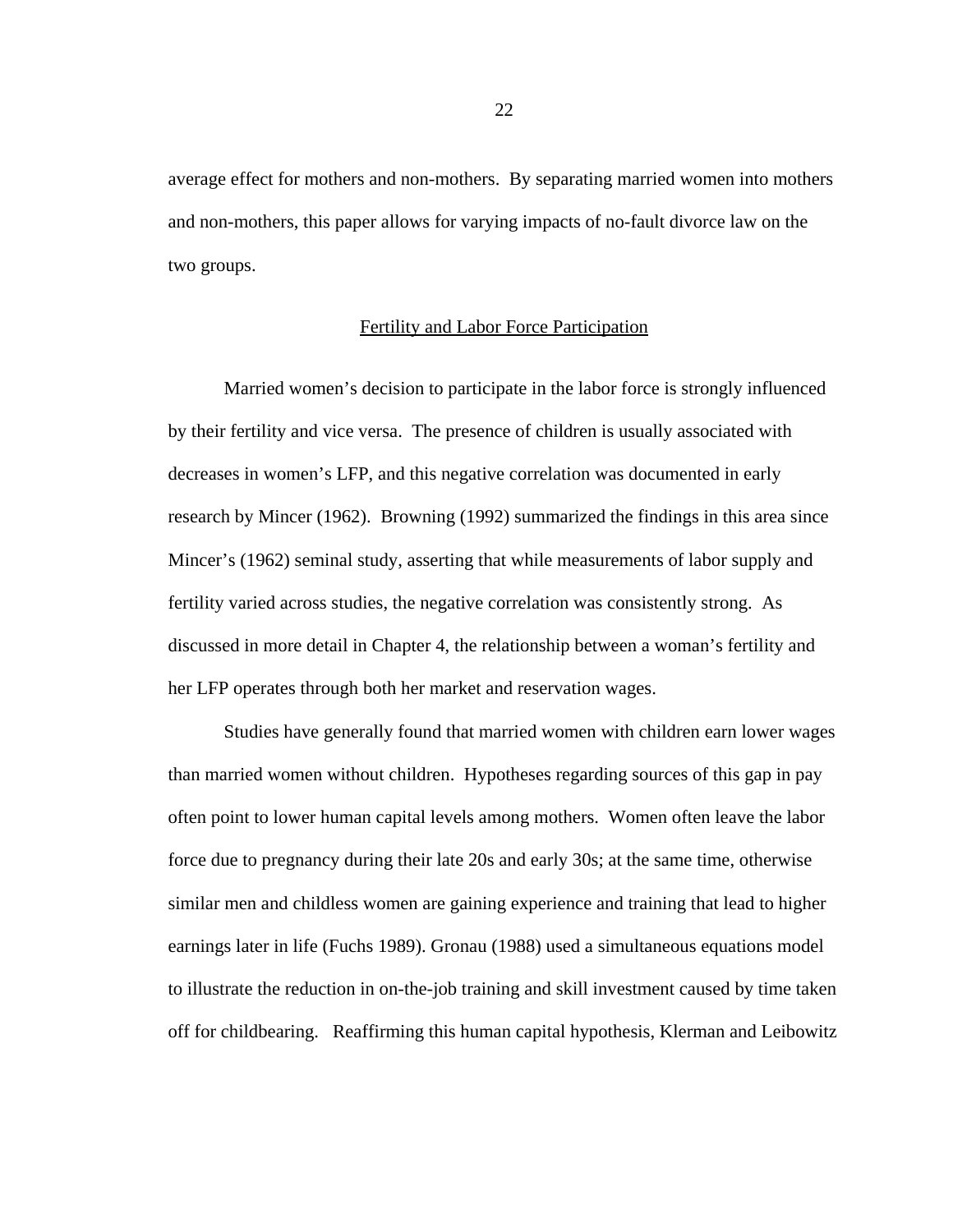(1990, 1994) showed that new mothers with higher wages and incomes were more likely to return to work soon after childbirth and were more likely to be labor force participants at the time their child was two years old. Finally, Korenman and Neumark (1992) argued that most cross-sectional analyses of motherhood and wages underestimate the direct effect of having children on wages by failing to control for fertility-related differences in labor market experience and tenure.

 In addition to generating differences in market wages among working mothers and non-mothers, fertility also impacts mothers' take-home wages because of child care. The cost of caring for children, especially young children, has repeatedly been found to be an important factor in the LFP decisions of mothers. Results from Blau and Robins (1988), Connelly (1992) and Kimmel (1998) support the hypothesis that the probability of mothers entering the labor force decreases when child care costs increase. Their research also attributed the lower rates of LFP among mothers of preschoolers, relative to mothers of school-aged children, to the high child care costs for preschool-aged children. Thus, the previous literature generally indicates a negative relationship between fertility and wages.

 On the other hand, fertility is likely positively related to reservation wages. Fertility-related increases in reservation wages can reflect changes in a mother's preferences or her increased opportunity costs of working (Leibowitz, et al. 1992). These increases in reservation wage would generate lower LFP among mothers.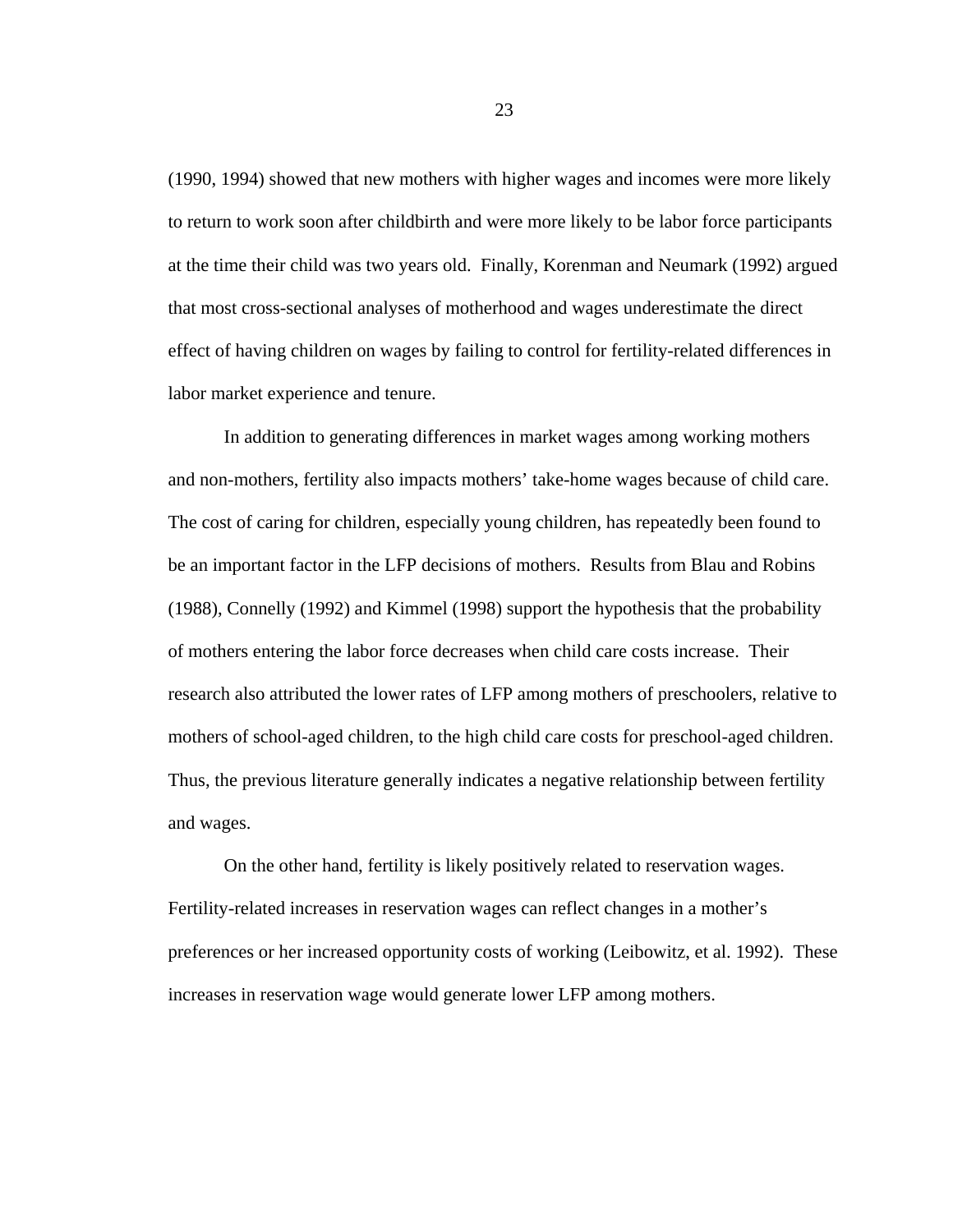As was the case with divorce, fertility decisions are likely endogenous in the LFP decisions of women. The decision to have children is often made simultaneously with the decision to work and the causal relationship between the two is not clear. Willis (1987, pg. 74) stated, "…it has proven difficult to find well-measured exogenous variables to permit cause and effect relationships to be extracted from correlations among factors such as the delay of marriage, decline of childbearing, growth of divorce and increased female labor participation … ." Because a woman's attachment to the labor force also impacts her reservation wage, it will also be a factor in her decision to enter the labor force after childbirth (Korenman and Neumark 1992; Shapiro and Mott 1994). For example, women who are less attached to the labor force will be more likely to have children, and those planning on having children may invest less in labor-market-related human capital, resulting in lower market wages.

To deal with the endogeneity of fertility, researchers have again looked for exogenous variation in childbearing to examine the relationship between fertility and LFP. Exogenous variation in fertility can come from twin births or the sex-mix of children. Jacobsen, et al. (1999), for example, found small negative effects of unplanned births (as would come from twins) on female labor supply and earnings. Angrist and Evans (1998) also found that the decrease in female LFP associated with children was smaller when they included the instrumental variables in their estimations of female LFP when compared to their findings from estimates without the sex-mix instruments.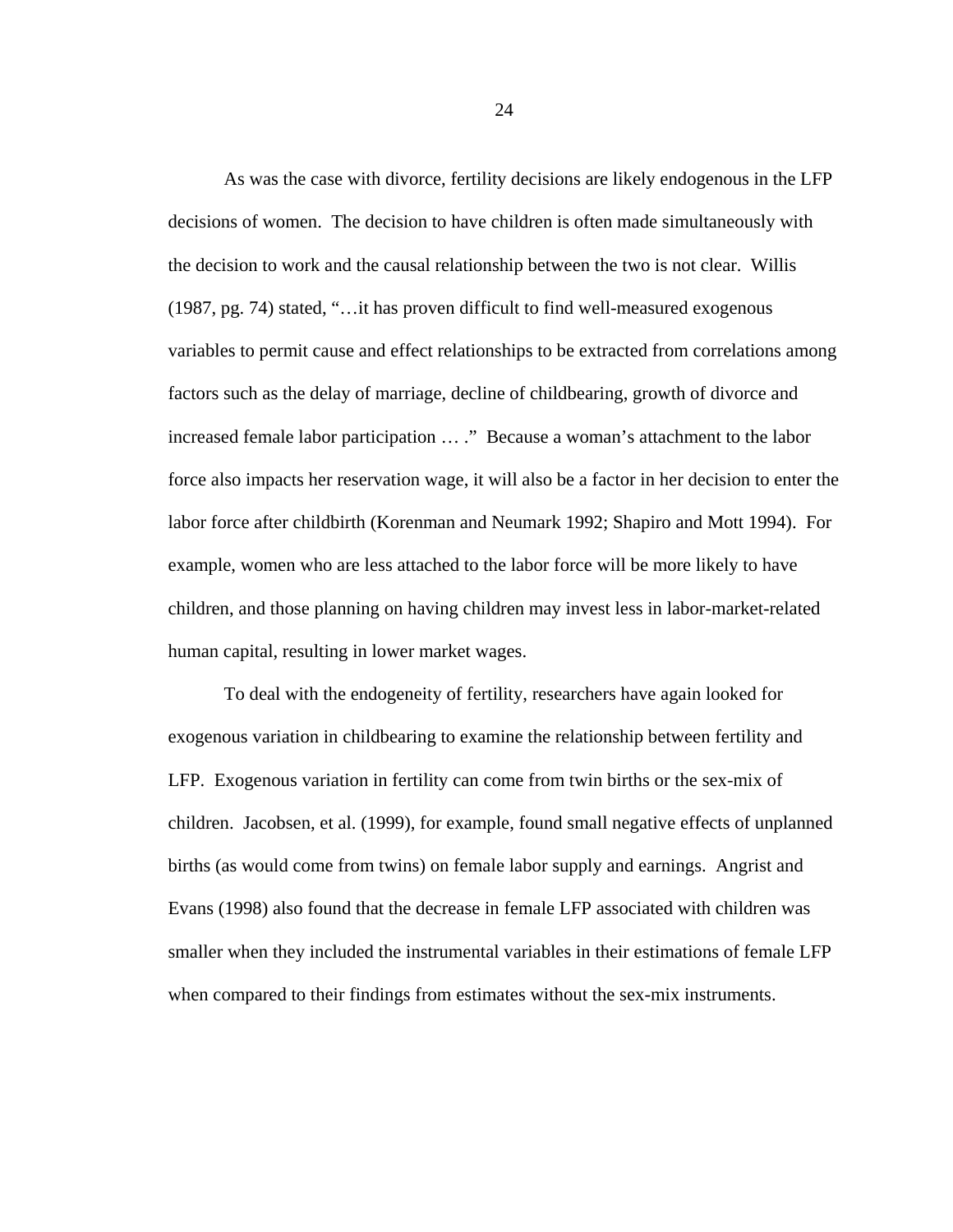Though the causal relationship between fertility and labor force participation is difficult to isolate, the robust negative correlation between the two variables is important for the distinction between mothers and non-mothers in this paper's analysis.

#### Fertility and Divorce

 Economic theories of marriage suggest that as investment in marriage-specific capital increases, the costs of divorce or dissolving the relationship increase (Becker et al. 1977). Because having children is an example of investment in marriage-specific capital, children should decrease the probability of divorce. Alternatively, couples with higher probabilities of divorce may choose to invest less in marriage-specific capital, including children (Becker, et al. 1977). Empirical studies testing the prediction that divorce rates should be lower among couples with children have mixed results, but recent work has suggested that young children decrease the probability of divorce, and as the probability of divorce increases, fertility decreases (Fan 2001).

Although Becker, et al. (1977) treated children of all ages as marriage-specific capital, because young children are more costly to care for, they represent a relatively larger investment in marriage-specific capital than older children. As a result, when children get older and their care costs decrease, the associated marriage-specific capital depreciates and the resulting costs of divorce fall. Cherlin's (1977) empirical analysis supported this hypothesis. He found that the presence of children under the age of six was correlated with a decreased probability of getting divorced, but children older than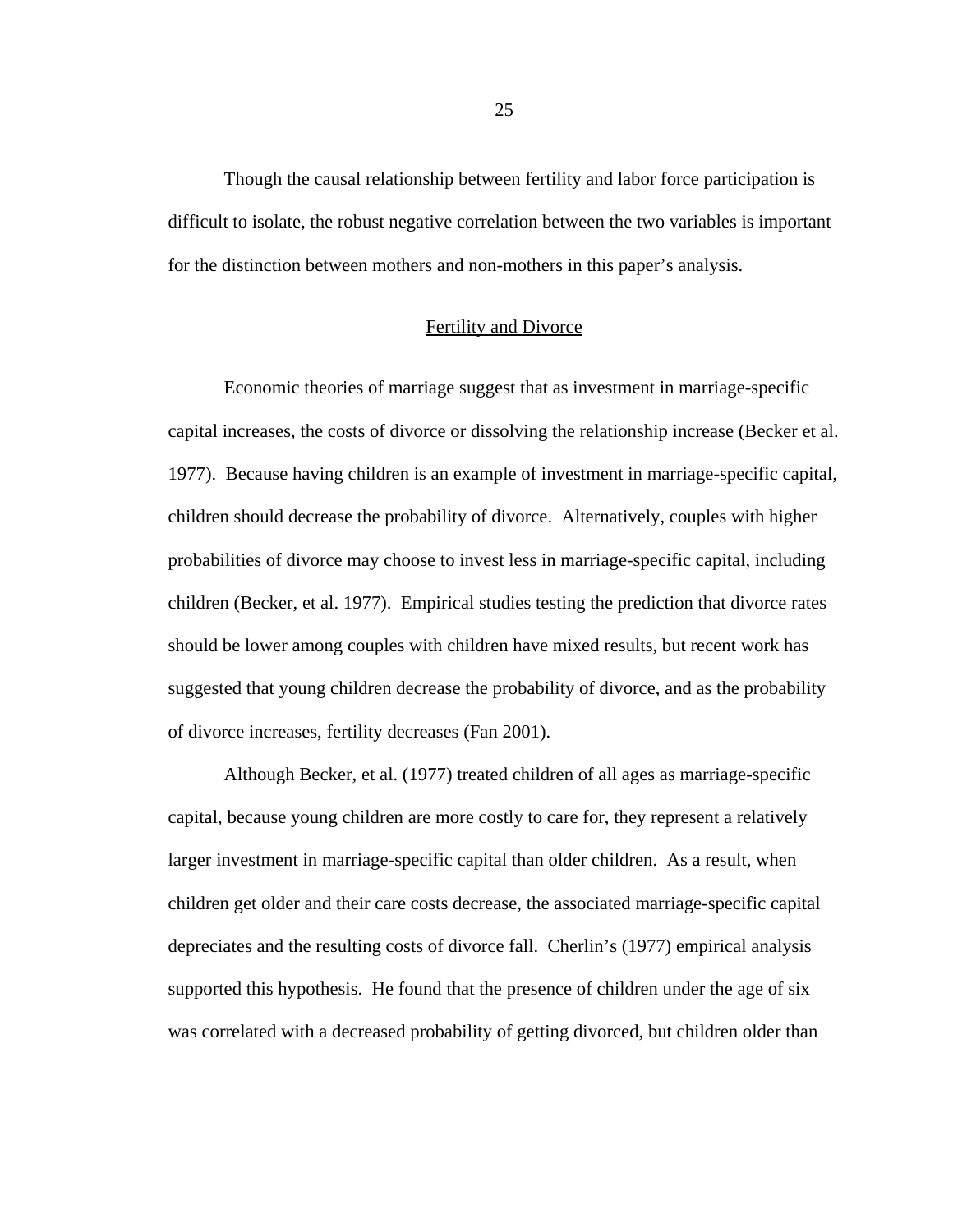six did not have a significant effect on the divorce probabilities of their parents. Weiss and Willis (1977) also found that children stabilize marriages, especially when they are between the ages three and six. Koo, et al. (1984) found that couples with children of preschool age had longer durations of separation before actual divorce occurred and the age of the youngest child had a significant effect on the probability of divorce postseparation. Morgan and Rindfuss (1985) found that a couple's first child decreases the probability of getting a divorce across cohorts and marriage durations. Finally, Waite and Lillard (1991) found that the first child within a marriage does increase the stability of the marriage, but the impact lasts only through the child's preschool years. Their results also suggested that older-aged children are associated with marital disruptions.

Conflicting research includes Hannan, et al. (1977) and Mott and Moore (1979) who found no evidence of a negative effect of children on divorce. Rankin and Maneker (1985) found that although the presence of *any* children is associated with longer marriages, having children under age two does not have a differential impact on marriage duration.

 Similar to the relationships between divorce and LFP, and fertility and LFP, endogeneity plagues the research on fertility and divorce. The anticipation of divorce is likely a factor in the choice to have children. Lillard and Waite (1993) addressed this endogenous relationship using a calculated "hazard of disruption" in their estimation of the likelihood of conception and the timing of conception. They found that the probability of marital disruption had strong negative effects on child-bearing. Couples in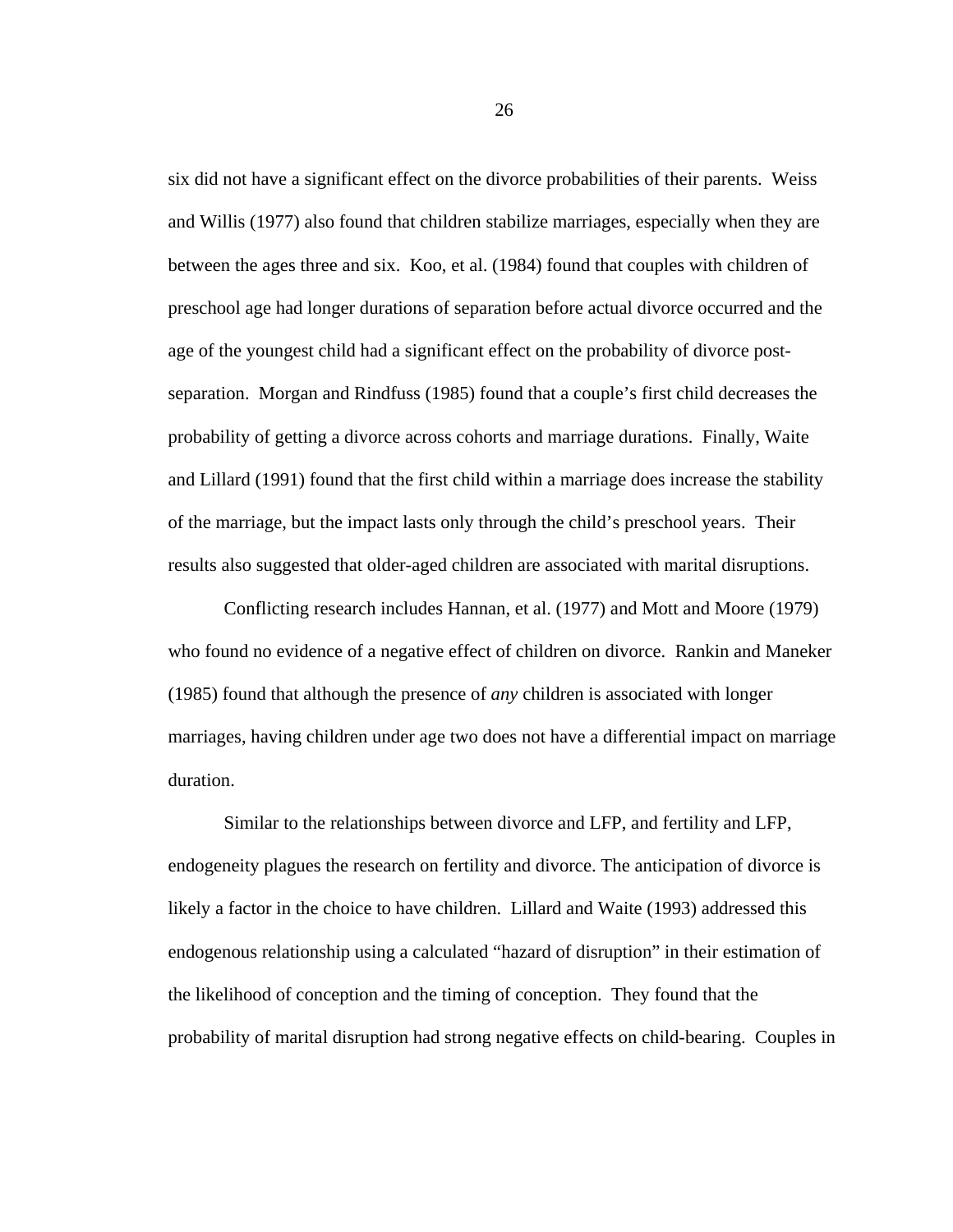unstable marriages were less likely to have children than those in more stable relationships, and the unstable couples also have greater lengths of time between births.

 Thus, although not unanimous, there is a large body of evidence suggesting a stabilizing effect of children on marriages, particularly when children are young. Building on this research, this paper examines the hypothesis that women with children respond differently to divorce laws than women without children, and this is especially prominent for women with young children.

To summarize, previous research has established that the relationship between divorce and LFP is generally positive, while fertility and LFP are negatively associated. Fertility and divorce are also shown to have a generally negative relationship.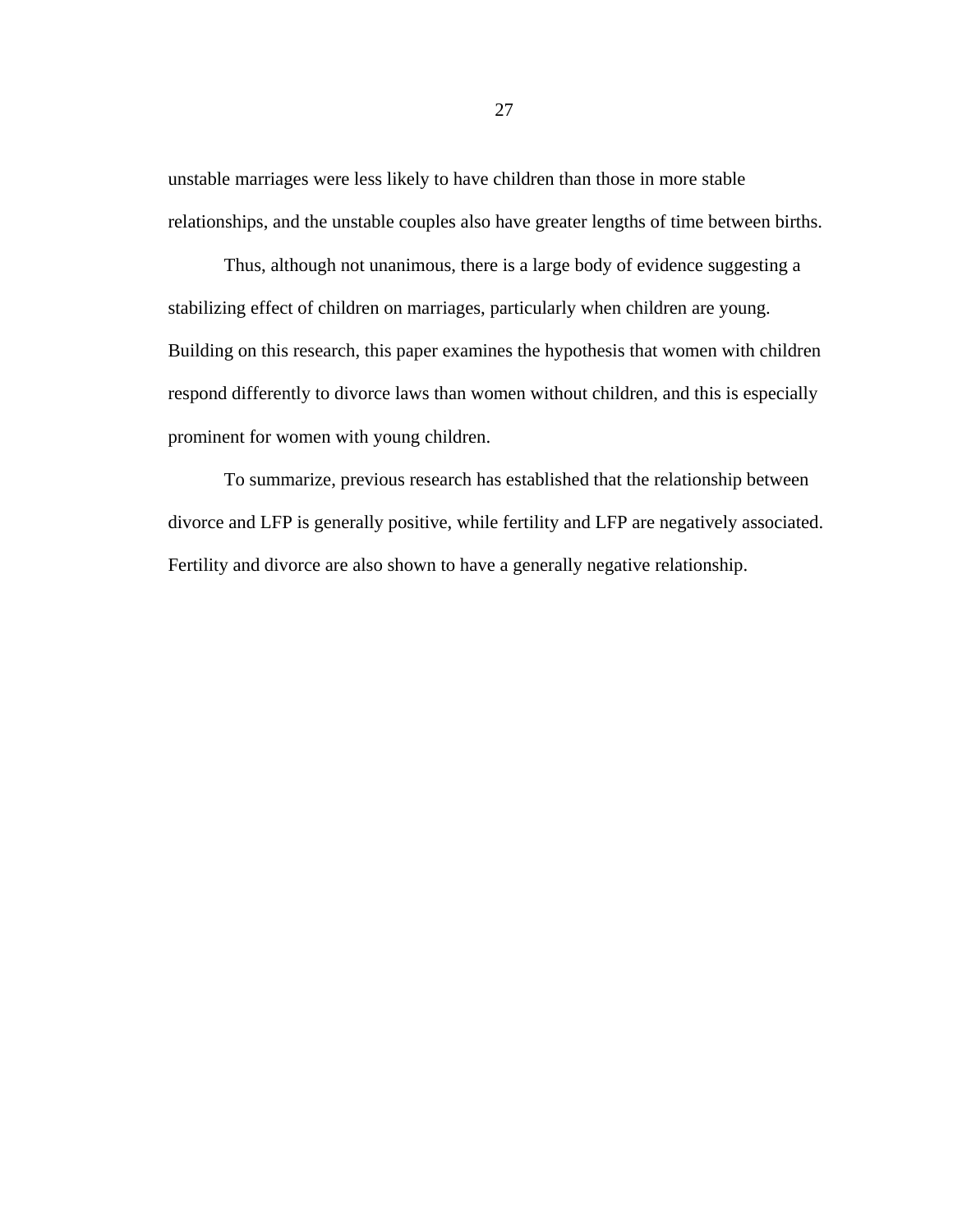# CHAPTER 4

### THEORETICAL AND EMPIRICAL FRAMEWORK

 This chapter discusses the theory regarding married women's LFP decisions and the implications of including divorce in these decisions. This chapter also presents an empirical framework for examining these labor force decisions.

## Theoretical Framework

To analyze the effect of divorce on mothers, consider the standard utility maximization model of a woman's LFP decision. This model is based on theory developed by Mincer (1962) and Heckman (1974). If a woman chooses to enter the labor force, she forgoes leisure and/or home production activities, including time spent caring for children. This choice between labor and leisure<sup>6</sup> is a function of the market wage,  $w$ , and the reservation wage, *wr*.

# (1) *labor force participation = f(w, w<sub>r</sub>)*

 $\overline{a}$ 

The market wage (*w*) reflects the value of time spent in the market and the reservation wage  $(w_r)$  reflects the value of non-market time. A woman will enter the labor force when the market wage is greater than her reservation wage. Factors that raise the market wage will raise the probability that a woman engages in market work.

<sup>&</sup>lt;sup>6</sup> The standard assumption that "leisure" denotes all time not spent in the paid labor force is used throughout this analysis.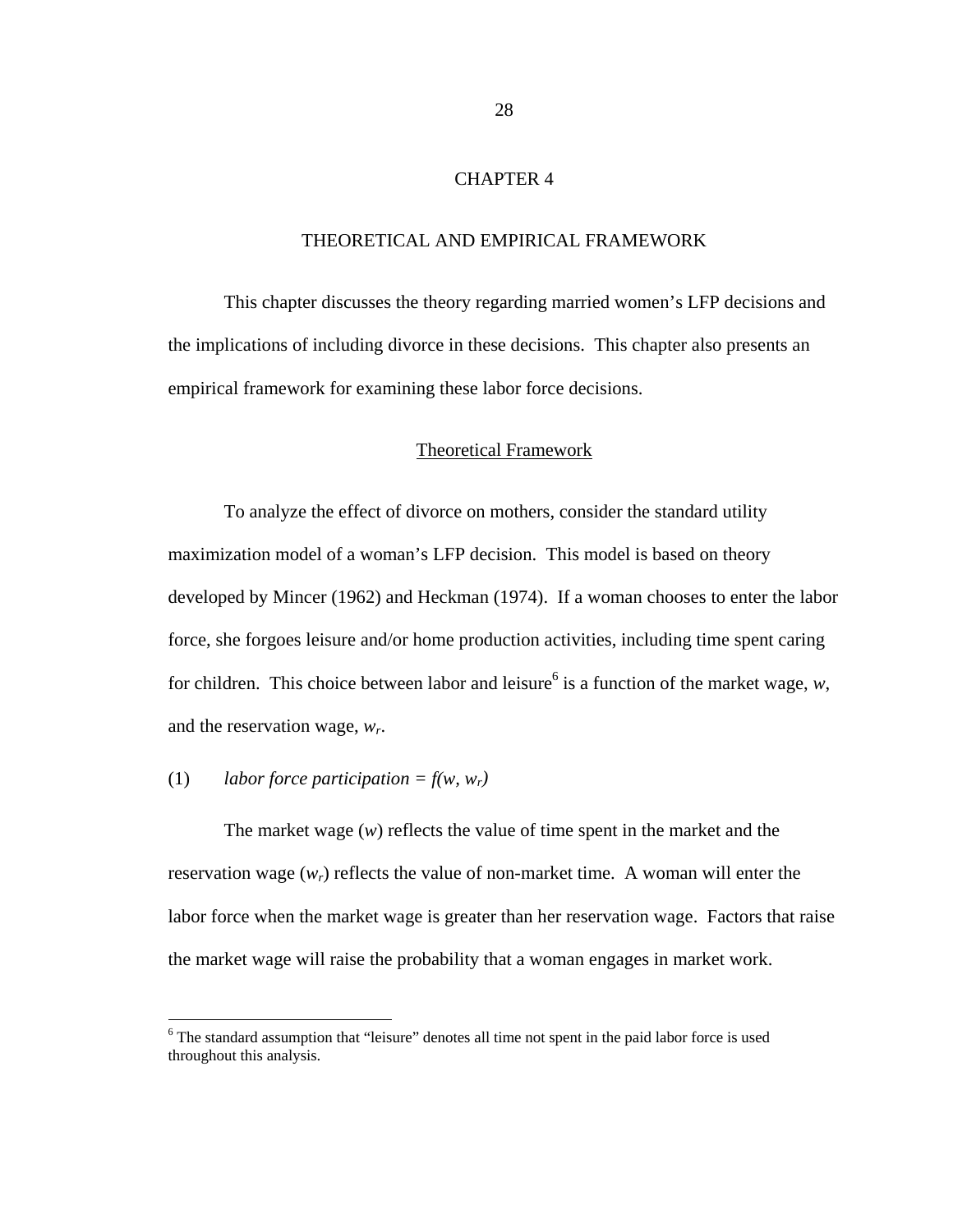Alternatively, factors that raise the reservation wage lower the probability of LFP. The market wage depends on a woman's educational attainment (*Ed*), work experience (*Exp*), job characteristics  $(J)$ , and other personal attributes  $(PA)$ .<sup>7</sup>

$$
(2) \qquad w = f(Ed, Exp, J, PA)
$$

The reservation wage  $(w_r)$  reflects the value of leisure and is determined by an individual's preferences (*Pref*) and non-labor income (*NI*).

$$
(3) \qquad w_r = f(Pref, NI)
$$

1

 Non-labor income is any income not earned from market work. Endowments (*End*), assets (*A*), government payments (*GP*), and spousal income (*SI*) are all included in non-labor income.

(4) *non-labor income* = 
$$
f(End, A, GP, SI)
$$

Non-labor income has a positive effect on the reservation wage because people prefer leisure to work: leisure is a normal good. High non-labor income creates a high opportunity cost of working, thus a woman with high non-labor income will be less likely to participate in the labor force. Expectations of spousal income will likely constitute a large part of a married woman's non-labor income. These expectations are based on characteristics that influence the stream of the husband's future wages,  $w_h$ , such as his

 $7$  Wage is not observed for women not participating in the labor force. Some researchers have used estimated wages in their LFP models (Heckman 1974). However, the data used for this analysis does not include any obvious instruments to identify these wages in the LFP equation estimated here.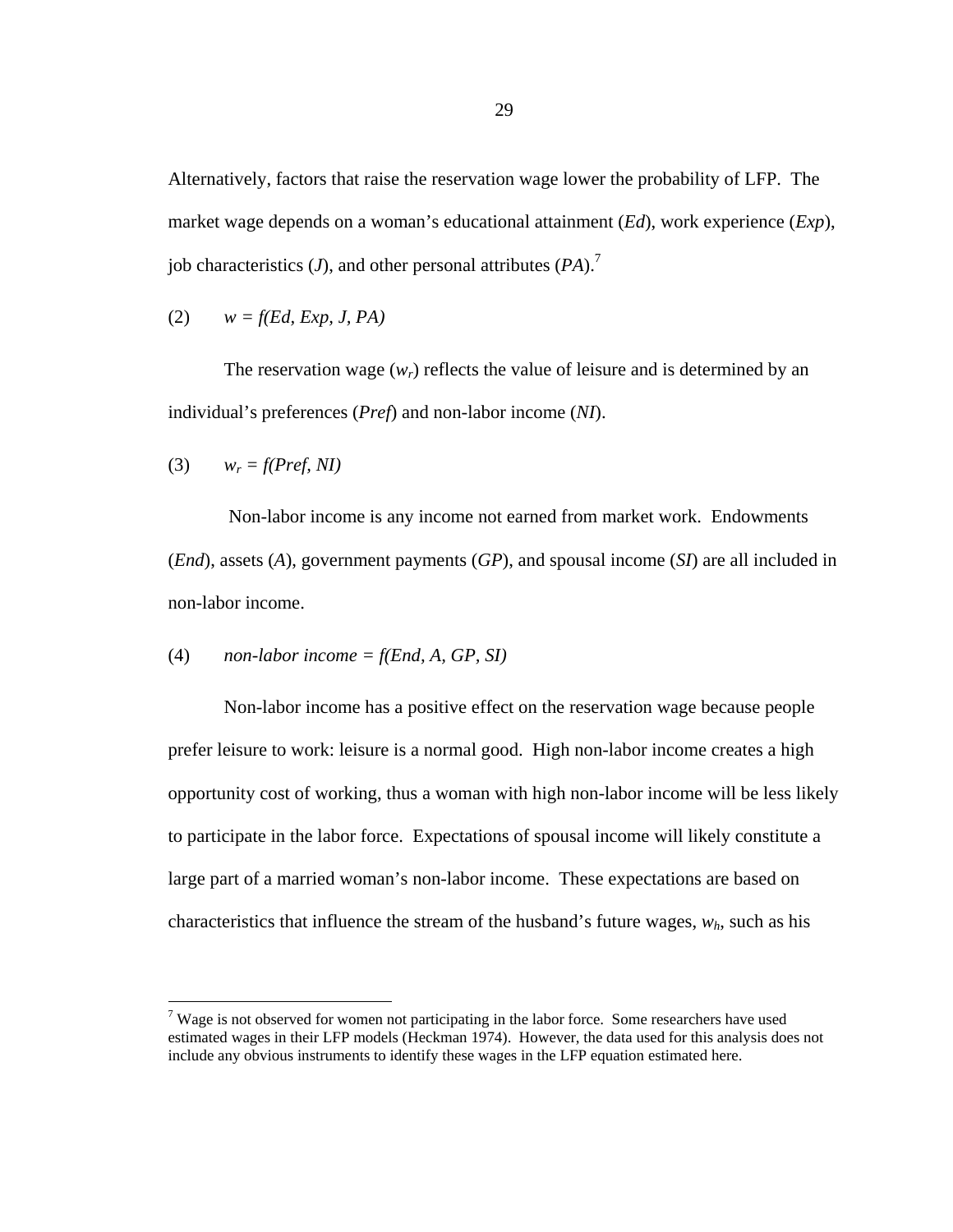current earnings, personal attributes, and education. The likelihood of divorce will also affect expectations of spousal income.

#### (5) *E(spousal income) = f(wh, divorce)*

1

Increases in the probability of divorce will have a negative effect on expected spousal income, which reduces the reservation wage for a married woman. The lower reservation wage in turn increases the likelihood of LFP. Thus, the hypothesis of this paper is that as expectations of divorce increase, women's LFP increases. In addition, if a woman has a child, the impact of divorce on LFP will be greater than if she is childless. Ceteris paribus, the non-labor income losses associated with divorce will have a larger effect on mothers because of the high opportunity and monetary costs of raising children. This effect will be more pronounced when children are younger than six, because the cost of care is substantially higher for children not in school. Because the care costs for infants and children under age two are the largest, new mothers' LFP should be affected the most by divorce risk.

It is possible that expectations about child support also influence the LFP of mothers. The differencing approach described in the empirical strategy section below compares mothers in states with and without divorce laws. If child support policies and divorce laws change together, this estimator would not separately identify each effect on married mothers' LFP.<sup>8</sup> The estimated coefficients presented below, would then reflect

<sup>&</sup>lt;sup>8</sup> Though the federal Office of Child Support Enforcement was established in 1975 and federal child support policies were enacted throughout the 1980s, Case, et al. (2003) found that actual child support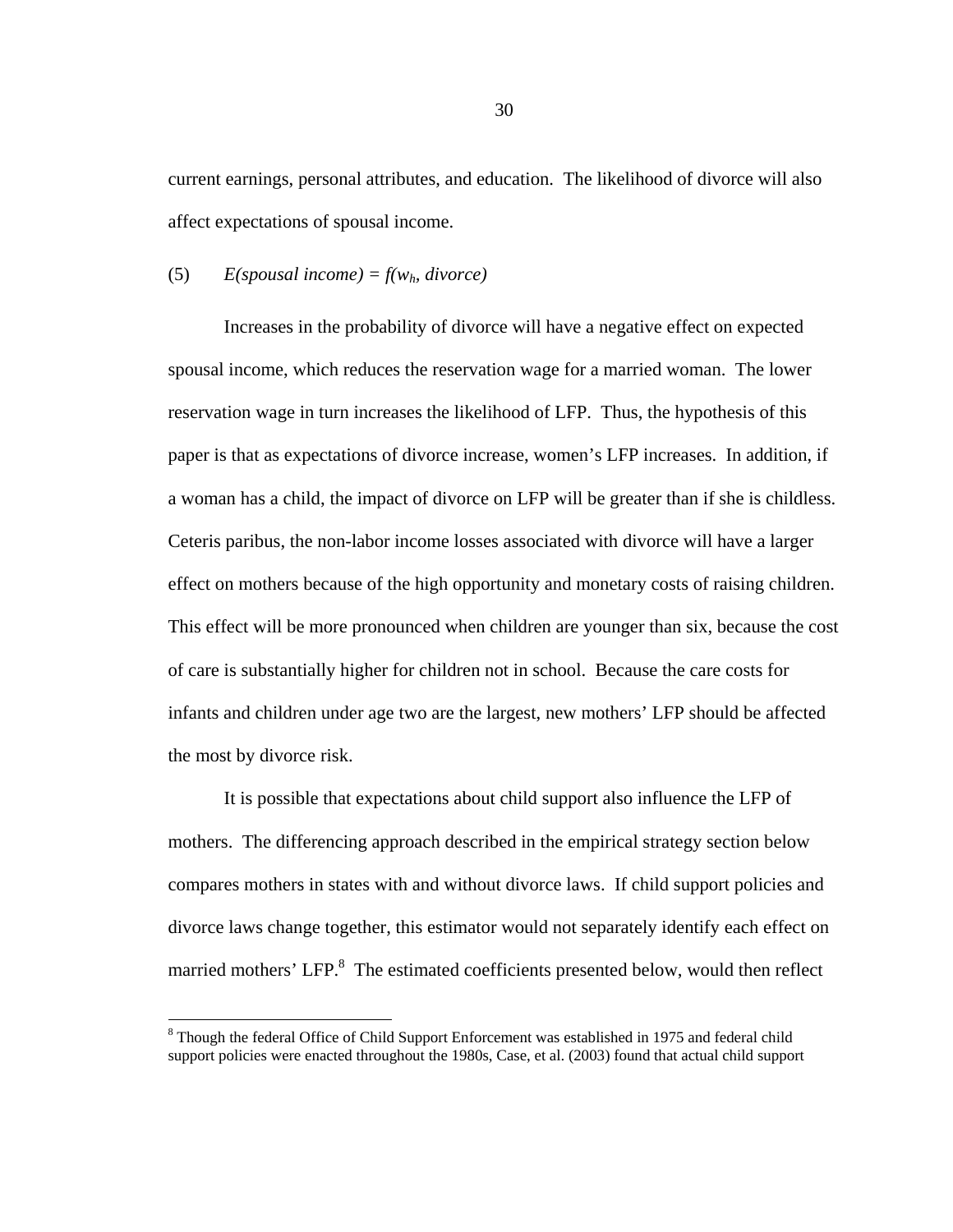both the changes in divorce risk and the possible changes in child support payments associated with no-fault divorce laws.

#### Using Divorce Laws

Ideally, testing the hypothesis that increases in divorce risk will have significant impacts on married mothers' LFP would involve an experiment that consisted of two groups of randomly selected married mothers. The treatment group would face an exogenous change in the expected probability of divorce, ceteris paribus, while the comparison group would experience no such change. The resulting variation in LFP rates between the groups would show the effect of changes in divorce risk on married mothers' LFP.

One problem with simulating this experiment is identifying an individual's perceived divorce risk. This is essential to determining LFP changes caused by divorce, but measuring divorce risk is difficult because of its potential endogeneity. Current divorce rates will affect divorce expectations and, as discussed in Chapter 3, more women will likely work in response to rising divorce rates. Also discussed in Chapter 3 was the possibility that women's participation in the labor force will influence the likelihood of divorcing; the divorce rate may be a function of female LFP. Though the previous research suggests that causality does not move in that direction, the possible

legislation at the state-level did not substantially change between 1970 and 1990 nor did the amount of people receiving child support change. Note, however, that some research has found evidence that divorced mothers receive less child support in no-fault states (Peters 1986; Case, et al. 2003).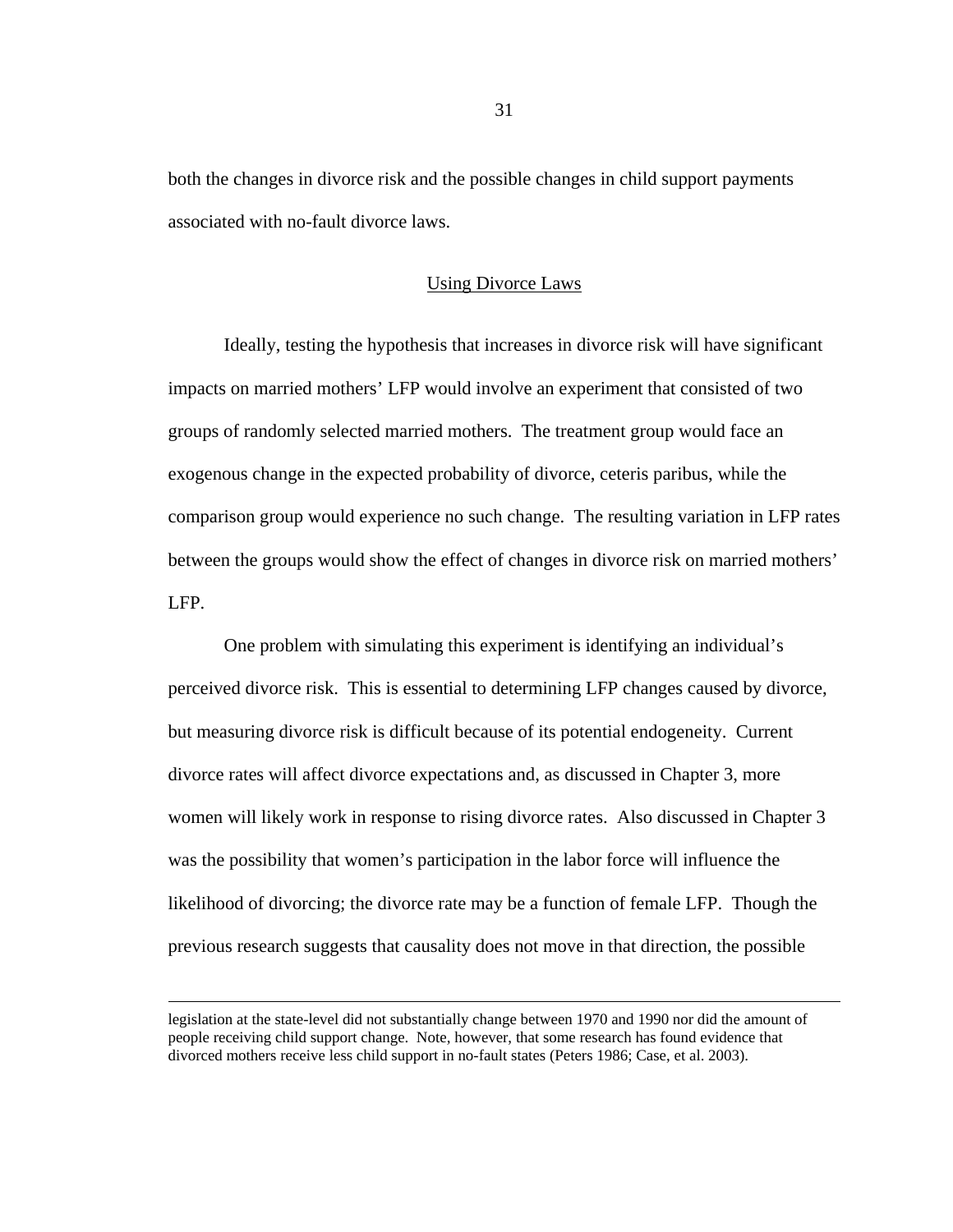endogeneity between LFP and divorce rates still raises doubts about the use of divorce rates as an independent variable in LFP estimates.

To approximate this experiment, an indicator of divorce risk independent of labor supply must be included in the estimation. As noted above, previous research found that divorce law has a positive impact on the divorce rate, particularly after the law changes. The research outlined in Chapter 2 lends support to the assertion that divorce risk is higher for married women in states with no-fault divorce laws. Divorce legislation is also independent of LFP; consequently, it can be used as an exogenous variable in the estimation of LFP. Because the laws changed differently across time and states, the changes in divorce legislation through the 1970s and 1980s create a useful natural experiment.

The influence of no-fault divorce laws, and thus increased divorce risk, can be assessed by comparing mothers in states with and without no-fault divorce laws to women without children in these states between 1960 and 1990. The differences across time in LFP between mothers and non-mothers compared across states with and without no-fault laws will identify the effect of divorce risk on mothers. This differencing method also addresses the endogeneity issues raised in previous literature. Comparing mothers across states will control for the possible endogenous relationship between fertility and LFP, and the endogenous relationships between divorce, fertility and LFP will be mitigated by the use of exogenous law changes.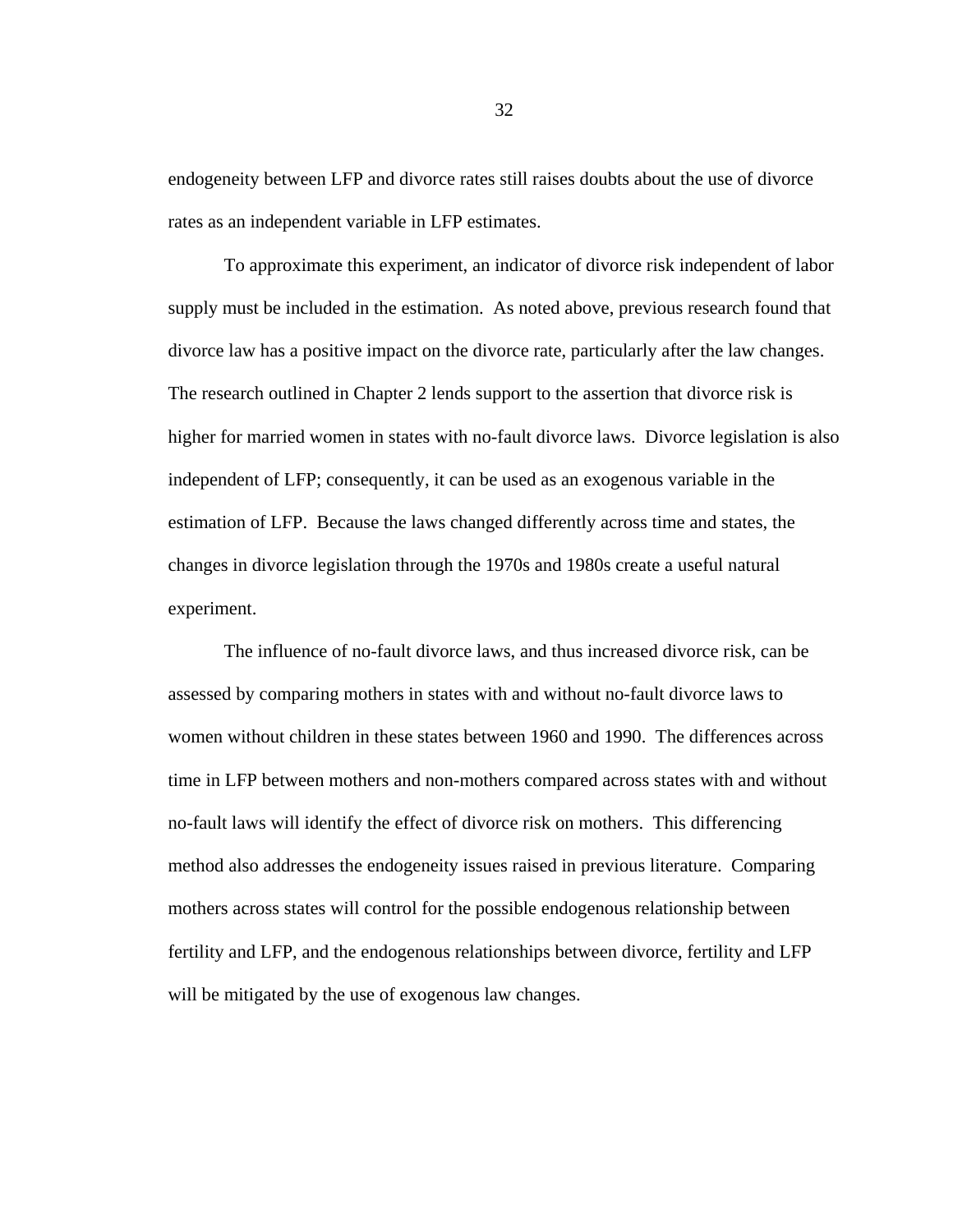# Empirical Strategy

Estimating the effect of changing divorce laws on mothers' LFP requires a difference-in-difference-in-difference estimator. This estimator measures the differential impact of the laws on married women's LFP with children relative to women without children while controlling for similar differences in LFP among married women with and without children in states without no-fault laws. Empirically estimating the differences in the LFP of married women with and without children across states is done for the years 1960, 1970, 1980, and 1990. Labor force participation, *lfpist*, is a binary dependent variable for individual *i* in state *s* in year *t*. Demographic and income control variables for the individual are included in the estimation and denoted by the vector  $X_{ist}$ . This vector includes non-labor income, non-labor income squared, age, age-squared, race, urban residence, and education level. The variables  $I_s$  and  $I_t$  are state-specific and timespecific dummy variables and are also included in the estimation.<sup>9</sup>

Equation 6 is the specification used to estimate the relationships between no-fault divorce and married women's LFP. Each of the three *child<sub>ist</sub>* variables is equal to one if a woman has a child in the age range specified in the parenthesis, and the variable *nofault<sub>st</sub>* indicates whether the individual resides in a state with a no-fault divorce law at time *t*.

 $\overline{a}$ 

<sup>&</sup>lt;sup>9</sup> Estimations were also performed that included interaction terms between the state-specific and timespecific dummy variables. When these variables were included, the variable  $no$ -fault<sub>st</sub> was excluded and the coefficients on the remaining variables did not significantly change.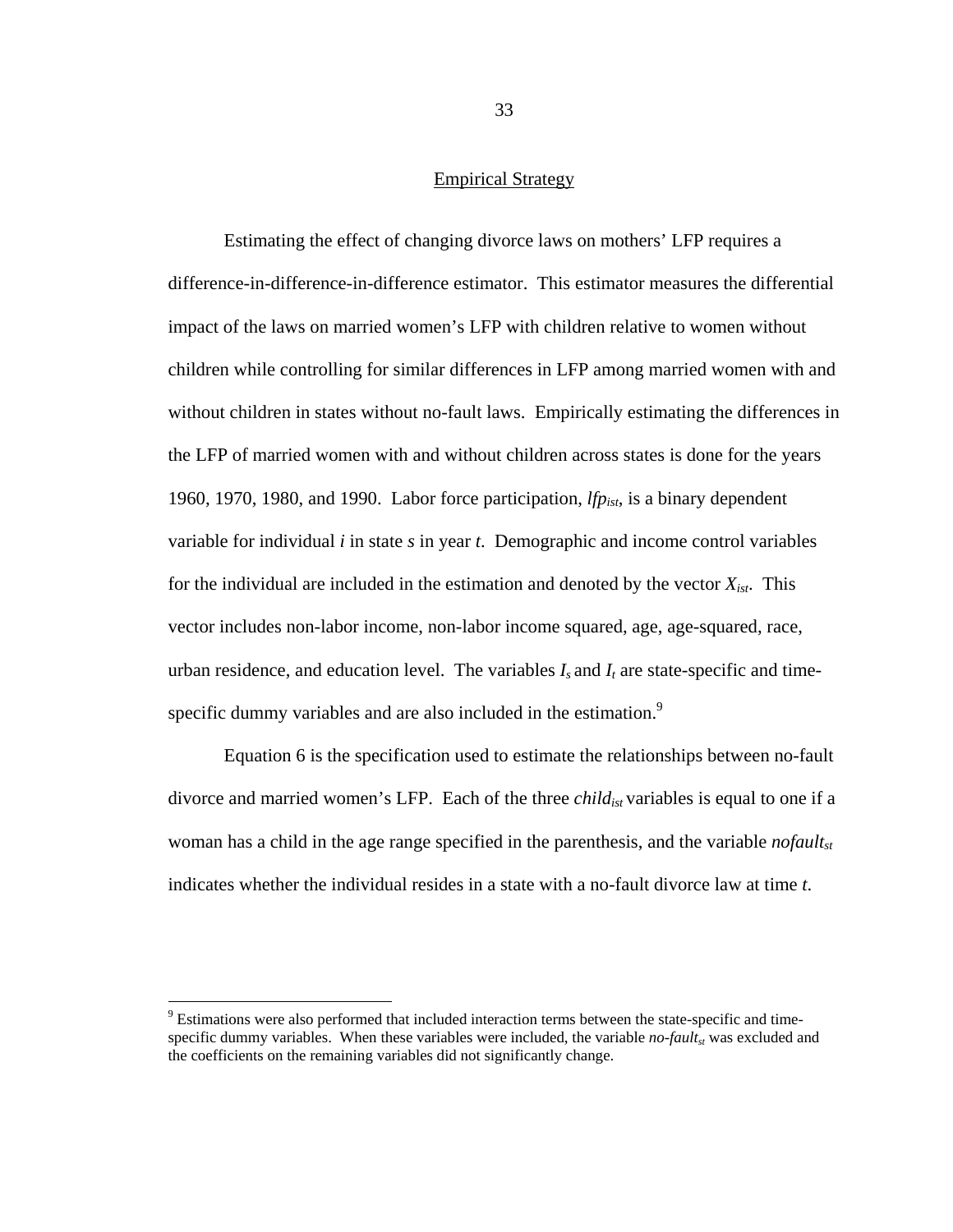(6) 
$$
lfp_{ist} = \alpha + \beta_1 nofault_{st} + \beta_2 child(u2)_{ist} * nofault_{st} + \beta_3 child(2-5)_{ist} * nofault_{st} + \beta_4 child(6-18)_{ist} * nofault_{st} + \beta_5 child(u2)_{ist} + \beta_6 child(2-5)_{ist} + \beta_7 child(6-18)_{ist} + \beta_8 X_{ist} + \beta_s I_s + \beta_t I_t + e_{ist}
$$

The coefficient on *nofault<sub>st</sub>*( $\beta$ <sub>*l*</sub>) estimates the difference in the probability of being in the labor force between married women without children in no-fault states compared to childless married women in other states. As outlined in Chapter 3, if increasing divorce probabilities generate increases in married women's LFP, women living in no-fault states will have a higher probability of divorce, and *β1* will be positive.

In addition,  $\beta_5$ ,  $\beta_6$  and  $\beta_7$ , the coefficients on the *child<sub>ist</sub>* variables, are predicted to be negative because children decrease the likelihood that a woman will participate in the labor force;  $\beta_5$  is the difference in LFP between married women with children under age 2 and otherwise similar married women without children under age 19. Because the relationship between fertility and LFP may differ for women with older versus younger children, the three *childist* variables allow for varied LFP effects by the age of youngest child. Having a child under age two should have a greater negative impact on LFP than having a child between the ages of two and five, and children between two and five should have a greater negative impact on mothers' LFP than children greater than age six (Blau and Robins 1988).

Finally, the differential impacts of the divorce laws among married women with children are measured by  $\beta_2$ ,  $\beta_3$  and  $\beta_4$ , which are the coefficients on the interaction terms between *nofault<sub>st</sub>* and the three *child<sub>ist</sub>* variables. The coefficients denote the difference in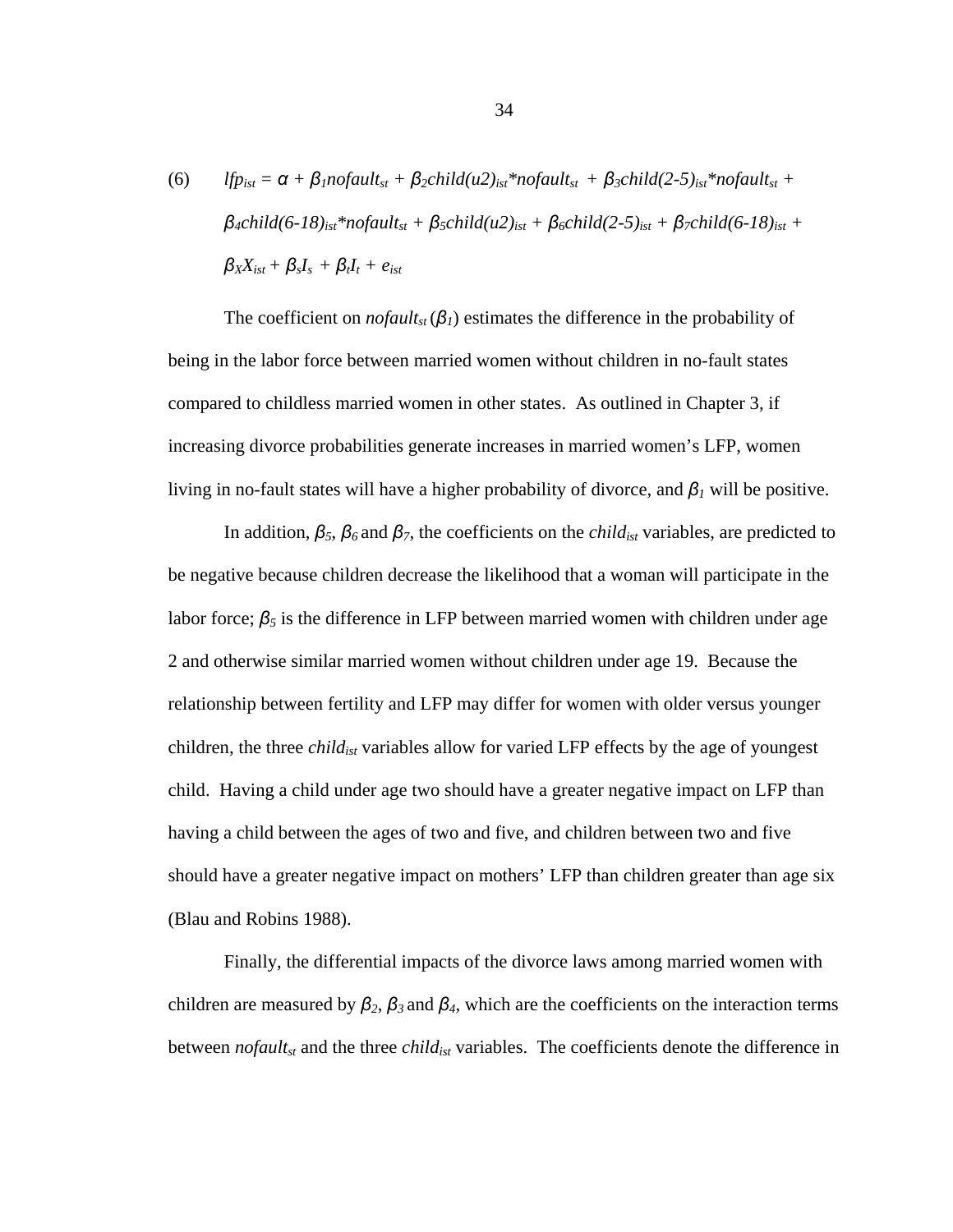LFP for mothers whose youngest child is in the specified age range and non-mothers living in no-fault states. If the impact of living in a no-fault state is larger for women with children than for women without children, the estimates of *β2*, *β3* and *β4* will be positive. Again, if divorce risk affects mothers of young children more than mothers of older children, these effects may vary with the age of the youngest child, similar to the variation in the coefficients of the *childist* variables. The specification above is also used to allow for differential impacts of the divorce law on women with children under age six and between the ages of six and eighteen. Other specifications are discussed in Chapter

6.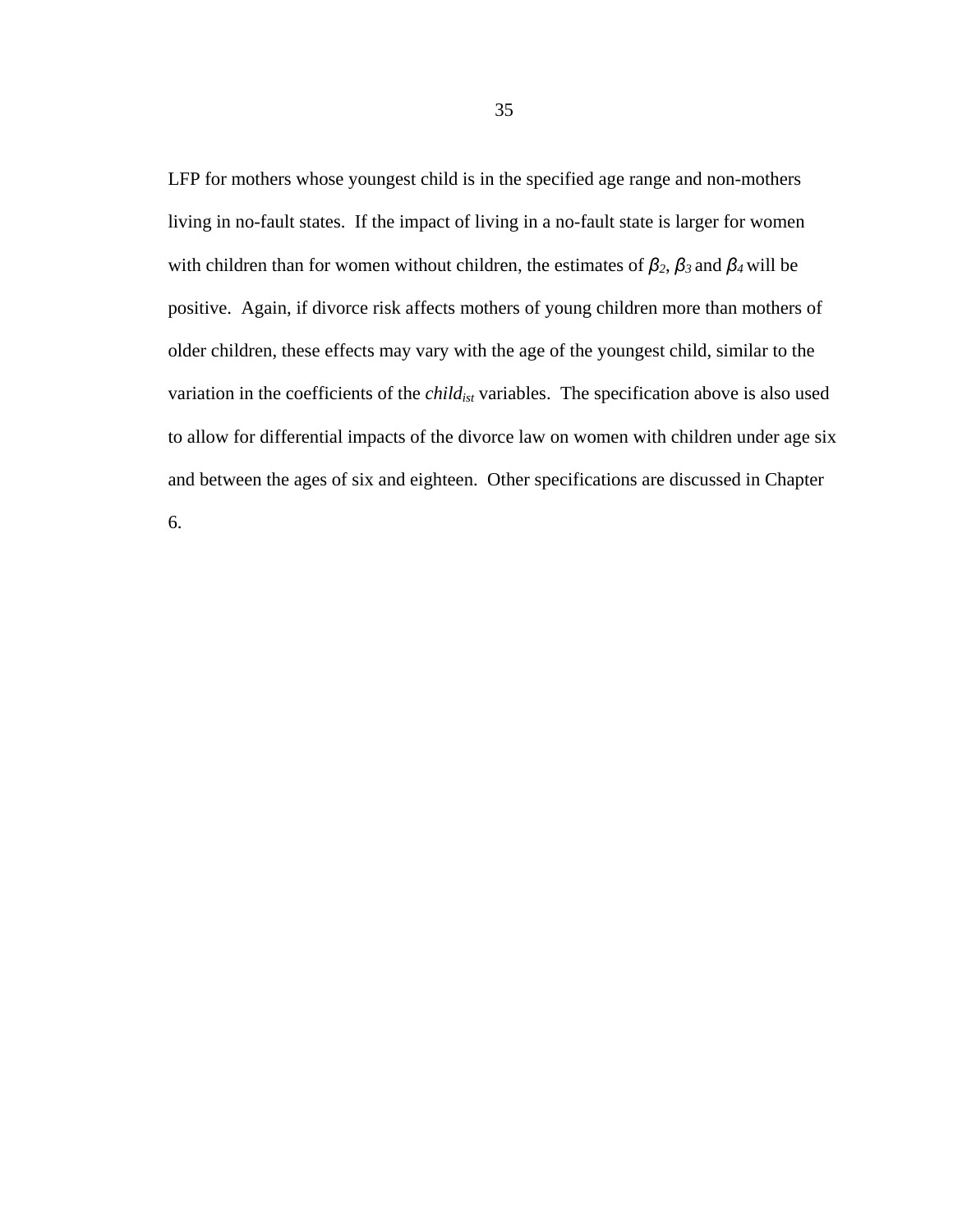# CHAPTER 5

# DATA

The data used for the estimation comes from the IPUMS-USA 1960 – 1990 United States Census of Population.<sup>10</sup> The 1960 General sample and the 1970 Form 1 State sample are 1-in-100 random samples of the United States population and are used for the 1960 and 1970 data sets in the analysis. For the years 1980 and 1990, the 5% State samples are available with state-level variables and include a 1-in-20 random sample of the population.

The variable of interest is LFP of married women, so the sample is restricted to include only married, spouse present women between the ages of 18 and 49. Women living in Washington D.C. are not included because Washington D.C. is not specified by Ellman and Lohr (1998), from which much of the law coding for this paper is derived.

Most of the variables used in the analysis are comparable across the years. Exceptions include income top-codes, which varied and are changed to common real values by imposing the real value of the most restrictive top code each year. The variable that classified a household as urban or rural is not available for the 1980 sample. The *metro* variable, which categorized households by their location relative to the central city, is available for all years except 1990. To create a universal *urban* variable, the 1980

 $10$  The University of Minnesota Population Research Center publishes United States Census data on the internet at http://www.ipums.org (Ruggles, et al. 2004).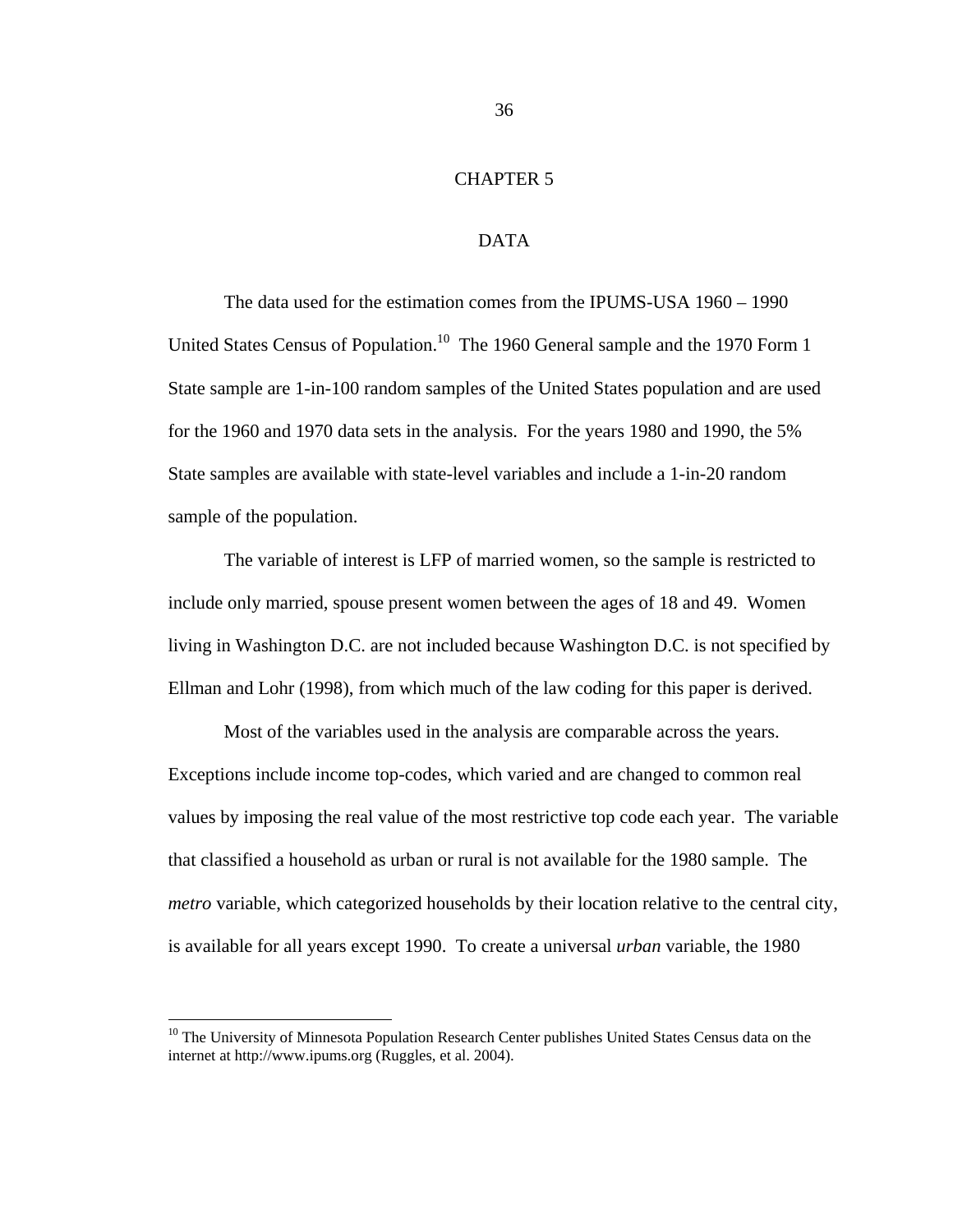observations are classified as urban and rural based on the *metro* variable.<sup>11</sup> Spousal income is not explicitly available for the women in the sample. Instead, *non-labor income* is measured as the difference between total family income and an individual's own annual earnings.

Descriptive statistics presented in Table 2 are consistent with Figure 2; women in the sample who have children participate in the labor force less than women without children. Also consistent with Figures 1 and 2, the mean values in Table 2 show increased LFP rates among the women in the sample over time.

<sup>&</sup>lt;sup>11</sup> Though the *urban* variable created for this analysis is comparable across the years, there are states that were not given *urban* or *metro* classifications from the census. Including the *urban* variable in the empirical estimation creates a problem because the observations from the states without *urban* classifications are dropped from the analysis. The *urban* variable does not have a significant impact on the results of the empirical tests and is excluded throughout the analysis.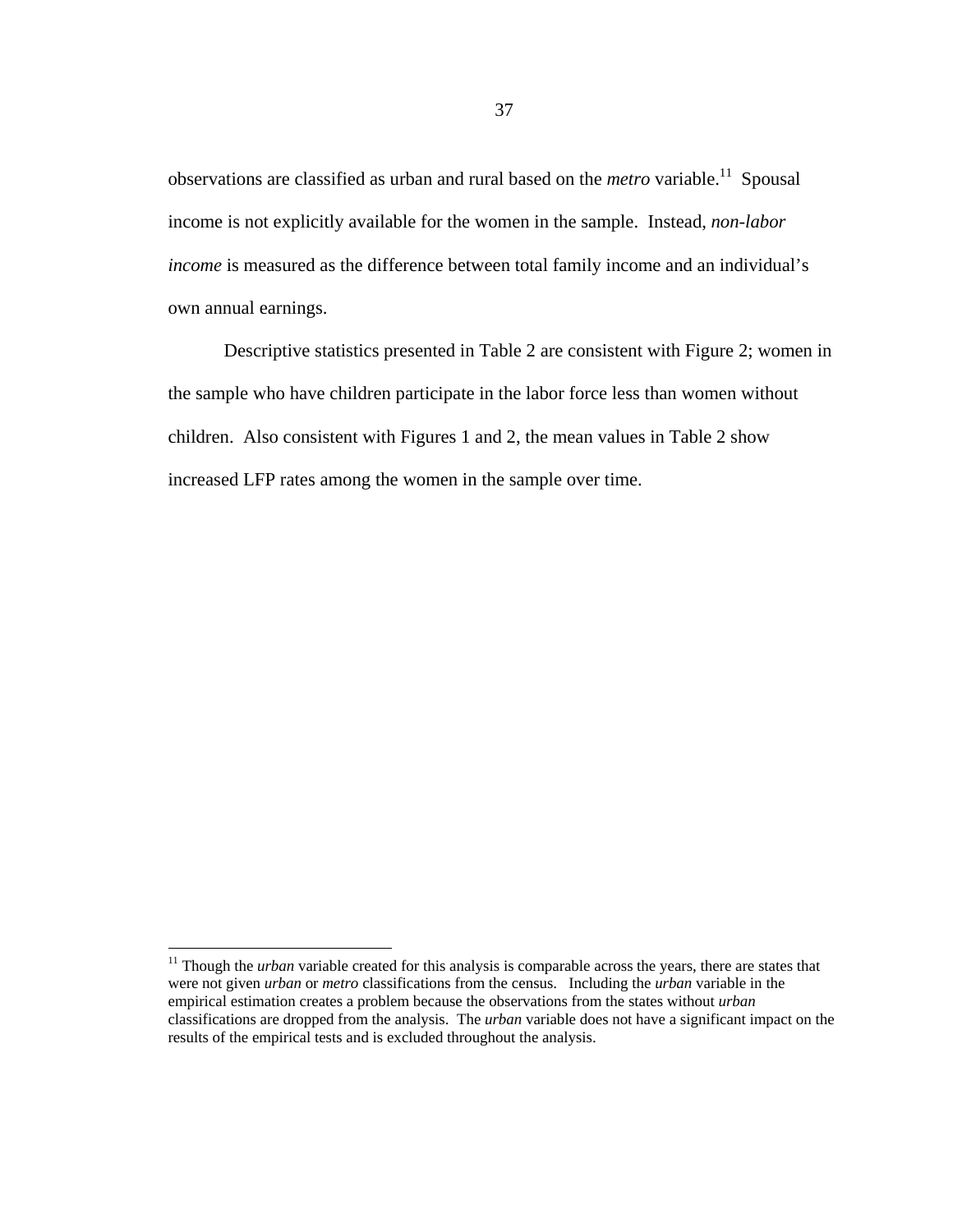|                             |                   | 1960        |                   | 1970        |                   | 1980        |                   | 1990        |                          | <b>All Years</b> |
|-----------------------------|-------------------|-------------|-------------------|-------------|-------------------|-------------|-------------------|-------------|--------------------------|------------------|
| Percent with Child under 19 | 79.05%            |             | 78.06%            |             | 74.51%            |             | 71.72%            |             | 73.88%                   |                  |
|                             | $NC*$             | $\mathbf C$ | NC                | $\mathsf C$ | $_{\mathrm{NC}}$  | $\mathbf C$ | NC                | $\mathbf C$ | NC                       | $\mathbf C$      |
| In the Labor Force          | 0.546             | 0.278       | 0.632             | 0.382       | 0.743             | 0.536       | 0.807             | 0.677       | 0.755                    | 0.564            |
| Family Income               | 7049.14           | 6851.84     | 11642.12          | 11721.42    | 30010.26          | 28718.76    | 49094.96          | 44524.25    | 36619.67                 | 32423.88         |
| Nonlabor Income             | 5554.53           | 6277.70     | 8780.30           | 10360.29    | 23198.24          | 24817.82    | 34493.84          | 34681.88    | 26646.37                 | 26438.82         |
| Age                         | 36.67             | 34.07       | 34.33             | 34.18       | 33.24             | 33.88       | 36.72             | 34.93       | 35.18                    | 34.37            |
| Urban Residence             | 0.746             | 0.696       | 0.764             | 0.719       | 0.790             | 0.762       | 0.657             | 0.626       | 0.719                    | 0.691            |
| White                       | 0.880             | 0.921       | 0.903             | 0.910       | 0.911             | 0.890       | 0.913             | 0.895       | 0.910                    | 0.896            |
| <b>Black</b>                | 0.113             | 0.071       | 0.083             | 0.077       | 0.061             | 0.078       | 0.052             | 0.061       | 0.061                    | 0.070            |
| <b>Other Race</b>           | 0.007             | 0.009       | 0.014             | 0.013       | 0.028             | 0.032       | 0.036             | 0.044       | 0.029                    | 0.034            |
| Less than High School       | 0.482             | 0.437       | 0.303             | 0.323       | 0.176             | 0.212       | 0.103             | 0.118       | 0.167                    | 0.198            |
| High School                 | 0.359             | 0.404       | 0.435             | 0.474       | 0.430             | 0.474       | 0.352             | 0.376       | 0.389                    | 0.427            |
| Some College                | 0.098             | 0.101       | 0.145             | 0.121       | 0.205             | 0.181       | 0.310             | 0.306       | 0.245                    | 0.224            |
| <b>College Degree</b>       | 0.061             | 0.057       | 0.118             | 0.082       | 0.189             | 0.132       | 0.236             | 0.200       | 0.199                    | 0.151            |
| Infant                      | -                 | 0.162       | -                 | 0.123       | $\qquad \qquad -$ | 0.118       | $\qquad \qquad -$ | 0.095       | $\overline{\phantom{0}}$ | 0.112            |
| Child Under 2               | $\qquad \qquad -$ | 0.295       | $\qquad \qquad -$ | 0.228       | $\qquad \qquad -$ | 0.218       | $\qquad \qquad -$ | 0.207       | $\overline{\phantom{m}}$ | 0.220            |
| Child Age 2 to 5            | -                 | 0.294       | $\qquad \qquad -$ | 0.291       | $\qquad \qquad -$ | 0.259       | $\qquad \qquad -$ | 0.278       | $\overline{\phantom{m}}$ | 0.273            |
| Child Under 6               | -                 | 0.589       | -                 | 0.519       | -                 | 0.478       | -                 | 0.484       |                          | 0.493            |
| No Fault 1**                | 0.004             | 0.004       | 0.177             | 0.159       | 0.569             | 0.563       | 0.577             | 0.581       | 0.515                    | 0.495            |
| No Fault 2                  |                   |             | 0.028             | 0.026       | 0.546             | 0.535       | 0.559             | 0.559       | 0.487                    | 0.463            |
| No Fault 3                  | —                 | —           | 0.132             | 0.124       | 0.770             | 0.763       | 0.875             | 0.874       | 0.735                    | 0.700            |
| No Fault 4                  | 0.002             | 0.002       | 0.175             | 0.156       | 0.632             | 0.625       | 0.731             | 0.740       | 0.613                    | 0.588            |
| No Fault 5                  |                   |             | 0.116             | 0.101       | 0.341             | 0.337       | 0.433             | 0.434       | 0.351                    | 0.333            |
| Number of Observations      | 59,484            | 224,482     | 64,871            | 230,758     | 405,806           | 1,186,162   | 485,875           | 1,232,409   | 1,016,036                | 2,873,811        |

Table 2. Summary Statistics for Married Women With and Without Children under 19 by Year.

Source: Authors' calculations based on 1960 – 1990 United States Census of Population. Data include married (spouse present) women aged 19-49.

\*NC=No child under age 19; C=Have one or more children under age 19. \*\*See Table 1 for definitions.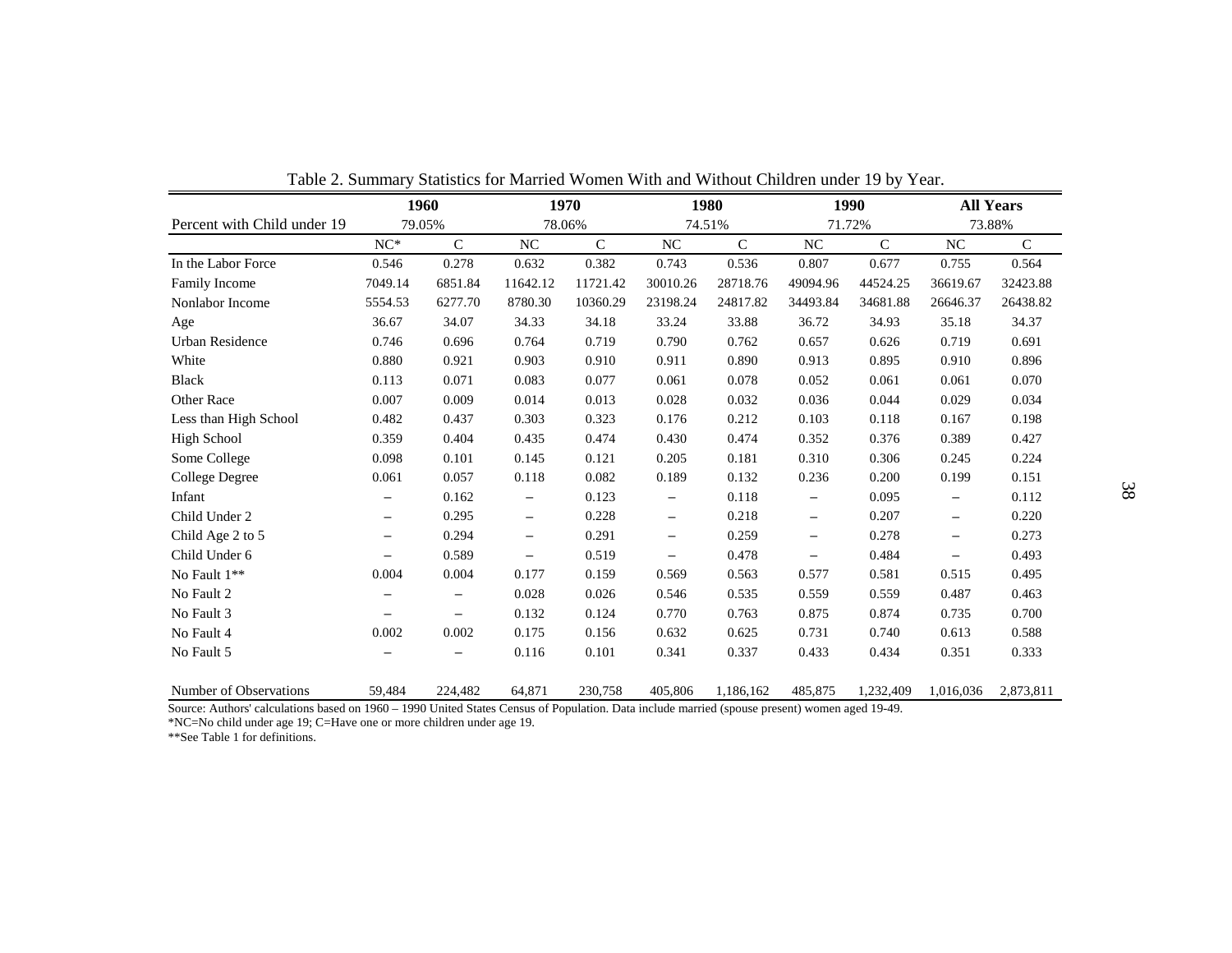# CHAPTER 6

#### RESULTS

Table 3 presents the Probit estimates of the LFP estimation of Equation 6, focusing on the primary coefficients of interest,  $\beta$ <sub>*l*</sub> through  $\beta$ <sub>*7*</sub>, which denote the effect of no-fault divorce law, children, and the two variables interacted.<sup>12</sup> The first column in Table 3 is denoted No-Fault 1, and corresponds to the *Law* variable in the table and *nofault<sub>st</sub>* in Equation 6, which includes the states with no-fault law as designated by No-Fault 1 in Table 1. The *Law* variable has a coefficient of -0.030, which implies a 3 percent lower probability of LFP at the mean of the sample for non-mothers in states with no-fault divorce laws relative to non-mothers in states without no-fault divorce laws. This result is statistically significant and suggests that women without children do not respond to increased divorce risk by entering the labor force. Although, this is somewhat contradictory to what the theory presented in Chapter 4 suggested and differs from results found in previous literature, the exclusion of mothers from this group could explain this result.<sup>13</sup> It also reaffirms the importance of separating the effect of divorce laws for mothers and non-mothers.

 $12$  Logit and Ordinary Least Squares produced qualitatively similar results.

<sup>&</sup>lt;sup>13</sup> Regressions replicating previous literature excluded the interaction between children and the no-fault variable and had positive, insignificant, and small coefficients on the law variable. These findings were similar to what Gray (1998) found when using a time series analysis of LFP while controlling for state and year fixed effects.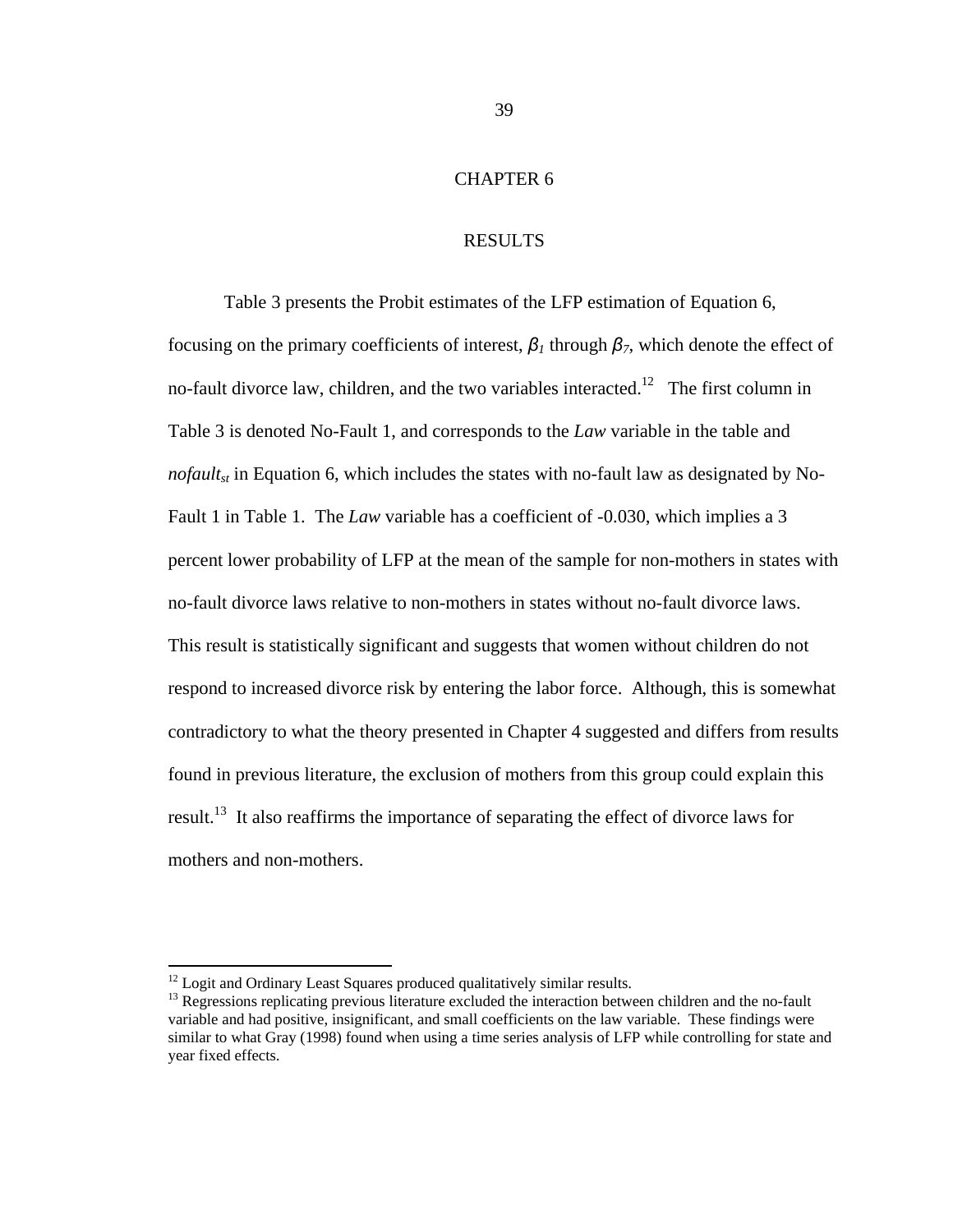|                                 |            | $\overline{2}$ | 3          | $\overline{4}$ | 5          |
|---------------------------------|------------|----------------|------------|----------------|------------|
|                                 | No-Fault 1 | No-Fault 2     | No-Fault 3 | No-Fault 4     | No-Fault 5 |
|                                 |            |                |            |                |            |
| Law                             | $-0.030$   | $-0.029$       | $-0.021$   | $-0.033$       | $-0.003$   |
|                                 | (.009)     | (.010)         | (.010)     | (.009)         | (.011)     |
|                                 |            |                |            |                |            |
| Child(u2)*Law                   | 0.055      | 0.050          | 0.066      | 0.072          | 0.027      |
|                                 | (.010)     | (.010)         | (.011)     | (.009)         | (.011)     |
|                                 |            |                |            |                |            |
| $Child(2-5)*Law$                | 0.051      | 0.049          | 0.059      | 0.065          | 0.024      |
|                                 | (.010)     | (.010)         | (.011)     | (.010)         | (.011)     |
|                                 |            |                |            |                |            |
| Child $(6-18)$ <sup>*</sup> Law | 0.026      | 0.029          | 0.034      | 0.032          | 0.018      |
|                                 | (.009)     | (.009)         | (.009)     | (.008)         | (.010)     |
|                                 |            |                |            |                |            |
| Child Under 2                   | $-0.415$   | $-0.412$       | $-0.432$   | $-0.429$       | $-0.398$   |
|                                 | (.007)     | (.007)         | (.009)     | (.008)         | (.007)     |
|                                 |            |                |            |                |            |
| Child Age 2-5                   | $-0.314$   | $-0.311$       | $-0.329$   | $-0.326$       | $-0.295$   |
|                                 | (.008)     | (.007)         | (.010)     | (.008)         | (.008)     |
|                                 |            |                |            |                |            |
| Child Age 6-18                  | $-0.103$   | $-0.104$       | $-0.114$   | $-0.109$       | $-0.096$   |
|                                 | (.006)     | (.006)         | (.008)     | (.007)         | (.006)     |
|                                 |            |                |            |                |            |
| Pseudo R-squared                | 0.117      | 0.117          | 0.117      | 0.117          | 0.117      |

Table 3. Effects of No-Fault Divorce Law and Children of Various Ages on Married Women's Labor Force Participation, Probit Results\*.

Note: N= 3,889,847 and includes all married women in the sample. The standard errors are reported in the parenthesis, and allow for non-independent regression errors within groups defined by state, year and child age group. The regression also includes non-labor income, non-labor income-squared, age, age-squared, race, educational attainment, state dummy variables and year dummy variables. No-Fault 1 is based on *Irretrievable Breakdown* from Ellman and Lohr (1998) with Illinois, Missouri, Pennsylvania, Tennessee, Utah, and West Virginia excluded and Virginia added due to separation period requirement. No-Fault 2 is *Unilateral Divorce* from Friedberg (1998). No-Fault 3 is *Unilateral Divorce, Includes Separation* from Friedberg (1998). No-Fault 4 is *Irretrievable Breakdown* from Ellman and Lohr (1998). No-Fault 5 is *Property Division* from Ellman and Lohr (1998).

\*The coefficients reported here are not Probit coefficients, but rather they are the change in probability associated with a change the discrete independent variable at the mean of the sample.

The coefficients on the three *child<sub>ist</sub>* variables are negative, statistically significant at the 1 percent level, and consistent with previous research. The coefficient on *Child Under 2* is equal to -0.415, indicating 42 percent lower probability of LFP among mothers in states without no-fault laws relative to non-mothers in these same states. The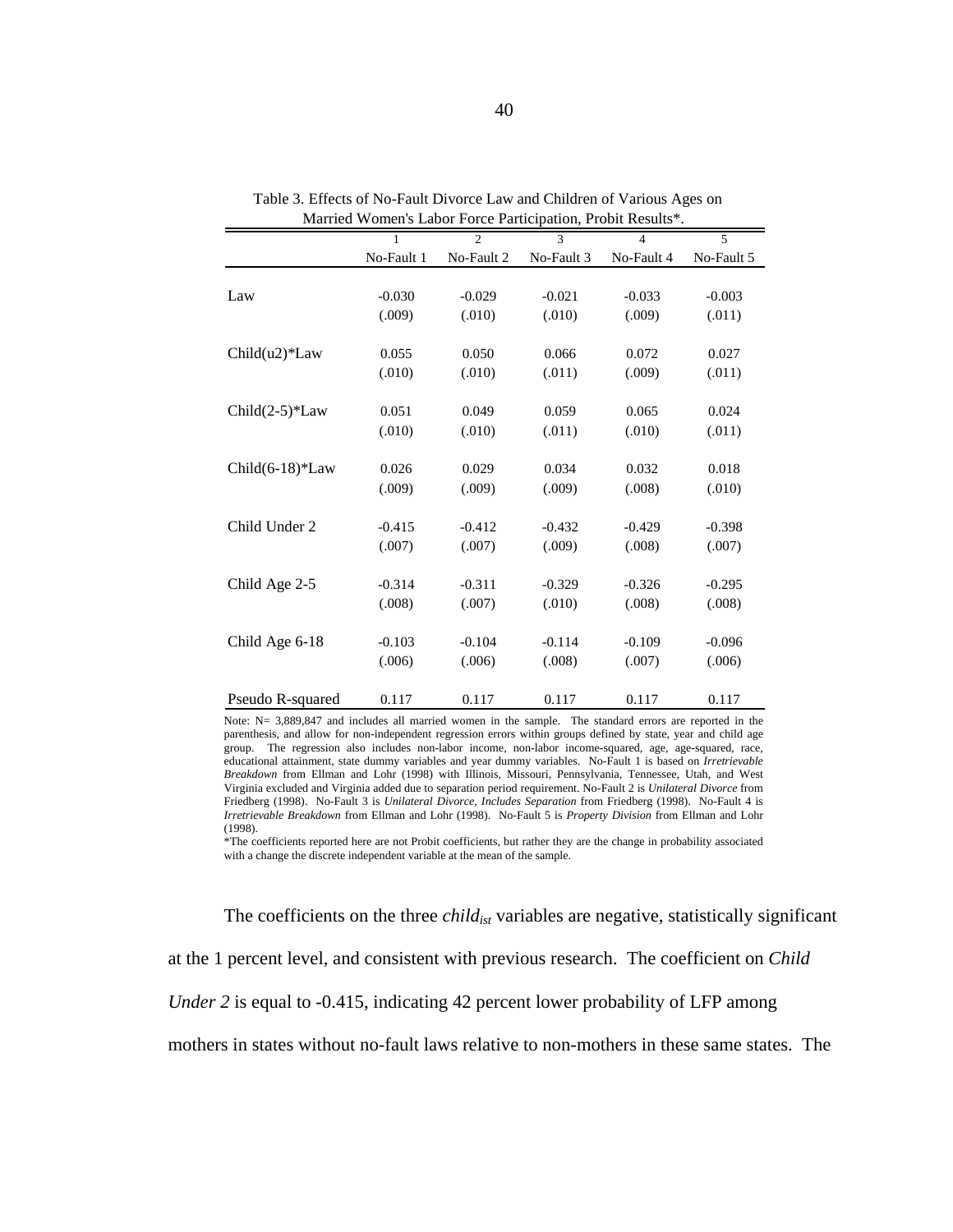*Child Age 2-5* variable has a coefficient of -0.314, while the coefficient on the *Child Age 6-18* variable is equal to -0.103. The varied impacts for the child age categories is consistent with previous research and reaffirms the assertion that young children have a greater negative impact on mothers' LFP than children of older ages.

Finally all three of the primary coefficients of interest, *β5*, *β6* and *β7* from Equation 6, are positive and statistically significant at the one percent level. This illustrates the difference in the impact of the divorce laws on the LFP of mothers relative to non-mothers. The positive 0.055 on the *Child(u2)\*Law* variable indicates that mothers of children under two living in states with no-fault law are almost 6 percent more likely to participate in the labor force relative to women without children in no-fault states, even after controlling for the underlying differences in their LFP arising from fertility differences. The coefficient on *Child(2-5)\*Law* is also statistically significant and equal to 0.051. These results are consistent with the theory presented in Chapter 4 and support the hypothesis that women with children have different LFP responses to divorce risk than their childless counterparts. The coefficient on the interaction between *Child(6- 18)\*Law* also supports the hypothesis, and the differential impact of the law on LFP for those with children between the ages of six and eighteen is smaller than for those with younger children.<sup>14</sup>

 $\overline{a}$ 

<sup>&</sup>lt;sup>14</sup> The coefficients on *Child(u2)\*Law* and *Child(2-5)\*Law* are not statistically different from each other, though the coefficients on *Child(u2)\*Law* and *Child(6-18)\*Law*, as well as the coefficients on *Child(2- 5)\*Law* and *Child(6-18)\*Law*, are statistically different from one another at the 1 percent significance level.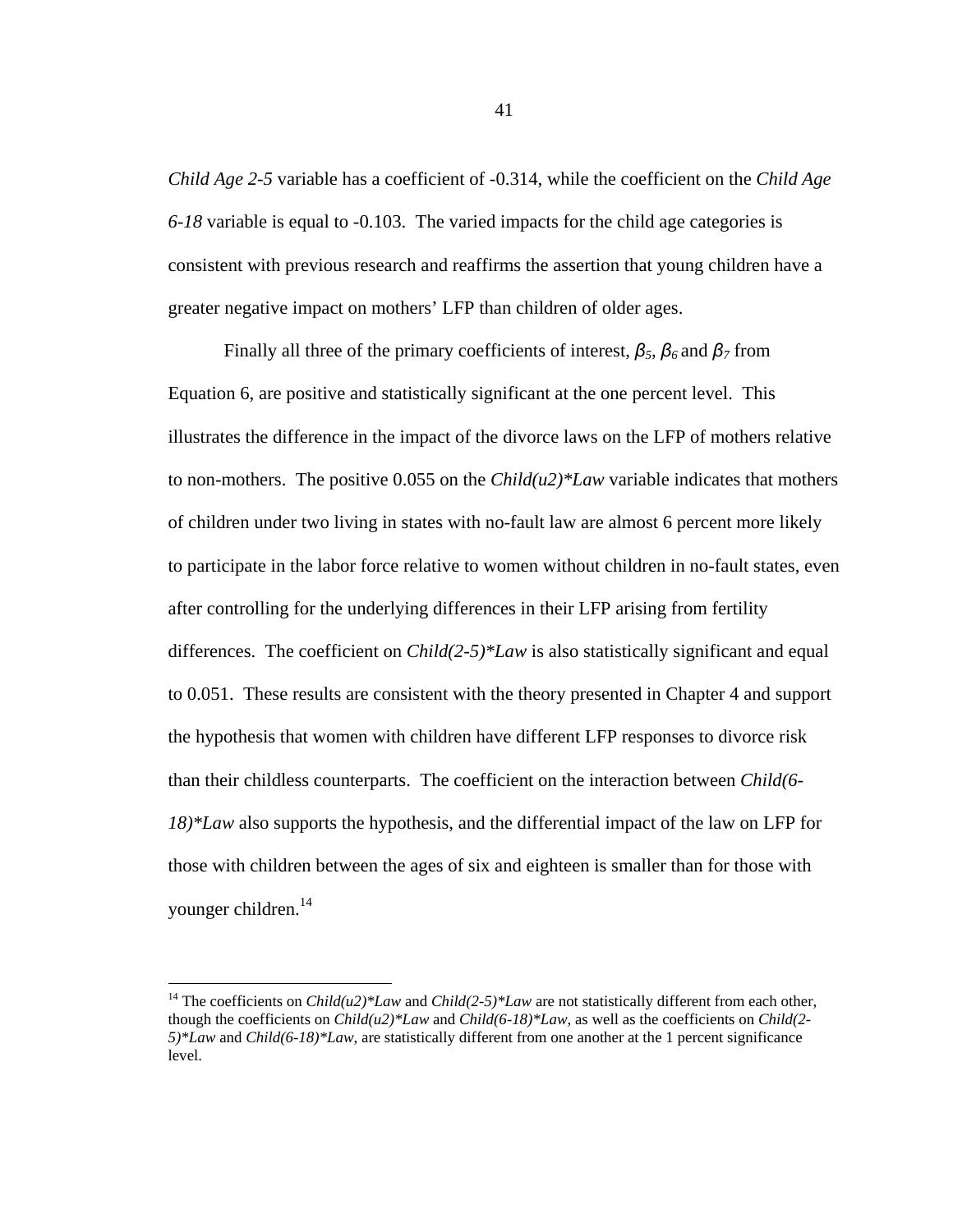Columns 2 through 5 in Table 3 present estimates using the different law specifications listed in Table 1. The results for these variations in the law "coding" are similar to the initial results; the coefficients have the same signs, similar magnitudes and are statistically significant. Using the various no-fault classification schemes provides further evidence that no-fault laws affect mothers and non-mothers differently.

Column 5 specifies states that have no-fault property laws, and the findings for this classification are different from first four columns. Unlike the results of the regressions for No-Fault 1 through No-Fault 4, the coefficient on the *Law* variable in the No-Fault 5 regression is not significant. Though previous research has found significant impacts of property laws on married women's LFP, the coefficient on the *Law* variable in this empirical specification only measures the effect of no-fault property laws on women without children. Property laws are likely to have smaller effects on married women without children relative to women with children. Indeed, the coefficients on the interaction terms of the *child<sub>ist</sub>* variables and the *nofault<sub>st</sub>* variable are positive and significant. This suggests that women with children have greater LFP responses to nofault property laws than women without children, which supports robustness of the results across the no-fault classifications, as the signs of coefficients are consistent with the rest of the table.

 The results are also robust across several specifications. As Table 4 reports, changing the child age categories does not change the results. Column 1 of Table 4 includes only two age categories, children under six and children ages six to eighteen,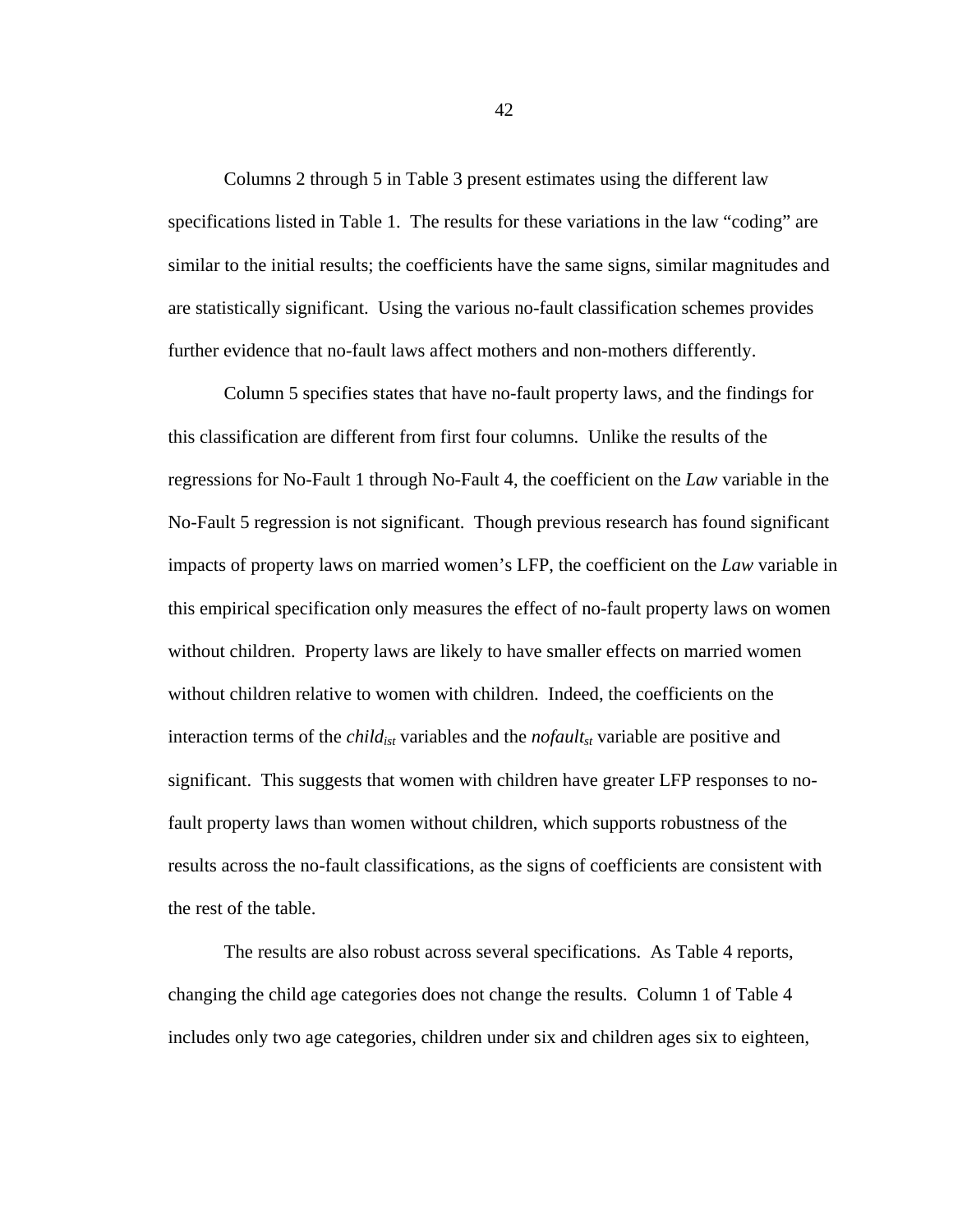effectively pooling the effect of the law for all women with children under age six. Both age categories have positive and significant coefficients when they are interacted with the *Law* variable. Columns 2 through 4 also present the results of different child age specifications, where only one category for children under the specified age is included. The results of these regressions are also consistent with the findings in Table 3; women with children have a greater probability of participating in the labor force in response to no-fault divorce laws than women without children in no-fault states, whose LFP response to no-fault divorce is consistently small and negative.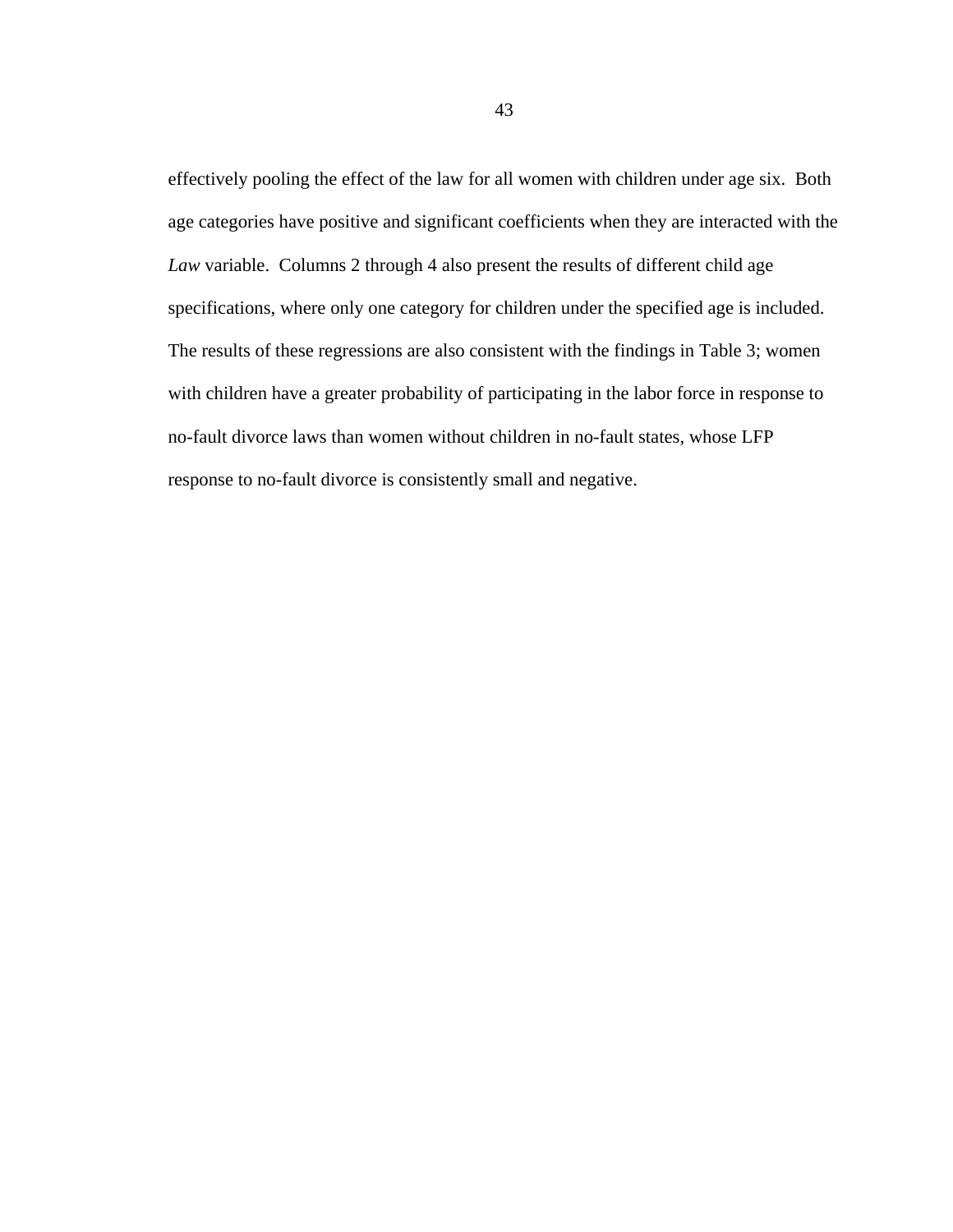|                  | Total Bampic Comparison, I Toon Results<br>$\overline{\mathbf{3}}$<br>$\overline{c}$<br>1 |            |            |                 |  |  |
|------------------|-------------------------------------------------------------------------------------------|------------|------------|-----------------|--|--|
|                  | No-Fault 1                                                                                | No-Fault 1 | No-Fault 1 | 4<br>No-Fault 1 |  |  |
|                  |                                                                                           |            |            |                 |  |  |
| Law              | $-0.029$                                                                                  | 0.002      | $-0.001$   | $-0.012$        |  |  |
|                  | (.010)                                                                                    | (.006)     | (.006)     | (.008)          |  |  |
|                  |                                                                                           |            |            |                 |  |  |
| Child(u1)*Law    |                                                                                           | 0.023      |            |                 |  |  |
|                  |                                                                                           | (.007)     |            |                 |  |  |
| Child(u2)*Law    |                                                                                           |            | 0.027      |                 |  |  |
|                  |                                                                                           |            | (.007)     |                 |  |  |
|                  |                                                                                           |            |            |                 |  |  |
| Child(u6)*Law    | 0.053                                                                                     |            |            | 0.036           |  |  |
|                  | (.010)                                                                                    |            |            | (.007)          |  |  |
|                  |                                                                                           |            |            |                 |  |  |
| Child(6-18)*Law  | 0.026                                                                                     |            |            |                 |  |  |
|                  | (.009)                                                                                    |            |            |                 |  |  |
|                  |                                                                                           |            |            |                 |  |  |
| Child Under 1    |                                                                                           | $-0.262$   |            |                 |  |  |
|                  |                                                                                           | (.006)     |            |                 |  |  |
|                  |                                                                                           |            |            |                 |  |  |
| Child Under 2    |                                                                                           |            | $-0.272$   |                 |  |  |
|                  |                                                                                           |            | (.006)     |                 |  |  |
| Child Under 6    | $-0.353$                                                                                  |            |            | $-0.292$        |  |  |
|                  | (.008)                                                                                    |            |            | (.006)          |  |  |
|                  |                                                                                           |            |            |                 |  |  |
| Child Age 6-18   | $-0.110$                                                                                  |            |            |                 |  |  |
|                  | (.006)                                                                                    |            |            |                 |  |  |
|                  |                                                                                           |            |            |                 |  |  |
| Pseudo R-squared | 0.114                                                                                     | 0.084      | 0.094      | 0.111           |  |  |

Table 4. Estimation of Married Women's LFP, Total Sample Comparison, Probit Results\*.

Note: N= 3,889,847 and includes all married women in the sample. The standard errors are reported in the parenthesis, and allow for non-independent regression errors within groups defined by state, year and child age group. The regression also includes non-labor income, non-labor income-squared, age, age-squared, race, educational attainment, state dummy variables and year dummy variables. No-Fault 1 is from *Irretrievable Breakdown* from Ellman and Lohr (1998) with Illinois, Missouri, Pennsylvania, Tennessee, Utah, and West Virginia excluded and Virginia added due to separation period requirement.

\*The coefficients reported here are not Probit coefficients, but rather they are the change in probability associated with a change the discrete independent variable at the mean of the sample.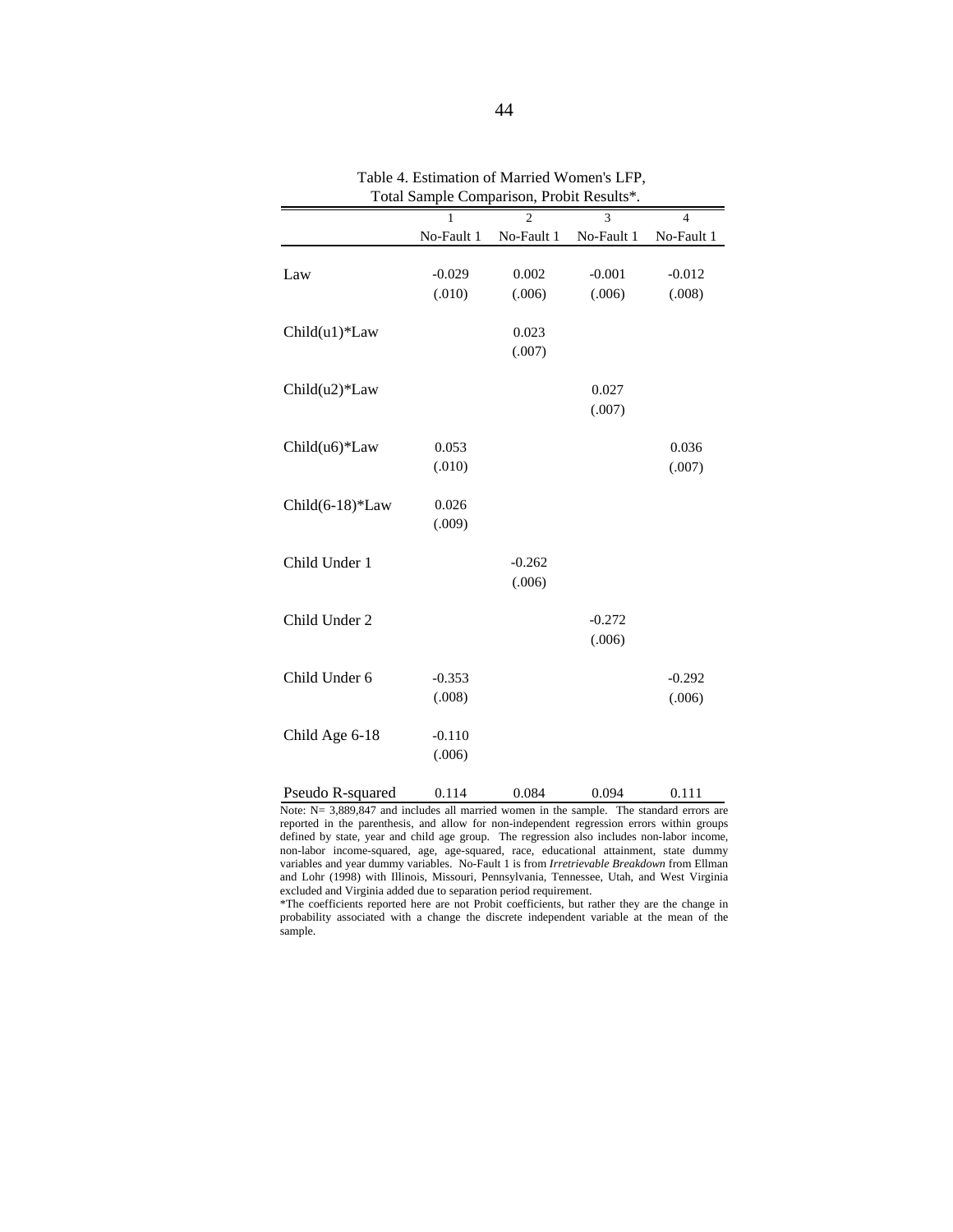Table 5 also presents findings for various specifications. In these empirical equations, again only one child category is used, but the comparison group is married women without children under age 19 as opposed to all married women without children in the specified age group. This specification creates a more restrictive comparison than the comparisons in Column 2 through Column 4 of Table 4, and the resulting coefficients have the same signs and are similar in magnitude to the original results presented in Table 3.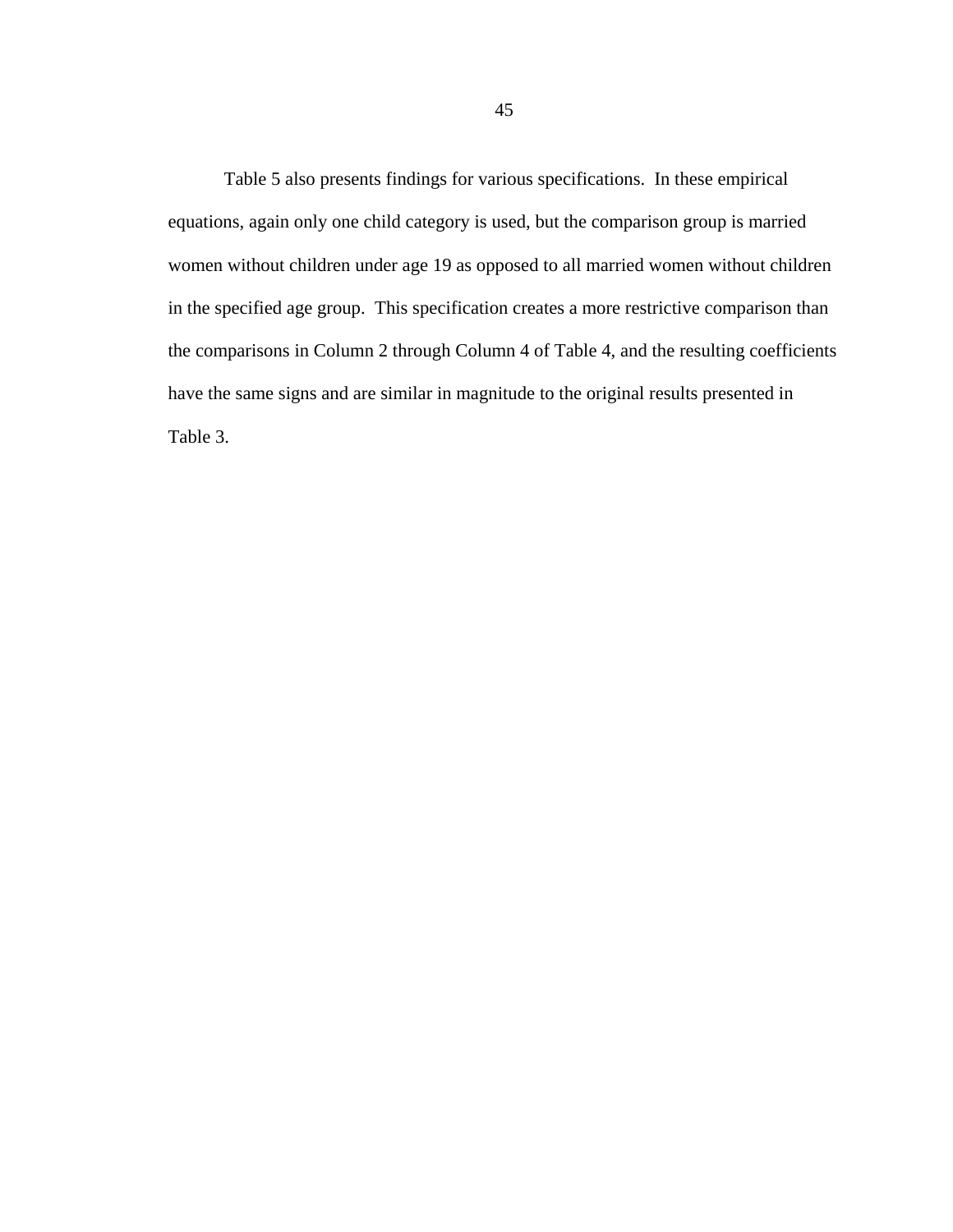| Varied Sample Comparison, Probit Results*. |            |            |            |                |  |  |  |
|--------------------------------------------|------------|------------|------------|----------------|--|--|--|
|                                            |            |            | 3          | $\overline{4}$ |  |  |  |
|                                            | No-Fault 1 | No-Fault 1 | No-Fault 1 | No-Fault 1     |  |  |  |
|                                            |            |            |            |                |  |  |  |
| Law                                        | $-0.010$   | $-0.019$   | $-0.030$   | $-0.028$       |  |  |  |
|                                            | (.010)     | (.012)     | (.013)     | (.011)         |  |  |  |
|                                            |            |            |            |                |  |  |  |
| Child(u1)*Law                              | 0.053      |            |            |                |  |  |  |
|                                            | (.009)     |            |            |                |  |  |  |
|                                            |            |            |            |                |  |  |  |
| Child(u2)*Law                              |            | 0.056      |            |                |  |  |  |
|                                            |            | (.009)     |            |                |  |  |  |
|                                            |            |            |            |                |  |  |  |
| Child(u6)*Law                              |            |            | 0.054      |                |  |  |  |
|                                            |            |            | (.010)     |                |  |  |  |
|                                            |            |            |            |                |  |  |  |
| Child(u19)*Law                             |            |            |            | 0.040          |  |  |  |
|                                            |            |            |            | (.010)         |  |  |  |
|                                            |            |            |            |                |  |  |  |
| Child Under 1                              | $-0.449$   |            |            |                |  |  |  |
|                                            | (.008)     |            |            |                |  |  |  |
|                                            |            |            |            |                |  |  |  |
| Child Under 2                              |            | $-0.419$   |            |                |  |  |  |
|                                            |            | (.007)     |            |                |  |  |  |
|                                            |            |            |            |                |  |  |  |
| Child Under 6                              |            |            | $-0.353$   |                |  |  |  |
|                                            |            |            | (.007)     |                |  |  |  |
|                                            |            |            |            |                |  |  |  |
| Child Under 19                             |            |            |            | $-0.213$       |  |  |  |
|                                            |            |            |            | (.006)         |  |  |  |
|                                            |            |            |            |                |  |  |  |
| Pseudo R-squared                           | 0.164      | 0.164      | 0.137      | 0.092          |  |  |  |

Table 5. Estimation of Married Women's LFP,

\*The coefficients reported here are not Probit coefficients, but rather they are the change in probability associated with a change the discrete independent variable at the mean of the sample.

Note: N=1,337,729 in Column 1 and includes married women with children under age one and married women without children under age 19. N=1,648,457 in Column 2 and includes married women with children under age two and married women without children under age 19. N=2,431,653 in Column 3 and includes married women with children under age six and married women without children under age 19. N=3,889,847 in Column 4 and includes married women. The standard errors are reported in the parenthesis, and allow for nonindependent regression errors within groups defined by state, year and child age group. The regression also includes non-labor income, non-labor income-squared, age, age-squared, race, educational attainment, state dummy variables and year dummy variables. No-Fault 1 is from *Irretrievable Breakdown* from Ellman and Lohr (1998) with Illinois, Missouri, Pennsylvania, Tennessee, Utah, and West Virginia excluded and Virginia added due to separation period requirement.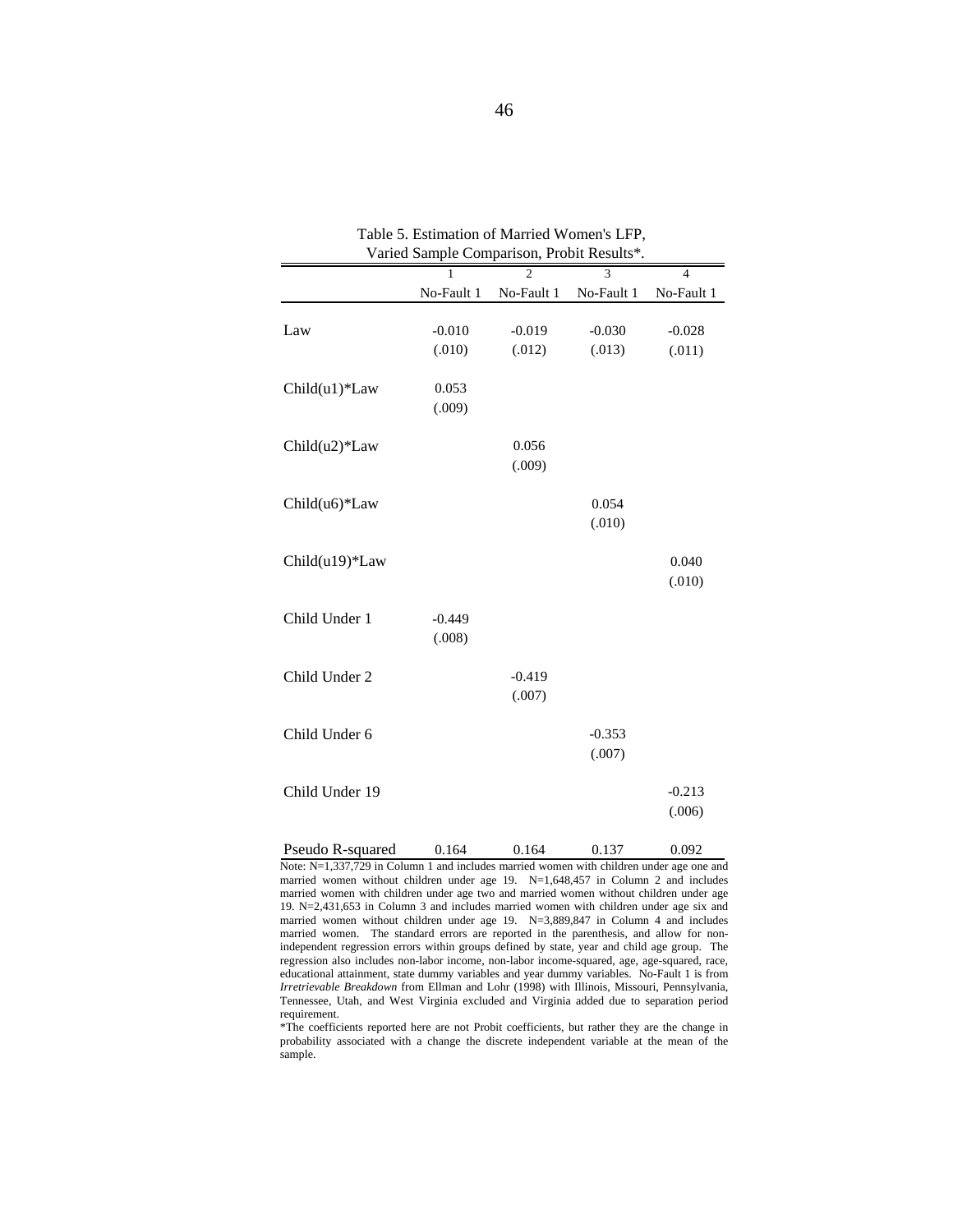The analysis presented suggests that the results are not sensitive to changing the no-fault classifications, nor are they sensitive to changing the child age specification. They provide evidence that the effect of divorce laws is different for women with and without children. The LFP response of women without children to no-fault divorce is actually found to be negative and small when compared to women without children in states without no-fault divorce. On the other hand, women with children are more likely to respond to no-fault divorce laws by participating in the labor force than women without children.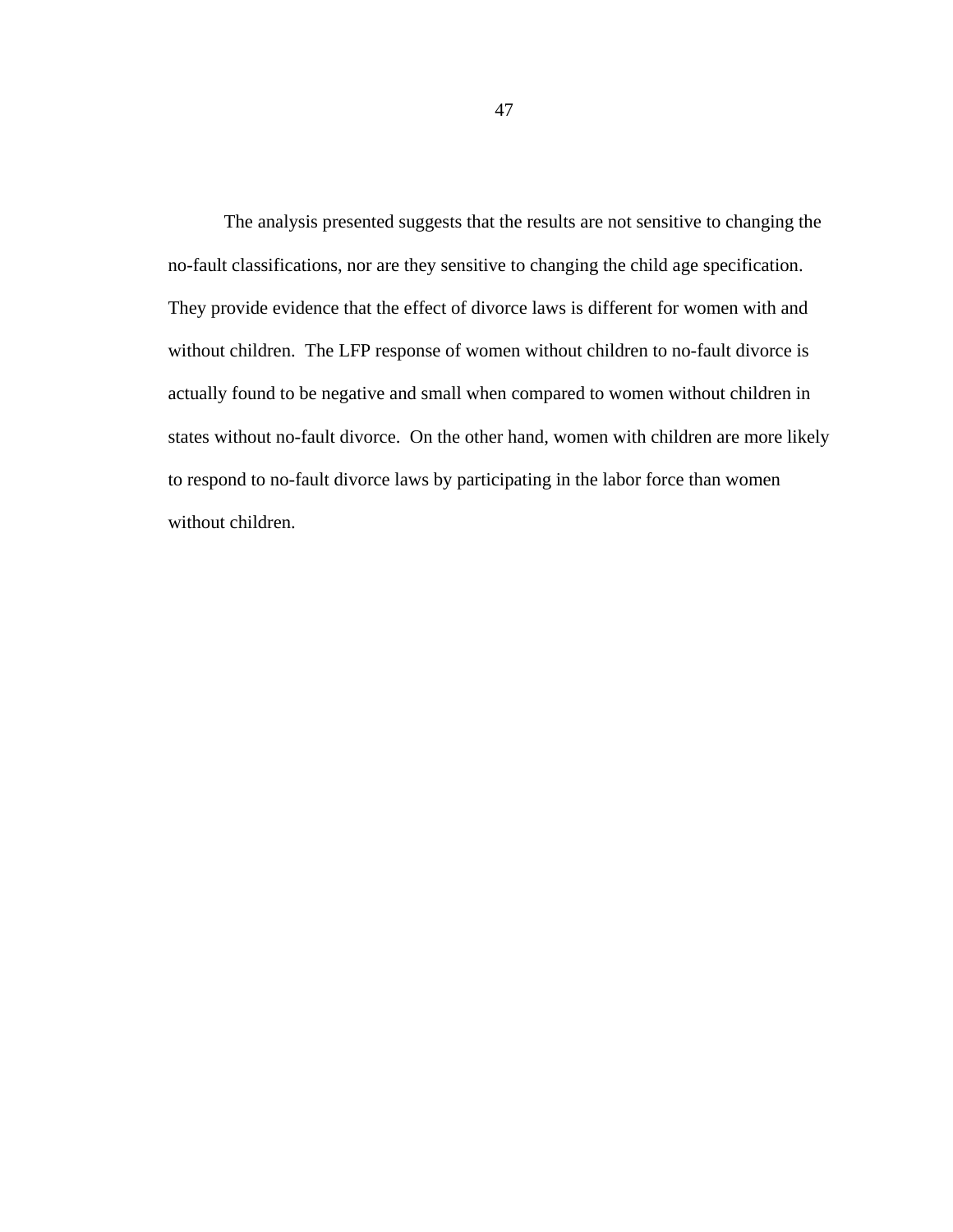# CHAPTER 7

### **CONCLUSION**

This paper adds to the previous literature on the effects of divorce laws by examining whether married women with children respond differently to divorce risk than married women without children. A difference-in-difference-in-difference estimator is used to compare changes in LFP associated with no-fault divorce laws among married women with children relative to married women without children in states where no-fault divorce laws were passed, while controlling for similar changes in LFP over time among married women with and without children in states without changes in divorce laws.

The findings suggest that married mothers are more likely to participate in the labor force in response to no-fault divorce laws than married women without children. The results also indicate that divorce risk has a greater effect on women with young children compared to women with older children. These findings are not sensitive to multiple robustness tests, which included changing the divorce law classification and changing the child age specification.

Though the results indicate that there is a strong positive relationship between the divorce risk of mothers and their LFP, there are issues that should be addressed for a more thorough examination of this topic. Further research could address the effect of child support on the LFP decisions of mothers and the relationship between child support and no-fault divorce. The data here did not provide a measure of child support, or an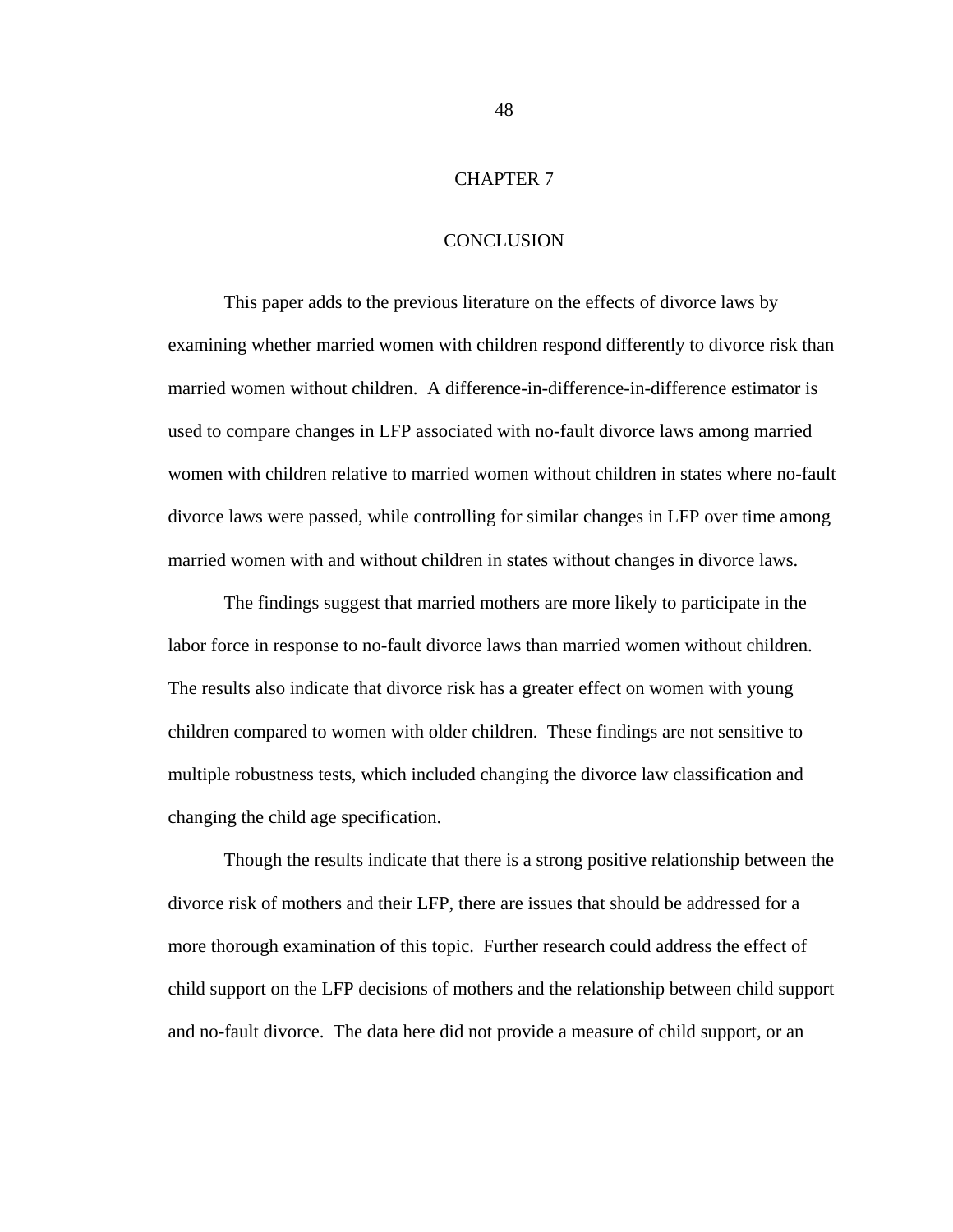instrument to estimate prospective child support amounts, and not controlling for child support may influence the outcome of the analysis.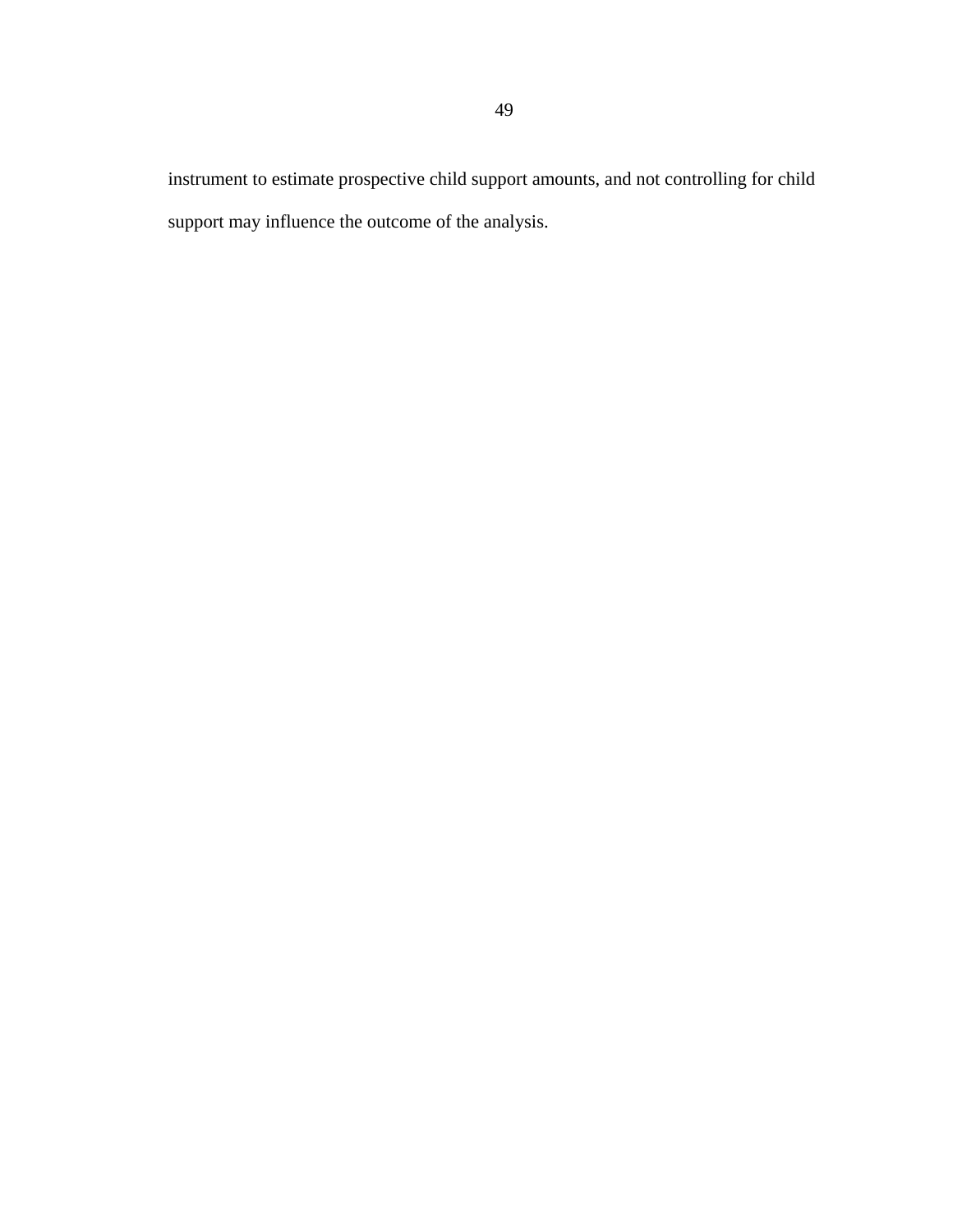#### REFERECES CITED

 Allen, Douglas W. (1992) "Marriage and Divorce: Comment," *The American Economic Review*, 82(3) (June): 679-685.

Angrist, John D. and William N. Evans (1998) "Children and Their Parents' Labor Supply: Evidence from Exogenous Variation in Family Size," *The American Economic Review*, 88(3) (June): 450-477.

Becker, Gary S., Landes, Elisabeth M. and Robert T. Michael (1977) "An Economic Analysis of Marital Instability," *Journal of Political Economy*, 85(6) (December): 1141-1187.

Bedard, Kelly and Olivier Deschenes (2003) "Sex Preferences, Marital Dissolution and the Economic Status of Women," forthcoming in the *Journal of Human Resources*.

Blau, David M. and Philip K. Robins (1988) "Child-Care Costs and Family Labor Supply," *The Review of Economics and Statistics*, 70(3) (August): 374-381.

Brinig, Margaret F. and F.H. Buckley (1998) "No-Fault Laws and At-Fault People," *International Review of Law and Economics*, 18(3) (September): 325-340.

Browning, Martin (1992) "Children and Household Economic Behavior," *Journal of Economic Literature*, 30(3) (September): 1434-1475.

Case, Anne C., Lin I-Fen and Sarah S. McLanahan (2003) "Explaining Trends in Child Support: Economic, Demographic, and Policy Effects," *Demography*, 40(1) (February): 171-189.

Cherlin, Andrew (1977) "The Effect of Children on Marital Dissolution," *Demography*, 14(3) (August): 265-272.

Chiappori, Pierre-Andre, Fortin, Bernard and Guy Lacroix (2002) "Marriage Market, Divorce Legislation and Household Labor Supply," *Journal of Political Economy*, 110(1) (February): 37-72.

Connelly, Rachel (1992) "The Effect of Child Care Costs on Married Women's Labor Force Participation," *The Review of Economics and Statistics*, 74(1) (February): 83-90.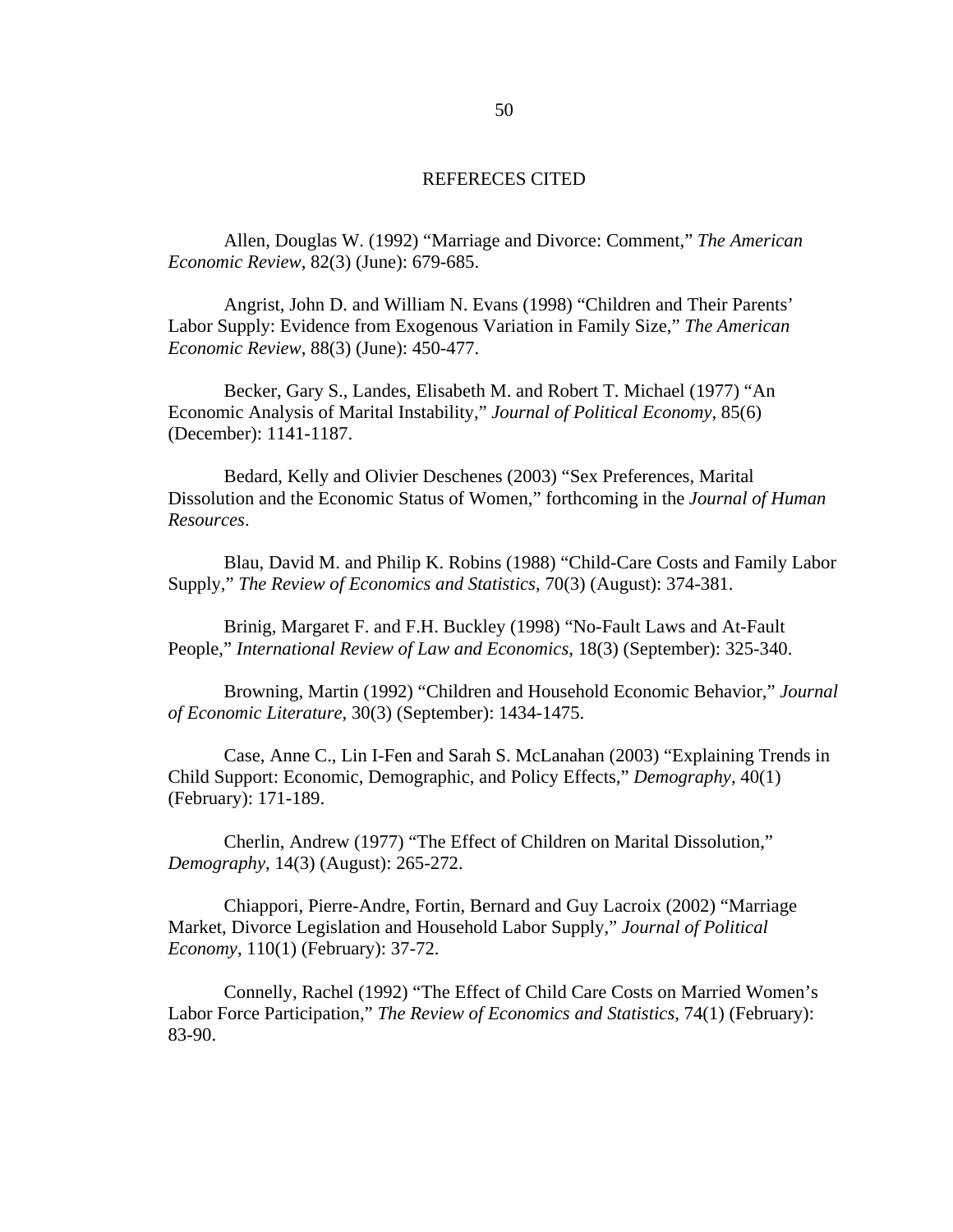Ellman, Ira Mark (1996) "The Place of Fault in a Modern Divorce Law," *Arizona State Law Journal*, 28 (Fall): 773-837.

Ellman, Ira Mark and Sharon L. Lohr (1998) "Dissolving the Relationship Between Divorce Laws and Divorce Rates," *International Review of Law and Economics*, 18(3) (September): 341-359.

Fan, Chengze Simon (2001) "A Model of Endogenous Divorce and Endogenous Fertility," *Journal of Population Economics*, 14(1) (May): 101-117.

 Freed, Doris Jonas and Henry H. Foster Jr. (1979) "Divorce in the Fifty States: An Overview as of 1978," *Family Law Quarterly*, 13(1) (Spring): 105-128.

Freed, Doris Jonas and Timothy B. Walker (1990) "Family Law in the Fifty States: An Overview," *Family Law Quarterly*, 23(4) (Winter): 495-607.

 Freeman, Richard B. and James L. Medoff (1984) *What Do Unions Do?*, New York, NY: Basic Books.

Friedberg, Leora (1998) "Did Unilateral Divorce Raise Divorce Rates? Evidence from Panel Data," *The American Economic Review*, 88(3) (June): 608-627.

Fuchs, Victor R. (1989) "Women's Quest for Economic Equality," *The Journal of Economic Perspectives*, 3(1) (Winter): 25-41.

Gray, Jeffery S. (1998) "Divorce Law Changes, Household Bargaining and Married Women's Labor Supply," *The American Economic Review*, 88(3) (June) 628- 642.

Greene, William H. and Aline O. Quester (1982) "Divorce Risk and Wives' Labor Supply Behavior," *Social Science Quarterly*, 63(1) (March): 16-27.

Gronau, Reuben (1988) "Sex-Related Wage Differentials and Women's Interrupted Labor Careers—the Chicken or the Egg," *Journal of Labor Economics*, 6(3) (July): 277-301.

 Hannan, Michael T, Tuma, Nancy Brandon, and Lyle P. Groeneveld (1977) "Income and Marital Events: Evidence from an Income-Maintenance Experiment," *American Journal of Sociology*, 82(6) (May): 1186-1211.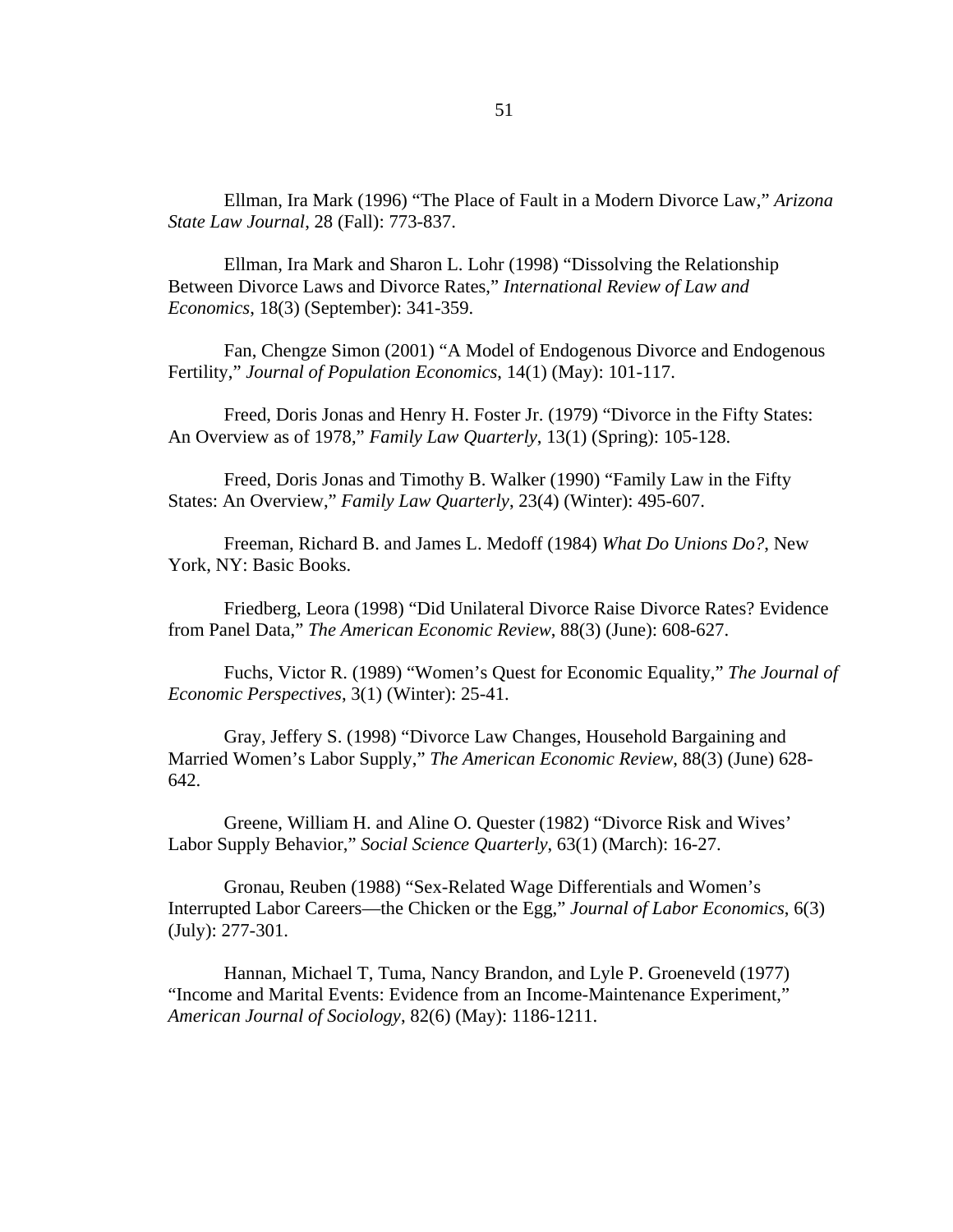Haurin, Donald R. (1989) "Women's Labor Force Market Reactions to Family Disruptions," *The Review of Economics and Statistics*, 71(1) (February): 54-61.

Heckman, James (1974) "Shadow Prices, Market Wages and Labor Supply," *Econometrica*, 42(4) (July): 679-694.

Jacobson, Joyce P., Pearce, James Wishart III, and Joshua L. Rosenbloom (1999) "The Effects of Childbearing on Married Women's Labor Supply and Earnings: Using Twin Births as a Natural Experiment," *The Journal of Human Resources*, 43(3) (Summer): 449-474.

Johnson, William R. and Jonathan Skinner (1986) "Labor Supply and Martial Separation," *The American Economic Review*, 76(3) (June): 455-469.

 Kay, Herma Hill (1987) "Equality and Difference: A Perspective on No-Fault Divorce and its Aftermath," *University of Cincinnati Law Review*, 56: 1-90.

 Kay, Herma Hill (2000) "From the Second Sex to the Joint Venture: An Overview of Women's Rights and Family Law in the United States during the Twentieth Century," *California Law Review*, 88: 2017-2093.

Kimmel, Jean (1998) "Child Care Costs as a Barrier to Employment for Single and Married Mothers," *The Review of Economics and Statistics*, 80(2) (May): 287-299.

Klerman, Jacob Alex and Arleen Leibowitz (1990) "Child Care and Women's Return to Work After Childbirth," *American Economic Review*, 80(2) (May): 284-288.

Klerman, Jacob Alex and Arleen Leibowitz (1994) "The Work Employment Distinction Among New Mothers," *The Journal of Human Resources*, 29(2) (Spring): 277-302.

Koo, Helen P., Suchindran, C.M., and Janet D. Griffith (1984) "The Effects of Children on Divorce and Remarriage: A Multivariate Analysis of Life Table Probabilities," *Population Studies*, 38(3) (November): 451-471.

Korenman, Sanders and David Neumark (1992) "Marriage, Motherhood and Wages," *Journal of Human Resources*, 27(2) (Spring): 233-255.

Leibowitz, Arleen, Klerman, Jacob Alex, and Linda J. Waite (1992) "Employment of New Mothers and Child Care Choice: Differences by Children's Age," *The Journal of Human Resources*, 27(1) (Winter): 112-133.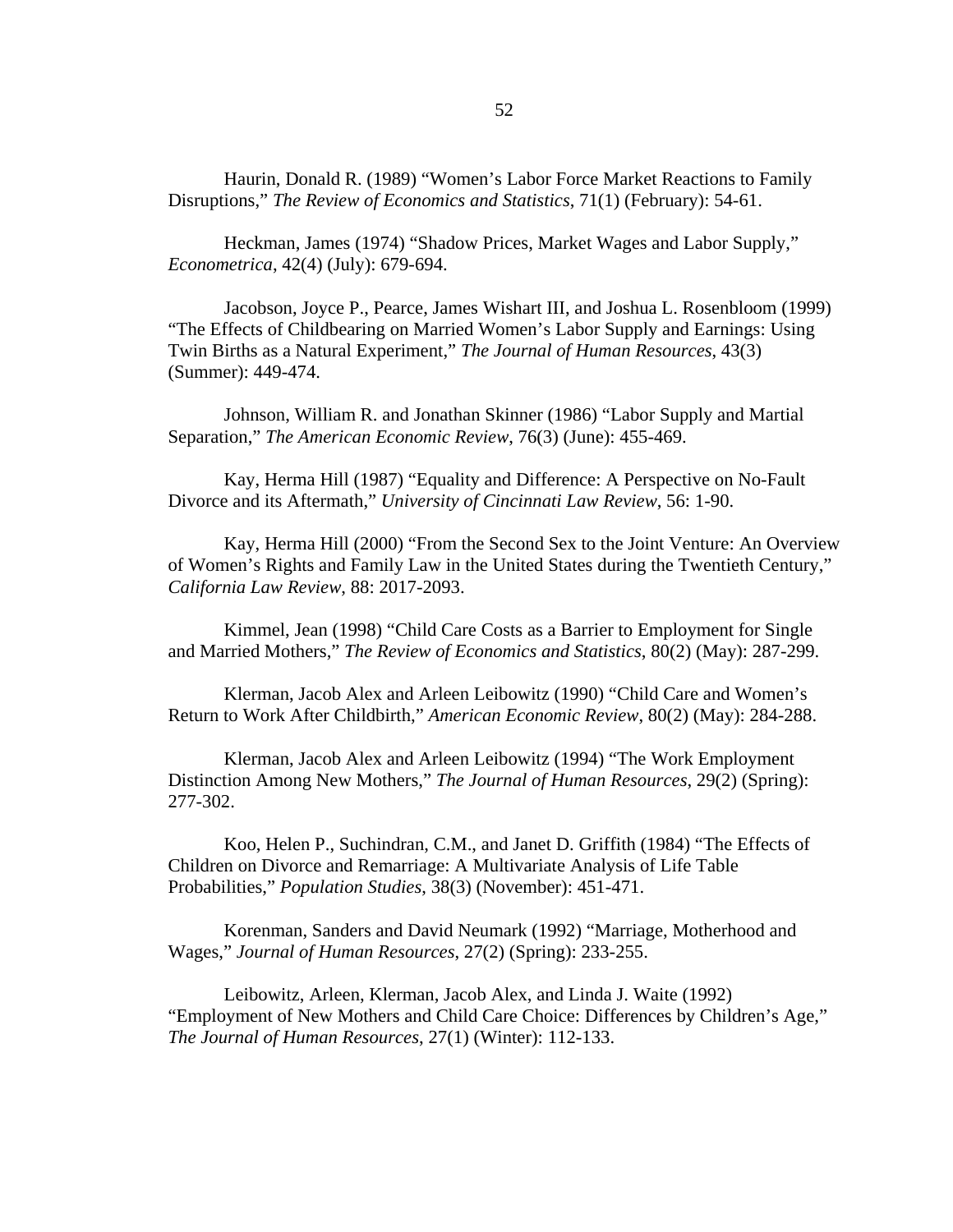Lillard, Lee A. and Linda J. Waite (1993) "A Joint Model of Marital Childbearing and Marital Disruption," *Demography*, 30(4) (November): 653-681.

Michael, Robert T. (1985) "Consequences of the Rise in Female Labor Force Participation Rates: Questions and Probes," *Journal of Labor Economics*, 3(1) (January): S117-S146.

 Mincer, Jacob (1962) "Labor Force Participation of Married Women: A Study of Labor Supply," in *Aspects of Labor Economics*, ed. H. Gregg Lewis, Princeton: National Bureau of Economic Research and Princeton University Press: 63-105.

 Mott, Frank L. and Sylvia F. Moore (1979) "The Causes of Marital Disruption among Young American Women," *Journal of Marriage and the Family*, 41(2) (May): 355-365.

 Morgan, S. Philip and Ronold R. Rindfuss (1985) "Marital Disruption: Structural and Temporal Dimensions," *American Journal of Sociology*, 90(5) (March): 1055-1077.

Parkman, Allen M. (1992) "Unilateral Divorce and the Labor-Force Participation Rate of Married Women, Revisited," *The American Economic Review*, 82(3) (June): 671- 678.

Parkman, Allen M. (1998) "Why Are Married Women Working so Hard?," *International Review of Law and Economics*, 18(1) (March): 41-49.

Peters, Elizabeth H. (1986) "Marriage and Divorce: Informational Constraints and Private Contracting," *The American Economic Review*, 76(3) (June): 437-454.

Peters, Elizabeth H. (1992) "Marriage and Divorce: Reply," *The American Economic Review*, 82(3) (June): 686-693.

Rankin, P. Robert and Jerry S. Maneker (1985) "The Duration of Marriage in a Divorcing Population: The Impact of Children," *Journal of Marriage and the Family*, 47(1) (February):43-52.

Ruggles, Steven, Sobek, Matthew, Alexander, Trent, Fitch, Catherine A., Goeken, Ronald, Hall, Patricia Kelly, King, Miriam, and Chad Ronnander (2004) *Integrated Public Use Microdata Series: Version 3.0*. Minneapolis, MN: Minnesota Population Center.